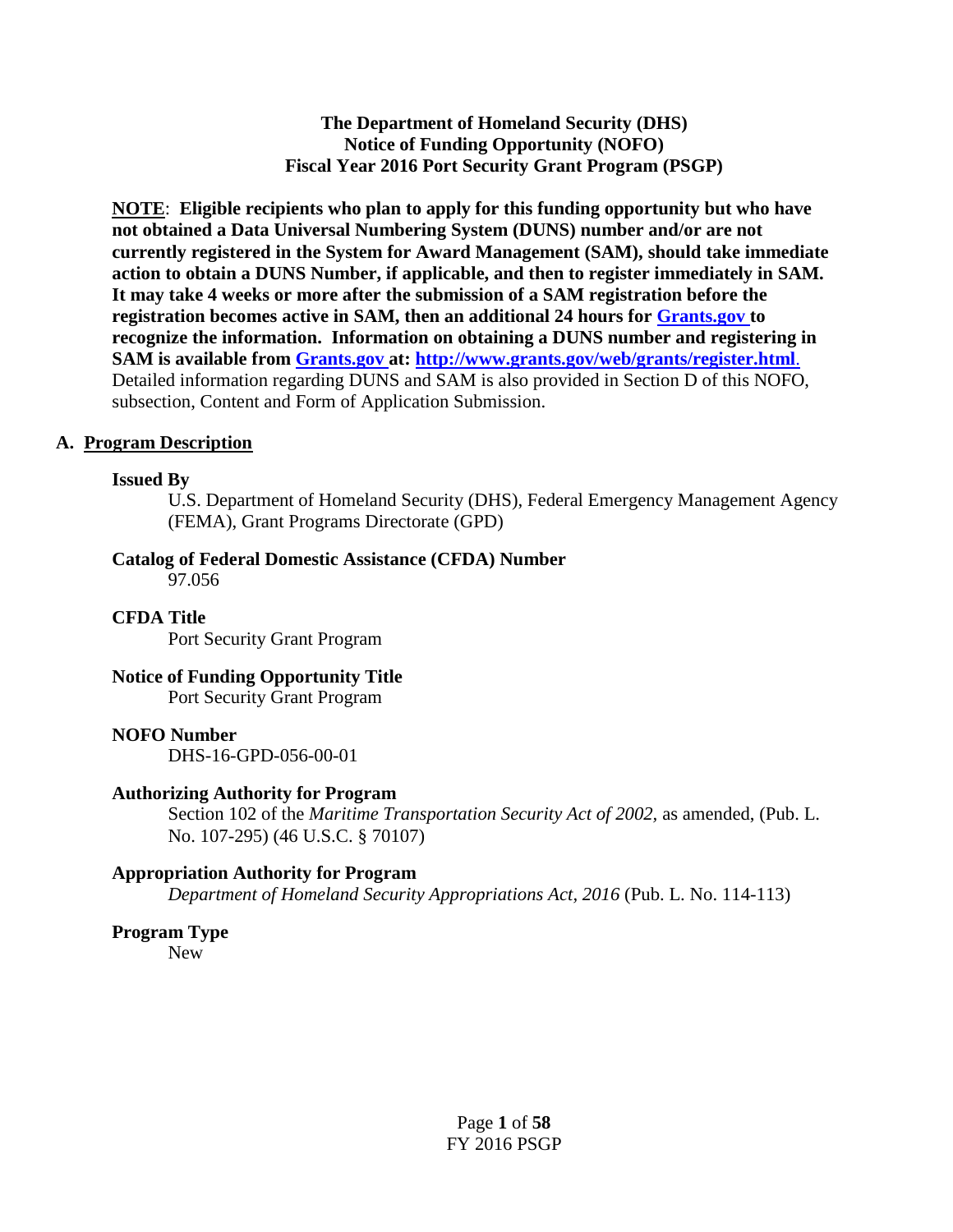#### **Program Overview, Objectives, and Priorities**

#### **Overview**

The Department of Homeland Security Fiscal Year (FY) 2016 Port Security Grant Program (PSGP) plays an important role in the implementation of the National Preparedness System by supporting the building, sustainment, and delivery of core capabilities essential to achieving the National Preparedness Goal (the Goal) of a secure and resilient Nation. Delivering core capabilities requires the combined effort of the whole community, rather than the exclusive effort of any single organization or level of government. The FY 2016 PSGP's allowable costs support efforts to build and sustain core capabilities across Prevention, Protection, Mitigation, Response, and Recovery mission areas, with specific focus on addressing the security needs of our Nation's maritime ports. The PSGP supports the Quadrennial Homeland Security Review Mission to Strengthen National Preparedness and Reslience.

## **Objectives**

Recipients under the FY 2016 PSGP are encouraged to build and sustain core capabilities through activities such as:

- Strengthening governance integration;
- Enhancing strategic ports within the National Port Readiness Network;
- Enhancing Maritime Domain Awareness (MDA);
- Enhancing Improvised Explosive Device (IED) and Chemical, Biological, Radiological, Nuclear, Explosive (CBRNE) prevention, protection, response and supporting recovery capabilities within the maritime domain;
- Enhancing cybersecurity;
- Maritime security risk mitigation projects that support port resilience and recovery capabilities, as identified in an Area Maritime Security Plan or facility security plan;
- Training and exercises; and
- Transportation Worker Identification Credential (TWIC) implementation.

# **Priorities**

The vast majority of U.S. maritime critical infrastructure is owned or operated by state, local, and private sector maritime industry partners. PSGP funds available to these entities are intended to improve port-wide maritime security risk management; enhance maritime domain awareness; support maritime security training and exercises; and to maintain or reestablish maritime security mitigation protocols that support port recovery and resiliency capabilities. PSGP investments must address the U.S. Coast Guard (USCG) and Area Maritime Security Committee (AMSC) identified vulnerabilities in port security and support the prevention, protection, response, and recovery from attacks involving IED and other non-conventional weapons.

For additional information on program priorities and objectives for the FY 2016 PSGP, refer to Appendix A – [PSGP Program Priorities.](#page-28-0)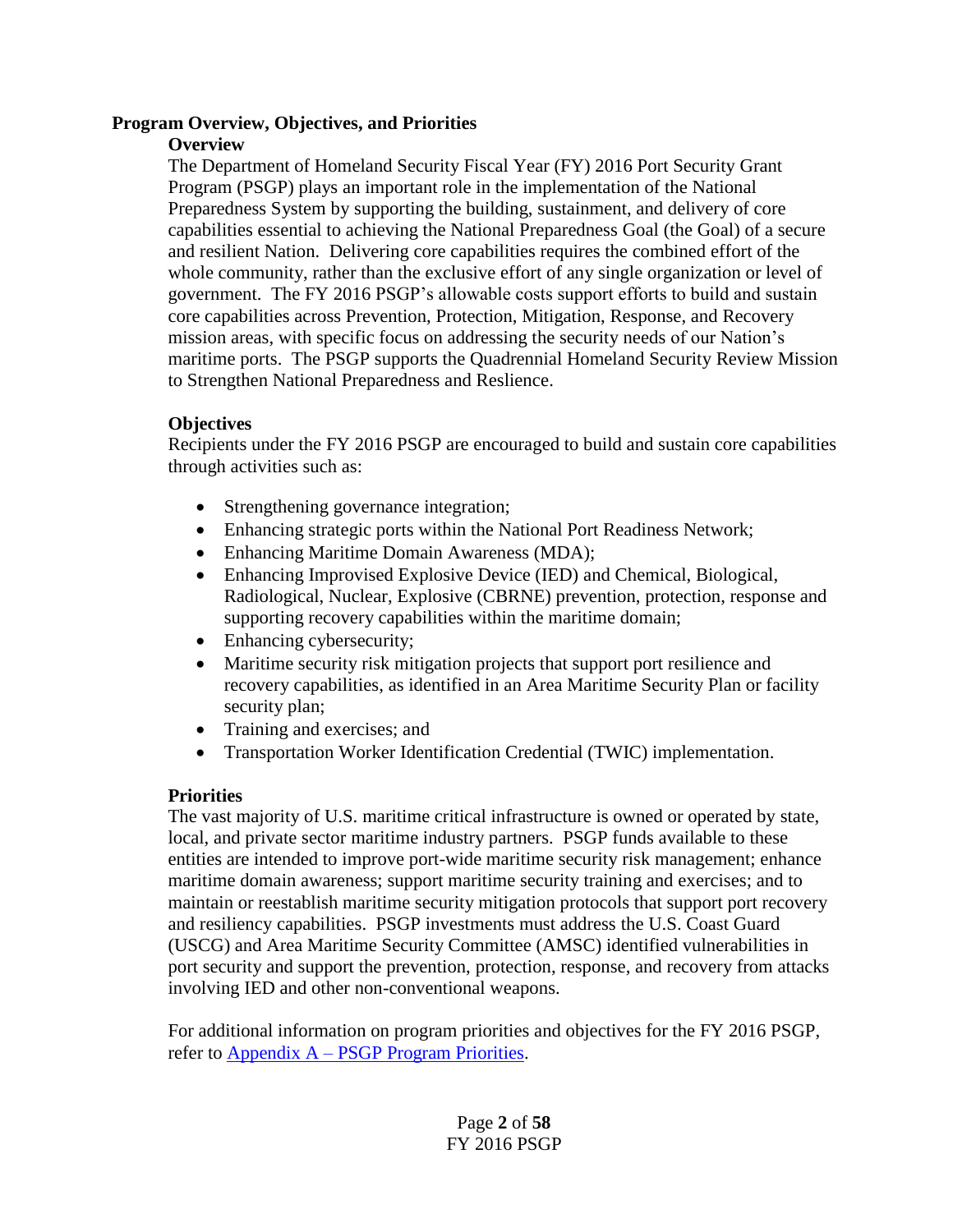#### **B. Federal Award Information**

| <b>Award Amounts, Important Dates, and Extensions</b><br><b>Available Funding for the PSGP:</b> | \$100,000,000            |
|-------------------------------------------------------------------------------------------------|--------------------------|
| <b>Period of Performance:</b>                                                                   | Thirty-six $(36)$ months |
| Extensions to the period of performance are allowed. For additional inform                      |                          |

Extensions to the period of performance are allowed. For additional information on period of performance extensions, refer to Section H of this NOFO, Additional Information (Extensions).

| <b>Projected Period of Performance Start Date:</b> | September 1, 2016 |  |
|----------------------------------------------------|-------------------|--|
| <b>Projected Period of Performance End Date:</b>   | August 31, 2019   |  |
| <b>Funding Instrument:</b><br>Grant                |                   |  |

#### **C. Eligibility Information**

#### **Eligible Applicants**

All entities subject to an Area Maritime Transportation Security Plan (AMSP), as defined by 46 U.S.C. § 70103(b), may apply for PSGP funding. Eligible applicants include, but are not limited to: port authorities, facility operators, and state and local government agencies.

#### **Eligibility Criteria**

Pursuant to the *Maritime Transportation Security Act of 2002,* as amended (MTSA), DHS established a risk-based grant program to support maritime security risk management. Funding is directed towards the implementation of AMSPs and Facility Security Plans (FSP) among port authorities, facility operators, and state and local government agencies that are required to provide port security services. In administering the grant program, national, economic, energy, and strategic defense concerns based upon the most current risk assessments available will be considered.

#### **Port Area Definition**

A port area is a location on a coast, shore, or inland waterway containing one or more harbors where vessels can dock and transfer people or cargo to or from land. For the purpose of PSGP, the presence of Maritime Transportation Security Act (MTSA) regulated facilities are the primary consideration of harbors that defines the port area.

#### **Ineligible Entities**

Applications for the purpose of providing a service, product, project, or investment justifications (IJ) on behalf of another entity such as sub-recipients or a consortia are ineligible for funding. Applications will only be accepted and considered for funding from direct recipients.

> Page **3** of **58** FY 2016 PSGP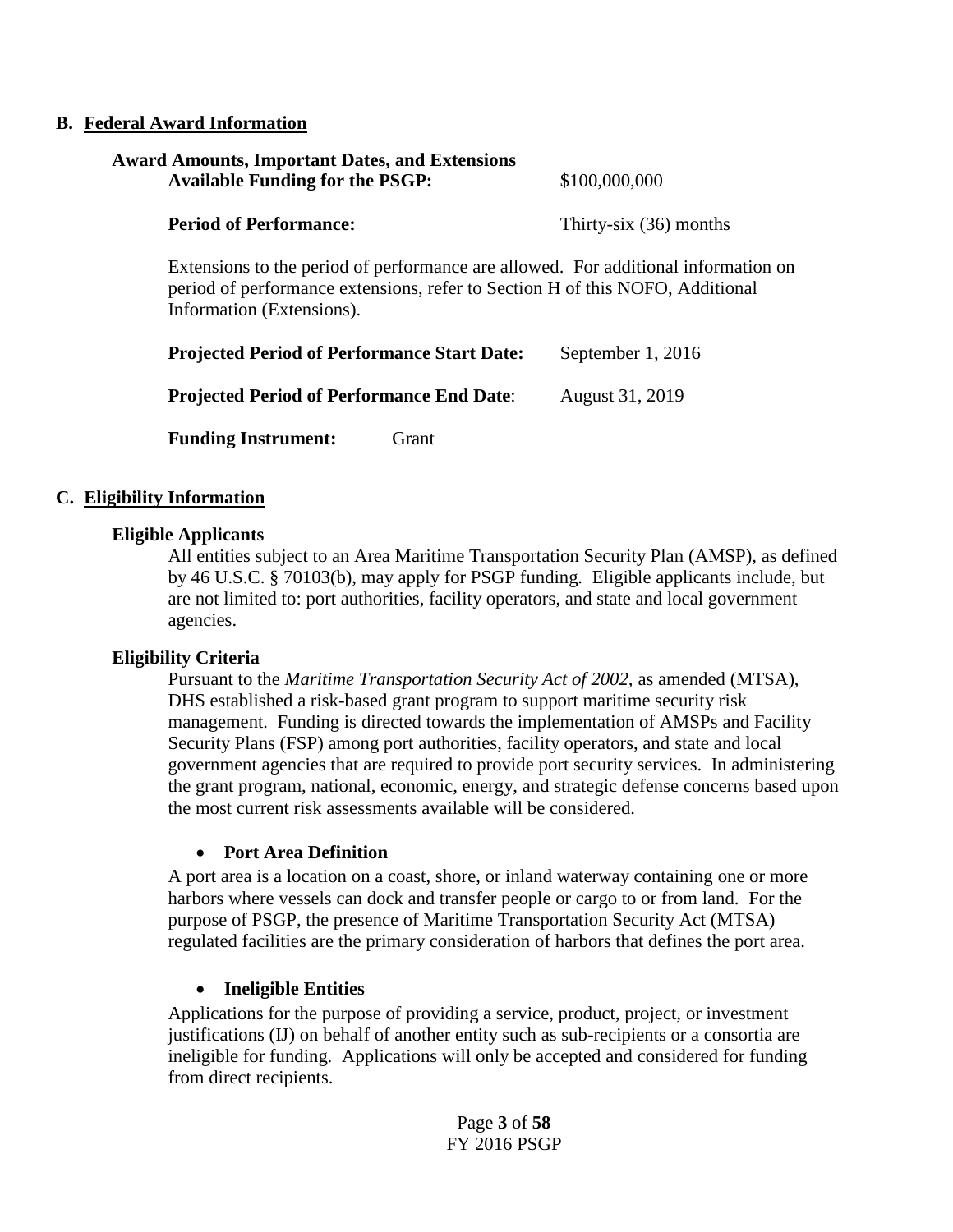Only one (1) application per eligible entity within each Port Area is permitted. Each application may contain multiple IJs. An entity is a port authority, facility operator, state or local government agency required to provide port security services. An investment justification supports the funding of a proposed project. The location where the project is primarily implemented is considered the Port Area of the application. Applicants with facilities in multiple Port Areas may submit one (1) application per Port Area. Program funding is risk based by Port Area, no single application should include investment justifications for projects intended to be implemented in multiple Port Areas. For example, state entities that operate in multiple Port Areas within the state must submit separate applications to fund projects in each of these Port Areas.

Applicants may submit up to five (5) investment justifications within the single application. Eligibility does not guarantee grant funding.

As a condition of eligibility, all PSGP applicants are required to be fully compliant with relevant Maritime Security Regulations (33 C.F.R. Parts 101-106). Any applicant who, as of the grant application deadline, has an open or outstanding Notice of Violation (NOV), will not be considered for PSGP funding if:

- 1) the applicant has failed to pay the NOV within 45 days of receipt; or
- 2) the applicant has failed to decline the NOV within 45 days of receipt resulting in the Coast Guard entering a finding of default in accordance with 33 C.F.R. § 1.07-  $11[f][2]$ ; or
- 3) the applicant has appealed the NOV pursuant to 33 C.F.R. § 1.07-70 and has received a final appeal decision from the Commandant, U.S. Coast Guard, as described in 33 C.F.R. § 1.07-75, and has failed to come into compliance with the terms of the final appeal decision within the timelines noted therein.

The local U.S. Coast Guard Captain of the Port (COTP) will verify security compliance eligibility during the field review process.

#### **Ferry Systems**

Ferry systems are eligible to apply for FY 2016 PSGP funds. However, any ferry system receiving funds under the FY 2016 PSGP will not be eligible to participate under the FY 2016 Transit Security Grant Program (TSGP). Likewise, any ferry system that participates in the TSGP will not be eligible for funding under the PSGP.

#### **Other Eligibility Criteria:**

#### **National Incident Management System (NIMS) Implementation**

Prior to allocation of any Federal preparedness awards in FY 2016, recipients must ensure and maintain adoption and implementation of NIMS.

Emergency management and incident response activities require carefully managed resources (personnel, teams, facilities, equipment and/or supplies) to meet incident needs.

> Page **4** of **58** FY 2016 PSGP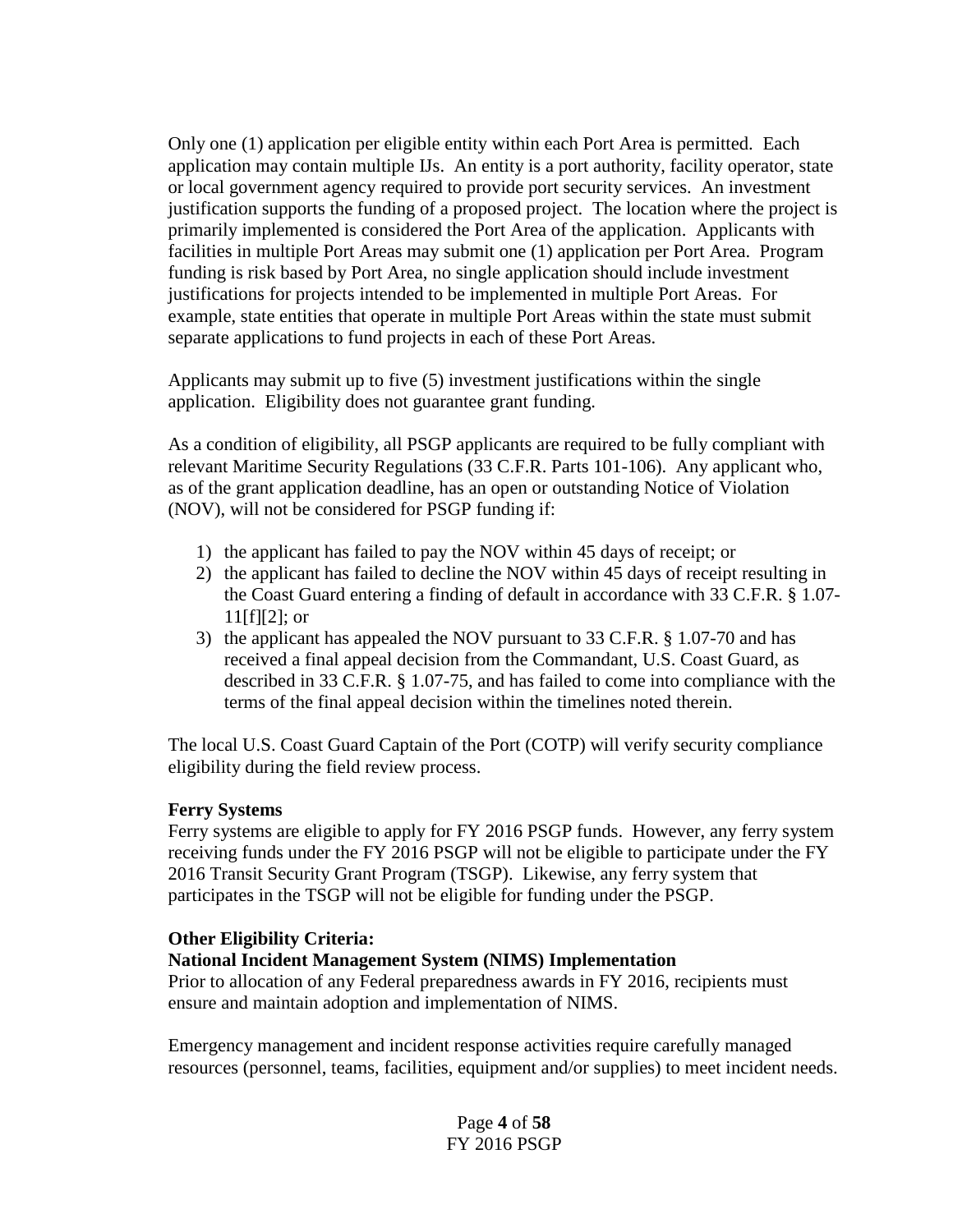Utilization of standardized resource management concepts such as typing, inventorying, and cataloging, promote strong national mutual aid capabilities that are needed to support the delivery of core capabilities. Additional information on resource management and NIMS Resource Typing definitions and job titles/position qualifications are available under FEMA's website under [NIMS Resource Management.](http://www.fema.gov/resource-management-mutual-aid)

FEMA developed NIMS Guideline for Credentialing of Personnel to describe national credentialing standards and to provide written guidance regarding the use of those standards. This guideline describes credentialing and typing processes, and identifies tools which Federal Emergency Response Officials (FERO) and emergency managers at all levels of government may use both routinely and to facilitate multi-jurisdictional coordinated responses.

Although state, local, tribal, territorial, and private sector partners—including nongovernmental organizations—are not required to credential their personnel in accordance with these guidelines; DHS/FEMA strongly encourages them to do so in order to leverage the Federal investment in the Federal Information Processing Standards (FIPS) 201 infrastructure and to facilitate interoperability for personnel deployed outside their home jurisdiction. Additional information is available at [http://www.fema.gov/nims-doctrine-supporting-guides-tools.](http://www.fema.gov/nims-doctrine-supporting-guides-tools)

## **Sub-Awards of PSGP Funding**

The PSGP program provides direct funding to eligible applicants to support their specific needs regarding maritime security risk management. For this reason, applicants who are selected for funding under the PSGP program may not subaward funding to other entities.

# **Cost Share or Match**

There is a cost share requirement for this program. The non-Federal share can be cash or in-kind, with the exception of construction activities, which must be a cash-match (hard).

All PSGP award recipients must provide a non-Federal match (cash or in-kind) supporting *25 percent of the total of all project costs*. Cost share should be specifically identified for each proposed project. Cost match, whether cash or in-kind, has the same eligibility requirements as the Federal share (e.g. operational costs for routine patrol is ineligible; operational costs for overtime to conduct an approved exercise may be eligible as part of the investment justification).

For example, if the Federal award requires a **25 percent cost share** and the **total project cost is \$100,000,** then:

- **Federal share** is 75 percent of \$100,000 = **\$75,000**
- **Recipient cost share** is 25 percent of  $$100,000 = $25,000$

Page **5** of **58** FY 2016 PSGP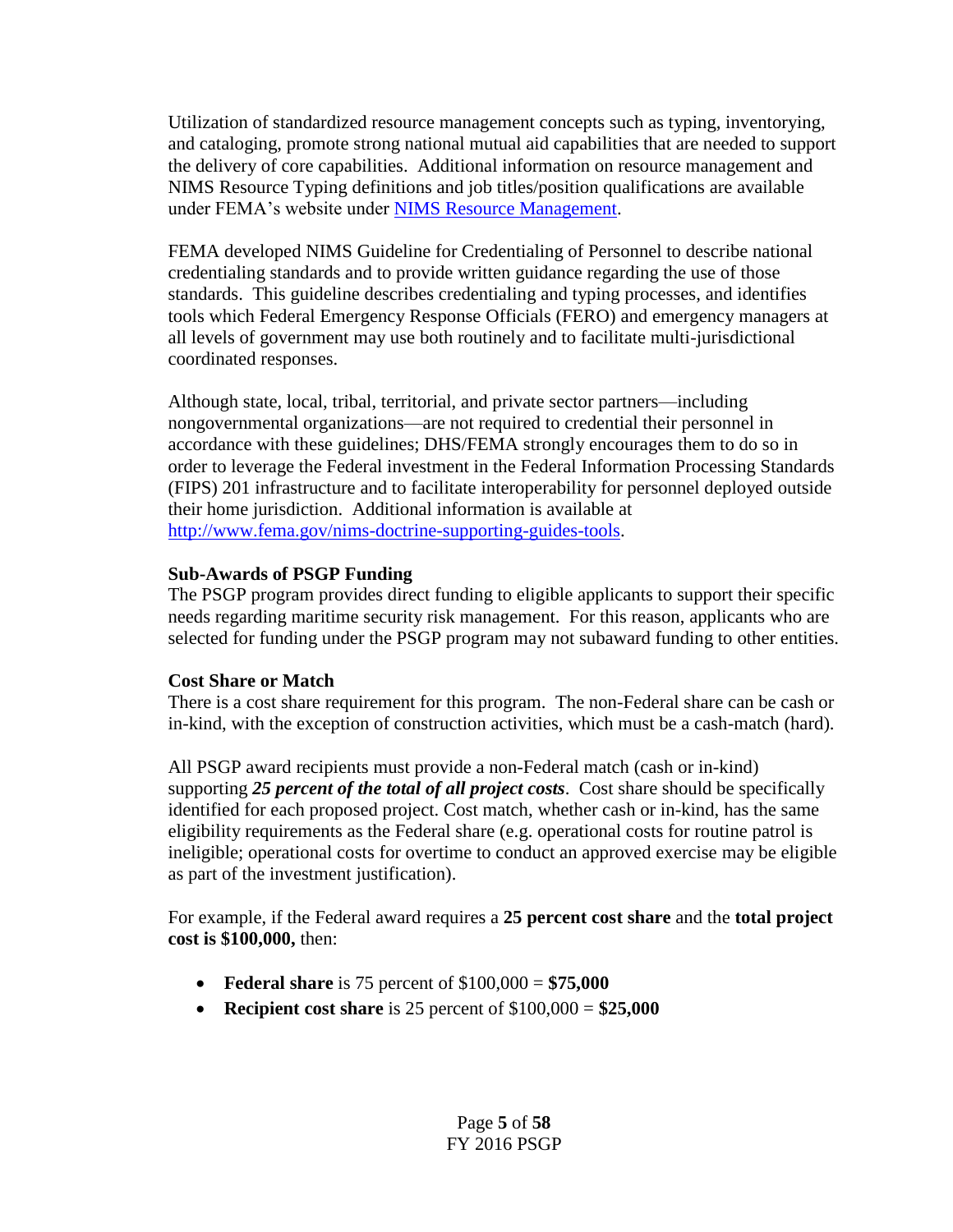Exceptions to the cost match requirement may apply. Please see [Appendix B](#page-32-0) *–* FY 2016 [PSGP Funding Guidelines](#page-32-0) for details.

# **D. Application and Submission Information**

| <b>Key Dates and Times</b>              |                                |
|-----------------------------------------|--------------------------------|
| Date Posted to Grants.gov:              | February $16, 2016$            |
| <b>Application Submission Deadline:</b> | April 25, 2016 at 11:59 PM EDT |

All applications **must** be received by the established deadline. The Non-Disaster (ND) Grants System has a date stamp that indicates when an application is submitted. Applicants will receive an electronic message confirming receipt of the full application. In general, DHS/FEMA will not review applications that are not received by the deadline or consider them for funding. DHS/FEMA may, however, extend the application deadline on request for any applicant who can demonstrate that good cause exists to justify extending the deadline. Good cause for an extension may include technical problems outside of the applicant's control that prevent submission of the application by the deadline, or other exigent or emergency circumstances. Applicants experiencing technical issues, must notify the respective Headquarters (HQ) Program Analyst prior to the application deadline.

## **Anticipated Funding Selection Date:** June 29, 2016

**Anticipated Award Date:** No later than September 30, 2016

## **Other Key Dates**

The chart below outlines suggested/estimated deadlines for completing the five steps required for a successful application submission prior to the deadline. These dates are only recommendations as applicants are responsible for planning far enough in advance to complete their application. The requirements outlined in the chart below are outside of FEMA's purview. Therefore, FEMA does not guarantee the timeframes for completing those processes. Failure of an applicant to comply with any of the required steps before the deadline for submitting their application may disqualify their application from funding.

**Applicants are encouraged to register early for Authorized Organizational Representative (AOR) authorization. The registration process can take four weeks or more to be completed. Therefore, registration should be done in sufficient time to ensure it does not impact the applicant's ability to meet required submission deadlines.**

> Page **6** of **58** FY 2016 PSGP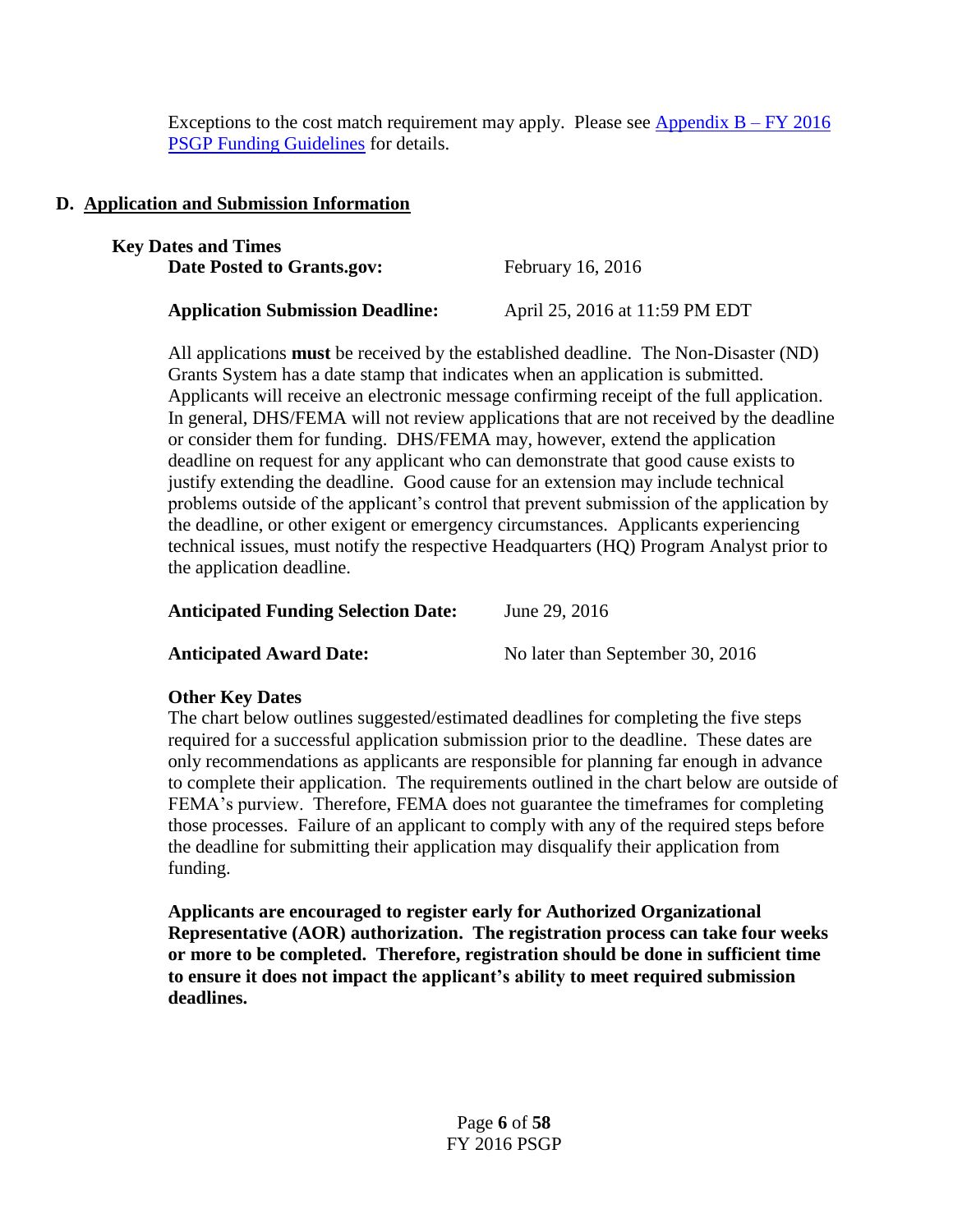| Event                                    | <b>Suggested Deadline for Completion</b> |
|------------------------------------------|------------------------------------------|
| <b>Obtain DUNS Number</b>                | March 18, 2016                           |
| Obtain valid Employer Identification     | March 18, 2016                           |
| Number (EIN)                             |                                          |
| Update SAM registration                  | March 18, 2016                           |
| Submit initial application in Grants.gov | April 15, 2016                           |
| Submit final application in ND Grants    | April 25, 2016 (firm)                    |

# **Address to Request Application Package**

Application forms and instructions are available at Grants.gov. To access these materials, go to [http://www.grants.gov](http://www.grants.gov/), select "Applicants" then "Apply for Grants." In order to obtain the application package select "Download a Grant Application Package." Enter the CFDA and/or the funding opportunity number located on the cover of this NOFO, select "Download Package," and then follow the prompts to download the application package.

Applicants experiencing difficulties accessing information or who have any questions please call the [Grants.gov](http://www.grants.gov/) customer support hotline at (800) 518-4726.

Hard copies of the FY 2016 PSGP NOFO are not available.

In addition, the Telephone Device for the Deaf (TDD) and/or Federal Information Relay Service (FIRS) number available for this Notice is (800) 462-7585.

Applications will be processed through the [Grants.gov](http://www.grants.gov/) portal and FEMA's Non-Disaster Grants (ND Grants) System.

## **Content and Form of Application Submission**

Applying for an award under this program is a multi-step process and requires time to complete. To ensure that an application is submitted on time applicants are advised to start the required steps well in advance of their submission. Please review the table above under "Submission Dates and Other Key Dates and Times" for estimated deadlines to complete each of the six steps listed below. Failure of an applicant to comply with any of the required steps before the deadline for submitting their application may disqualify their application from funding.

The steps involved in applying for an award under this program are:

- 1. Applying for, updating or verifying their DUNS Number;
- 2. Applying for, updating or verifying their EIN Number;
- 3. Updating or verifying their SAM Number;
- 4. Establishing an AOR in [Grants.gov;](http://www.grants.gov/)
- 5. Submitting an initial application in [Grants.gov;](http://www.grants.gov/) and
- 6. Submitting the complete application in ND Grants.

For additional information regarding the DUNS Number, EIN Number, SAM Number, and AOR requirements, please see the section below entitled Dun and Bradstreet Universal Numbering

> Page **7** of **58** FY 2016 PSGP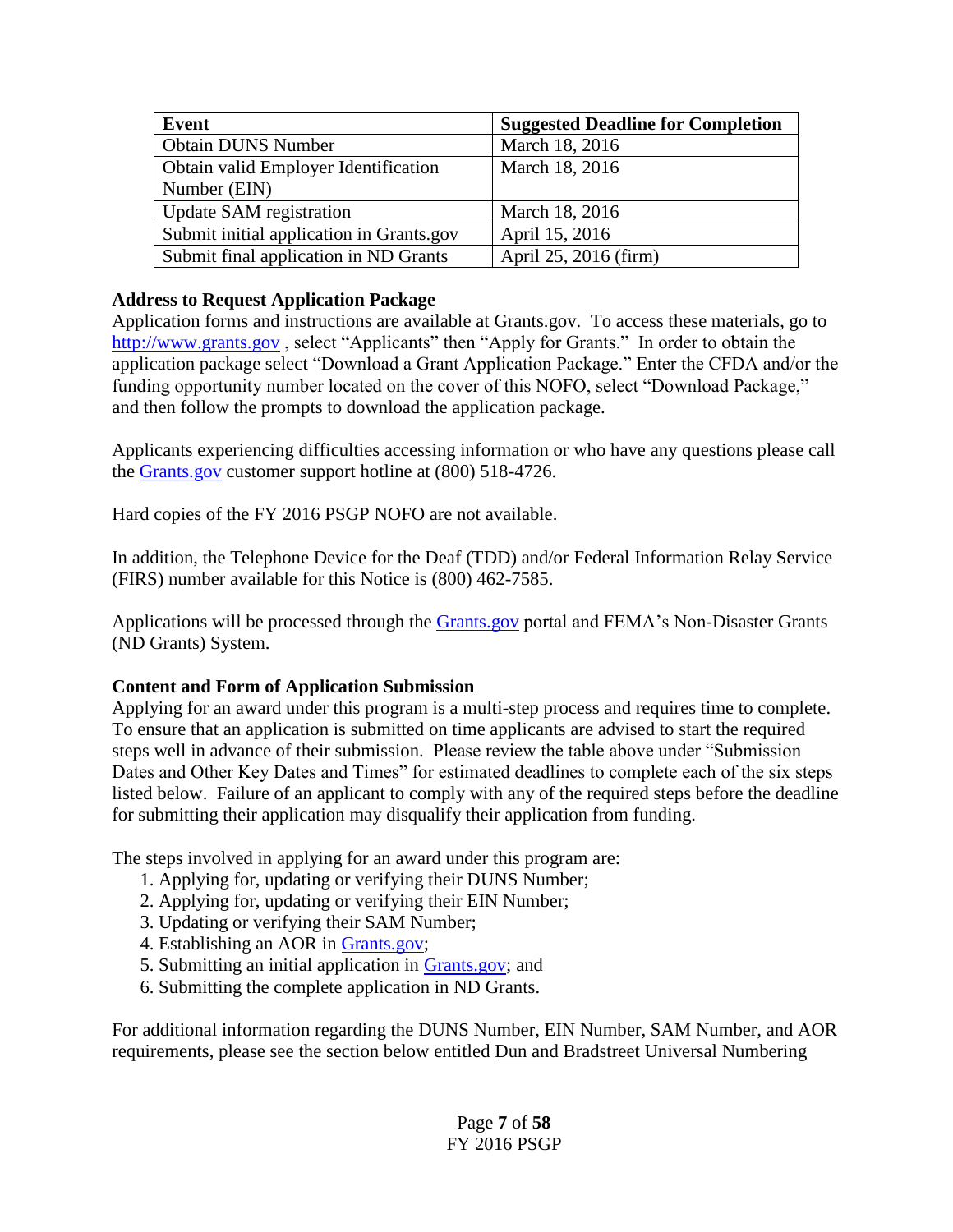System (DUNS) Number, System for Award Management (SAM), and Authorized Organizational Representative (AOR).

# **Unique Entity Identifier and System for Award Management (SAM)**

Before applying for a DHS grant at grants.gov, applicants must have a DUNS number, be registered in SAM, and be approved as an AOR.

**Applicants are encouraged to register early. The registration process can take four weeks or more to be completed. Therefore, registration should be done in sufficient time to ensure it does not impact the applicant's ability to meet required submission deadlines.** 

## **Data Universal Numbering System (DUNS) Number**

The DUNS number must be included in the data entry field labeled "Organizational DUNS" on the SF-424 form. Instructions for obtaining a DUNS number can be found at the following website: [http://www.grants.gov//web/grants/applicants/organization-registration/step-1-obtain](http://www.grants.gov/web/grants/applicants/organization-registration/step-1-obtain-duns-number.html)[duns-number.html.](http://www.grants.gov/web/grants/applicants/organization-registration/step-1-obtain-duns-number.html)

The applicant must provide a DUNS number with their application. This number is a required field for all subsequent steps in the application submission. Applicants should verify they have a DUNS number, or take the steps necessary to obtain one.

Applicants can receive a DUNS number at no cost by calling the DUNS number request line at (866) 705-5711. DHS/*FEMA cannot assist applicants with questions related to obtaining a current DUNS number*.

# **Obtain an Employer Identification Number (EIN)**

DHS/FEMA requires both the EIN and a DUNS number prior to the issuance of a financial assistance award and for grant award payment; both the EIN and a DUNS number are required to register with SAM (see below). The EIN base for an organization is the Internal Revenue Service (IRS) Tax ID number; for individuals it is their social security number. The social security and IRS Tax ID numbers are both nine-digit numbers. Organizations and individuals submitting their applications must correctly identify the EIN from the DUNS since both are 9 digit numbers.

If these numbers are not correctly identified in the application, a delay in the issuance of the funding award and/or incorrect payment to a recipient organization may result.

Organizations [applying for an EIN](http://www.irs.gov/Businesses/Small-Businesses-&-Self-Employed/Apply-for-an-Employer-Identification-Number-(EIN)-Online) should plan on a minimum of two full weeks to obtain an EIN. For assistance registering an EIN, please contact the [IRS helpline](https://www.irs.gov/uac/Telephone-Assistance)**.** *DHS/FEMA cannot assist applicants with questions related to obtaining a current EIN.* 

## **System for Award Management (SAM)**

Applicants applying for grant funds electronically through [Grants.gov](http://www.grants.gov/web/grants/applicants/applicant-resources.html) must register with the SAM. Step-by-step instructions for registering with SAM can be found here: [http://www.grants.gov/web/grants/applicants/organization-registration/step-2-register-with-](http://www.grants.gov/web/grants/applicants/organization-registration/step-2-register-with-sam.html)

> Page **8** of **58** FY 2016 PSGP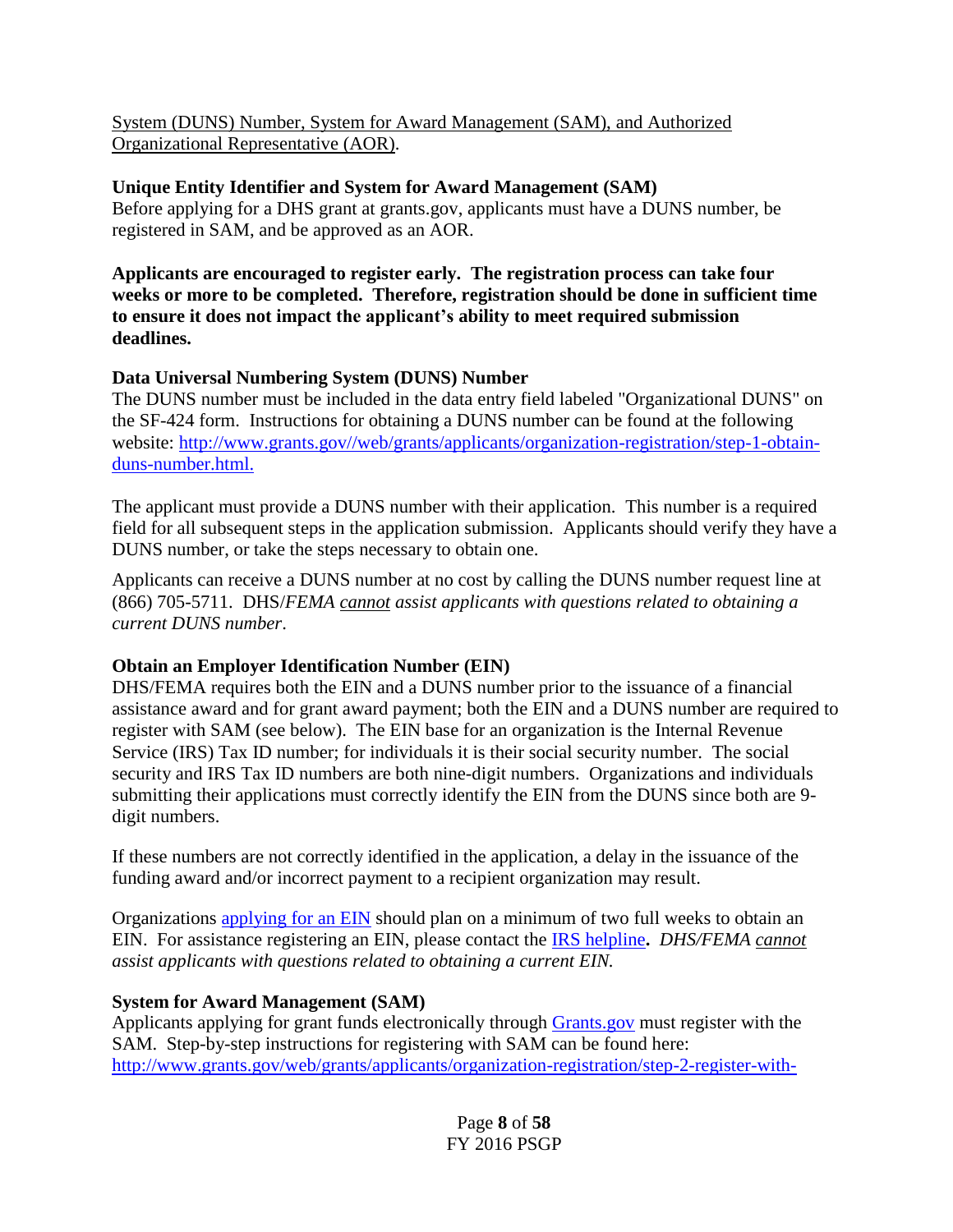[sam.html.](http://www.grants.gov/web/grants/applicants/organization-registration/step-2-register-with-sam.html) All applicants must register with SAM in order to apply online. Failure to register with the SAM will result in the application being rejected by [Grants.gov](http://www.grants.gov/web/grants/applicants/applicant-resources.html) during the submissions process.

Payment under any DHS/FEMA award is contingent on the recipient's having a current [SAM](http://www.sam.gov/) registration. The SAM registration process must be completed by the applicant. It is imperative that the information provided by the applicant is correct and current. Please ensure that the organization's name, address, DUNS number and EIN are up to date in SAM and that the DUNS number used in SAM is the same one used to apply for all other DHS/FEMA awards.

SAM registration is a multi-step process including validating the EIN with the IRS to obtain a Commercial and Government Entity (CAGE) code. The CAGE code is only valid for one year after issuance and must be current at the time of application.

SAM sends notifications to the registered user via email 60, 30, and 15 days prior to expiration of the SAM registration for the Entity. SAM registration may lapse due to inactivity. To update or renew Entity records(s) in SAM, applicants will need to create a SAM User Account and link it to the migrated Entity records.

For assistance registering, please go to [SAM](http://www.sam.gov/) or call 866-606-8220**.** *DHS/FEMA cannot assist applicants with questions related to registering in SAM or obtaining a current CAGE code.*

#### **Authorized Organizational Representative (AOR)**

The next step in the registration process is creating a username and password with **Grants.gov** to become an AOR. AORs will need to know the DUNS number of the organization for which they will be submitting applications to complete this process. Applicants must register the individual who is able to make legally binding commitments for the applicant organization as the AOR; this step is often missed and it is crucial for valid submissions. To read more detailed instructions for creating a profile on Grants.gov visit: [http://www.grants.gov/web/grants/applicants/organization](http://www.grants.gov/web/grants/applicants/organization-registration/step-3-username-password.html)[registration/step-3-username-password.html.](http://www.grants.gov/web/grants/applicants/organization-registration/step-3-username-password.html)

## **AOR Authorization**

After creating a profile on [Grants.gov,](http://www.grants.gov/web/grants/applicants/applicant-resources.html) the E-Biz Point of Contact (POC), who is a representative from the applicant organization listed as the contact for SAM, will receive an email to grant the AOR permission to submit applications on behalf of the organization. The E-Biz POC will then log in to Grants.gov and approve an individual as the AOR, thereby granting permission to submit applications. To learn more about AOR Authorization, visit: [http://www.grants.gov/web/grants/applicants/organization-registration/step-4-aor](http://www.grants.gov/web/grants/applicants/organization-registration/step-4-aor-authorization.html)[authorization.html.](http://www.grants.gov/web/grants/applicants/organization-registration/step-4-aor-authorization.html) To track AOR status, visit: [http://www.grants.gov/web/grants/applicants/organization-registration/step-5-track-aor](http://www.grants.gov/web/grants/applicants/organization-registration/step-5-track-aor-status.html)[status.html.](http://www.grants.gov/web/grants/applicants/organization-registration/step-5-track-aor-status.html)

## **Electronic Signature**

Applications submitted through Grants.gov constitute a submission as electronically signed applications. When submitting the application through Grants.gov, the name of the applicant's AOR will be inserted into the signature line of the application.

> Page **9** of **58** FY 2016 PSGP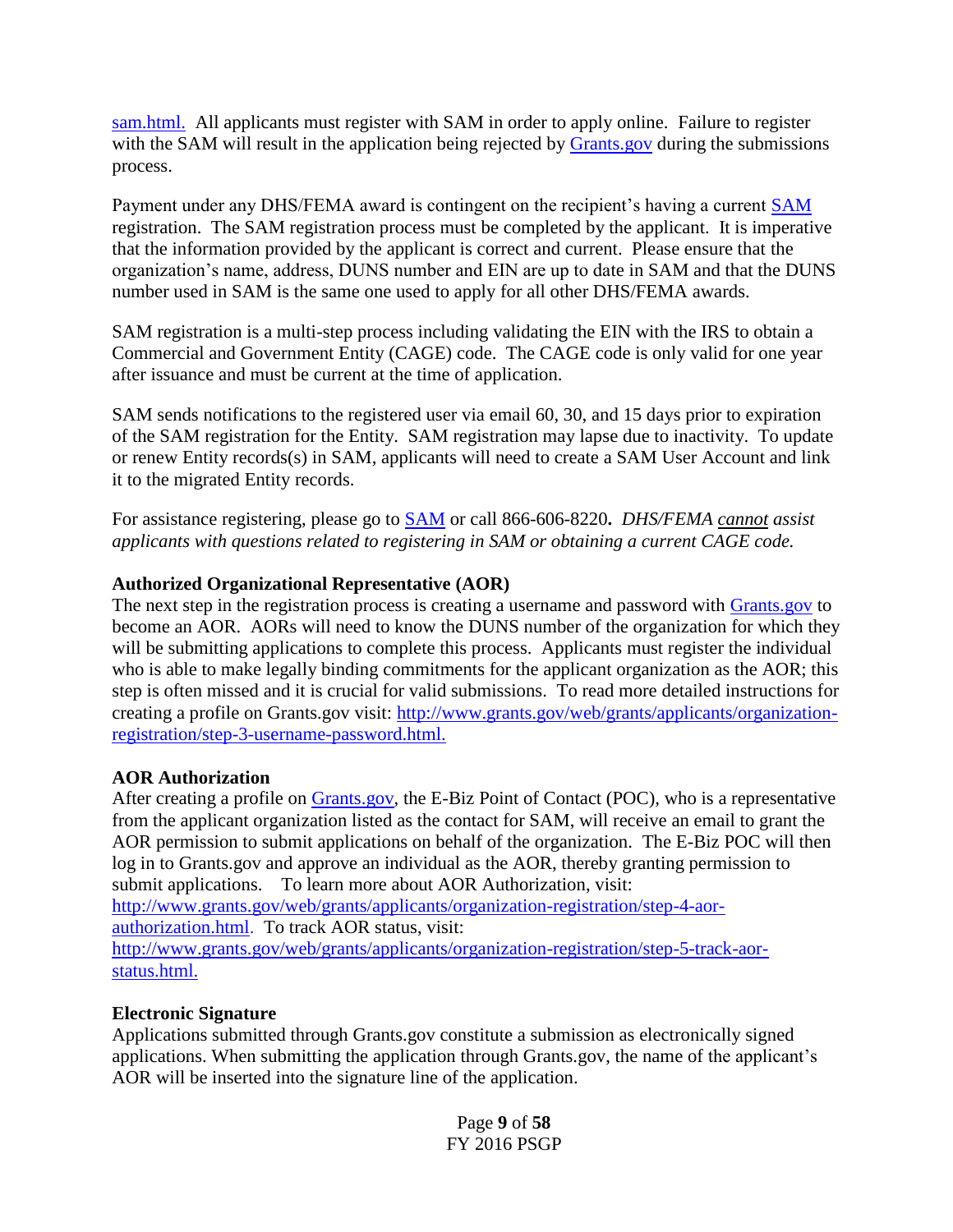Applicants experiencing difficulties accessing information or who have questions should call the [grants.gov](file:///C:/Documents%20and%20Settings/sheath/Local%20Settings/Temporary%20Internet%20Files/Content.Outlook/AppData/Local/Microsoft/Windows/stacey.street/Local%20Settings/Documents%20and%20Settings/lwatson6/Local%20Settings/Temporary%20Internet%20Files/Local%20Settings/Temporary%20I) customer support hotline at (800) 518-4726 or email grants.gov at [support@grants.gov.](file:///C:/Users/Lonnie.McDougal/AppData/Local/Microsoft/Windows/Temporary%20Internet%20Files/Content.Outlook/6NT3MCJD/support@grants.gov)

The federal awarding agency may not make a federal award to an applicant until the applicant has complied with all applicable DUNS and SAM requirements and, if an applicant has not fully complied with the requirements by the time the federal awarding agency is ready to make a federal award, the federal awarding agency may determine that the applicant is not qualified to receive a federal award.

## **Submitting an Initial Application in Grants.gov**

Applicants must submit their initial application through [Grants.gov.](http://www.grants.gov/) Applicants may need to first create a [Grants.gov](http://www.grants.gov/) user profile by visiting the Get Registered section of the [Grants.gov](http://www.grants.gov/) website. Successful completion of this step is necessary for FEMA to determine eligibility of any applicant. Applicants should complete this initial step online which requires completing:

- Standard Form 424 (SF-424), Application for Federal Assistance, and
- [Grants.gov](http://www.grants.gov/) (GG) Form Certification Regarding Lobbying Form.

Both forms are available in the Forms tab under the SF-424 Family. The initial application cannot be started or submitted in **Grants.gov** until the applicant's registration in SAM is confirmed.

Application forms and instructions are available at [Grants.gov](http://www.grants.gov/) by selecting *Apply for Grants*. Enter the CFDA number or the Opportunity ID Number noted in this NOFO, select *Download Application Package*, and follow the prompts to download the application package. The information submitted in [Grants.gov](http://www.grants.gov/) will be retrieved by ND Grants, which will allow FEMA to determine if an applicant is eligible. **Applicants are encouraged to submit their initial application in [Grants.gov](http://www.grants.gov/) at least ten days before the April 25, 2016, application deadline.**

For assistance applying through [Grants.gov,](http://www.grants.gov/) please go to the [Grant Application page](http://www.grants.gov/web/grants/applicants/grant-application-process.html)**,** contact [support@grants.gov,](mailto:support@grants.gov?subject=GRANTS.GOV%20Support%20Center) or call 800-518-4726. DHS/*FEMA cannot assist with questions related to registering with [Grants.gov.](http://www.grants.gov/)*

#### **Submitting the Complete Application in Non-Disaster Grants System (ND Grants)**

Eligible applicants will be notified by DHS/FEMA and asked to proceed with submitting their complete application package in [ND Grants.](https://portal.fema.gov/) Applicants can register early with ND Grants and are encouraged to begin their ND Grants registration at the time of this announcement. Early registration will allow applicants to have adequate time to start and complete their application.

In ND Grants, applicants will be prompted to submit all of the information contained in the following forms. Applicants should review these forms before applying to ensure they include all required information.

- Standard Form 424A, Budget Information (Non-construction);
- Standard Form 424B, Standard Assurances (Non-construction); and

Page **10** of **58** FY 2016 PSGP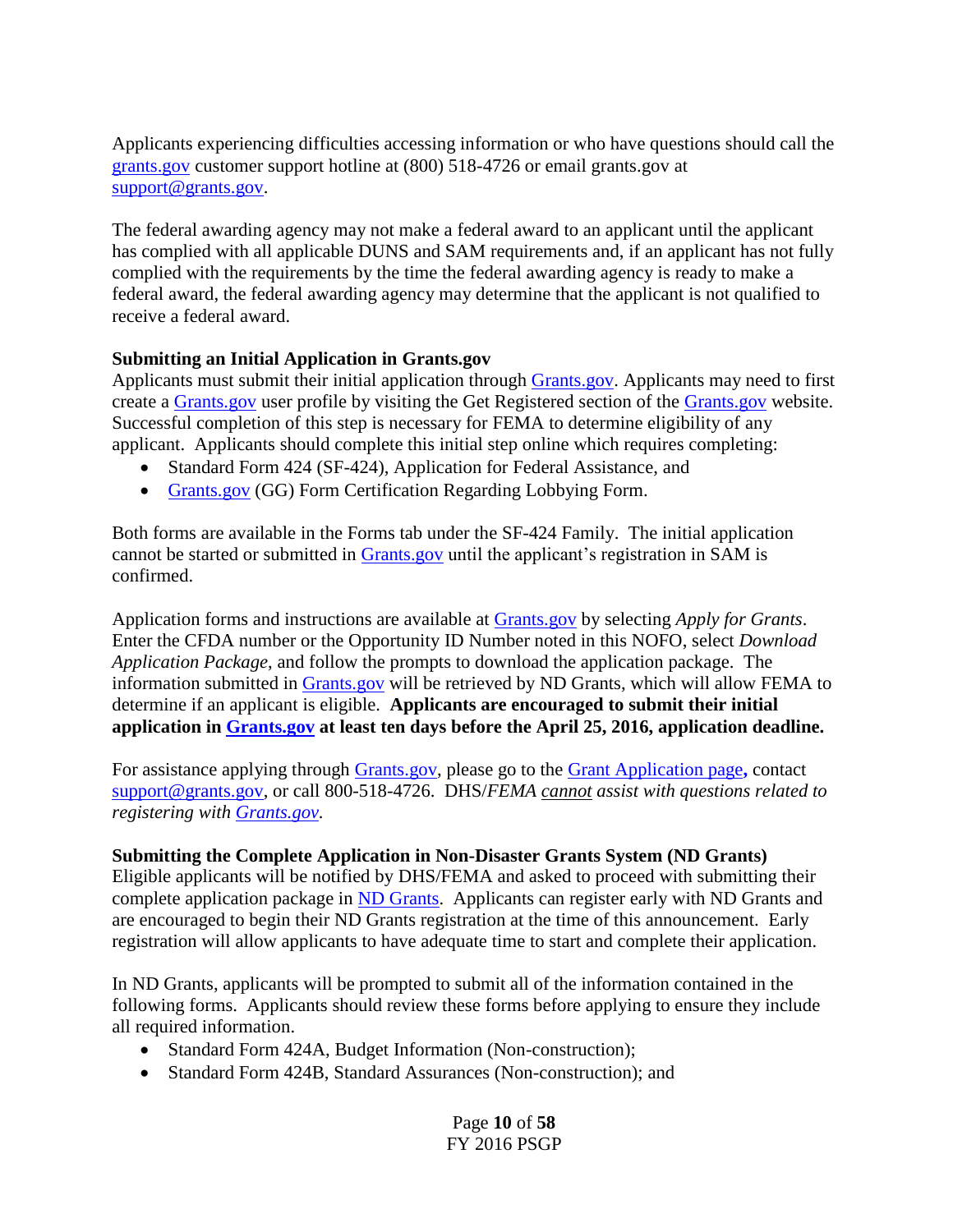Standard Form LLL, Disclosure of Lobbying Activities (if the recipient has engaged or intends to engage in lobbying activities).

In addition applicants must submit copies of the following in ND Grants:

- Standard Form 424C, Budget Information (Construction);
- Standard Form 424D, Standard Assurances (Construction);
- Investment Justification(s);
- Detailed Budget Worksheet(s); and
- Indirect Cost Agreement, if applicable.

For assistance registering for the ND Grants system, please contact [ndgrants@fema.gov](mailto:ndgrants@fema.gov) or (800) 865-4076.

## **Intergovernmental Review**

An intergovernmental review may be required. Applicants must contact their state's Single Point of Contact (SPOC) to comply with the state's process under Executive Order 12372 (see [http://www.fws.gov/policy/library/rgeo12372.pdf\)](http://www.fws.gov/policy/library/rgeo12372.pdf). Name and addresses of the SPOCs are maintained at the Office of Management and Budget's home page at [http://www.whitehouse.gov/omb/grants\\_spoc](http://www.whitehouse.gov/omb/grants_spoc)\_to\_ensure currency.

#### **Funding Restrictions**

Federal funds made available through this award may only be used for the purpose set forth in this award and must be consistent with the statutory authority for the award. Award funds may not be used for matching funds for any other Federal award, lobbying, or intervention in Federal regulatory or adjudicatory proceedings. In addition, Federal funds may not be used to sue the Federal government or any other government entity.

Additionally, pursuant to Executive Order 13688, DHS/FEMA has issued IB 407 which has placed further restrictions on controlled equipment. For more information on the Controlled Equipment List and Prohibited Equipment, see [Appendix B: FY 2016 PSGP Funding Guidelines.](#page-32-0)

## **Environmental Planning and Historic Preservation (EHP) Compliance**

As a Federal agency, DHS/FEMA is required to consider the effects of its actions on the environment and historic properties to ensure that all activities and programs funded by the agency, including grants-funded projects, comply with Federal EHP regulations, laws and Executive Orders as applicable. Recipients proposing projects that have the potential to impact the environment, including, but not limited to construction of communication towers, modification or renovation of existing buildings, structures and facilities, or new construction including replacement of facilities, must participate in the DHS/FEMA EHP review process. The EHP review process involves the submission of a detailed project description that explains the goals and objectives of the proposed project along with supporting documentation so that DHS/FEMA may determine whether the proposed project has the potential to impact environmental resources and/or historic properties. In some cases, DHS/FEMA also is required to consult with other regulatory agencies and the public in order to complete the review process. The EHP review process must be completed before funds are released to carry out the

> Page **11** of **58** FY 2016 PSGP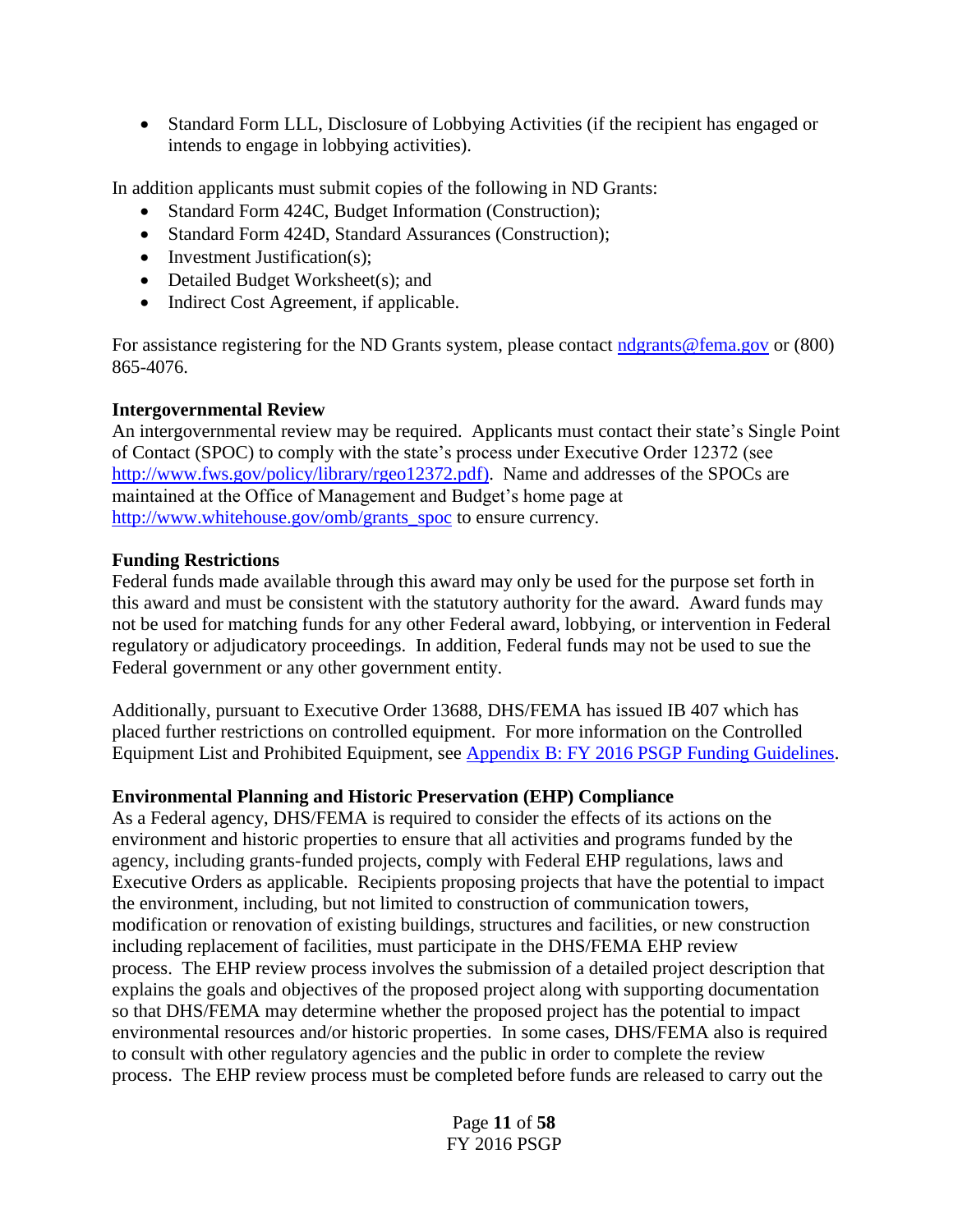proposed project. DHS/FEMA will not fund projects that are initiated without the required EHP review.

Additionally, all recipients are required to comply with FEMA EHP Policy Guidance. This EHP Policy Guidance can be found in FP 108-023-1, [Environmental Planning and Historic](https://www.fema.gov/media-library/assets/documents/85376)  [Preservation Policy Guidance,](https://www.fema.gov/media-library/assets/documents/85376) and FP 108.24.4, [Environmental Planning](http://www.fema.gov/media-library-data/1388411752234-6ddb79121951a68e9ba036d2569aa488/18Dec13-NoNEPAReview.pdf) and Historical [Preservation Policy](http://www.fema.gov/media-library-data/1388411752234-6ddb79121951a68e9ba036d2569aa488/18Dec13-NoNEPAReview.pdf)

#### **SAFECOM**

Recipients who receive awards under the PSGP that wholly or partially provide funding for emergency communication projects and related activities must comply with the most recent version of the [SAFECOM Guidance on Emergency Communications Grants.](http://www.safecomprogram.gov/grant/Default.aspx) This guidance provides recommendations to recipients regarding interoperable emergency communications projects, including allowable costs, eligible activities, grants management best practices for emergency communications grants, and information on technical standards that ensure greater interoperability. The guidance is intended to ensure that Federally-funded investments are compatible, interoperable, and support the national goals and objectives for improving emergency communications nationwide. Recipients investing in broadband-related investments should review [FEMA Grant Programs Directorate \(GPD\)](http://www.fema.gov/media-library-data/20130726-1837-25045-1238/ib_386.pdf) Information Bulletin (IB) 386, titled "Clarification on Use of DHS/FEMA Public Safety Grant Funds for Broadband-Related Expenditures and Investments," and consult their DHS/FEMA HQ Program Analyst on such investments before developing applications.

#### **Pre-Award Costs**

Pre-award costs are allowable only with the prior written approval of FEMA and if they are included in the award agreement. To request pre-award costs, a written request must be included with the application. The request must be signed by the Authorized Representative of the entity. The letter must outline what the pre-award costs are for, including a detailed budget break-out of pre-award costs from the post-award costs, and a justification for approval.

#### **Direct Costs**

#### Cost Principles

Costs charged to this award must be consistent with the Cost Principles for Federal Awards located at 2 C.F.R. Part 200, Subpart E.

#### Planning

Planning related costs are allowed under this program only as described in this NOFO.

#### **Organization**

Organization costs are allowed under this program only as described in this NOFO.

#### Equipment

Equipment costs are allowed under this program only as described in this NOFO.

#### **Training**

Page **12** of **58** FY 2016 PSGP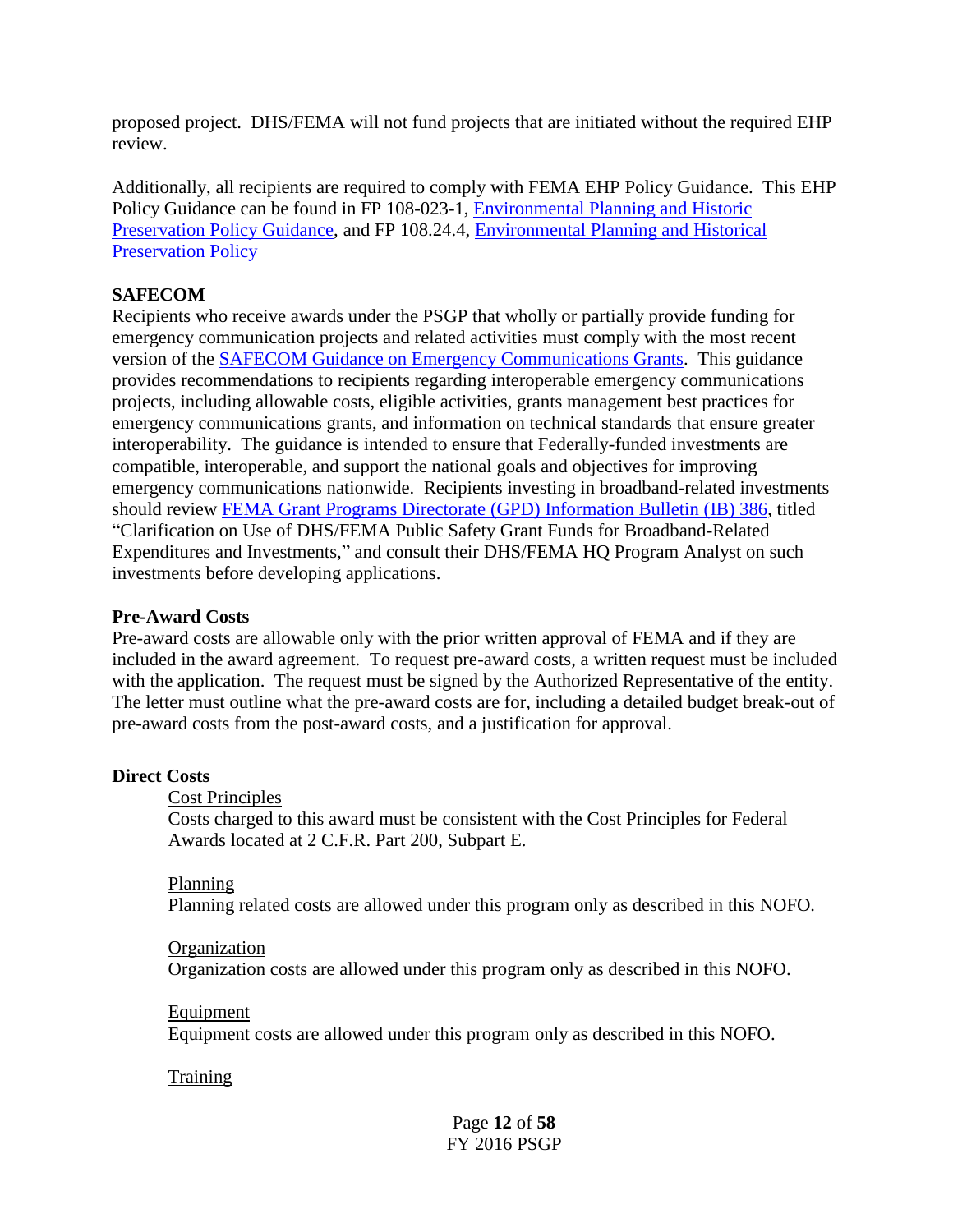Training related costs are allowed under this program only as described in this NOFO.

#### Exercise

Exercise related costs are allowed under this program only as described in this NOFO.

## Travel

Domestic travel costs are allowed under this program as described in this NOFO. International travel is not an allowable cost under this program unless approved in advance by FEMA.

#### Construction and Renovation

Construction and renovation costs to achieve capability targets related to preventing, preparing for, protecting against, or responding to acts of terrorism are allowed under this program. For construction costs to be allowed, they must be specifically approved by FEMA in writing prior to the use of any program funds for construction or renovation. Limits on the total amount of grant funding that may be used for construction or renovation may apply. See Appendix B for additional details. Additionally, recipients are required to submit a SF-424C Budget and budget detail worksheet citing the project costs.

#### Operational Overtime

Operational Overtime costs are allowed under this program only as described in this NOFO.

#### Maintenance and Sustainment

Maintenance and Sustainment related costs, such as maintenance contracts, warranties, repair or replacement costs, upgrades, and user fees are allowable as described in FEMA Policy FP 205-402-125-1 [\(http://www.fema.gov/media-library/assets/documents/32474\)](http://www.fema.gov/media-library/assets/documents/32474).

For additional details on allowable costs under the PSGP, see [Appendix B:](#page-32-0) FY 2016 PSGP [Funding Guidelines.](#page-32-0)

## **Management and Administration (M&A) Costs**

Management and Administration (M&A) costs are allowed. Recipients may use up to five percent (5%) of the amount of the award for their M&A. M&A activities are defined as those directly relating to the management and administration of PSGP funds, such as financial management and monitoring.

## **Indirect (Facilities and Administrative [F&A]) Costs**

Indirect costs are allowable under this program as described in 2 C.F.R. § 200.414. With the exception of recipients who have never received a negotiated indirect cost rate as described in 2 C.F.R. § 200.414(f), recipients must have an approved indirect cost rate agreement with their cognizant Federal agency to charge indirect costs to this award. A copy of the approved rate (a fully executed, agreement negotiated with the applicant's cognizant Federal agency) is required

> Page **13** of **58** FY 2016 PSGP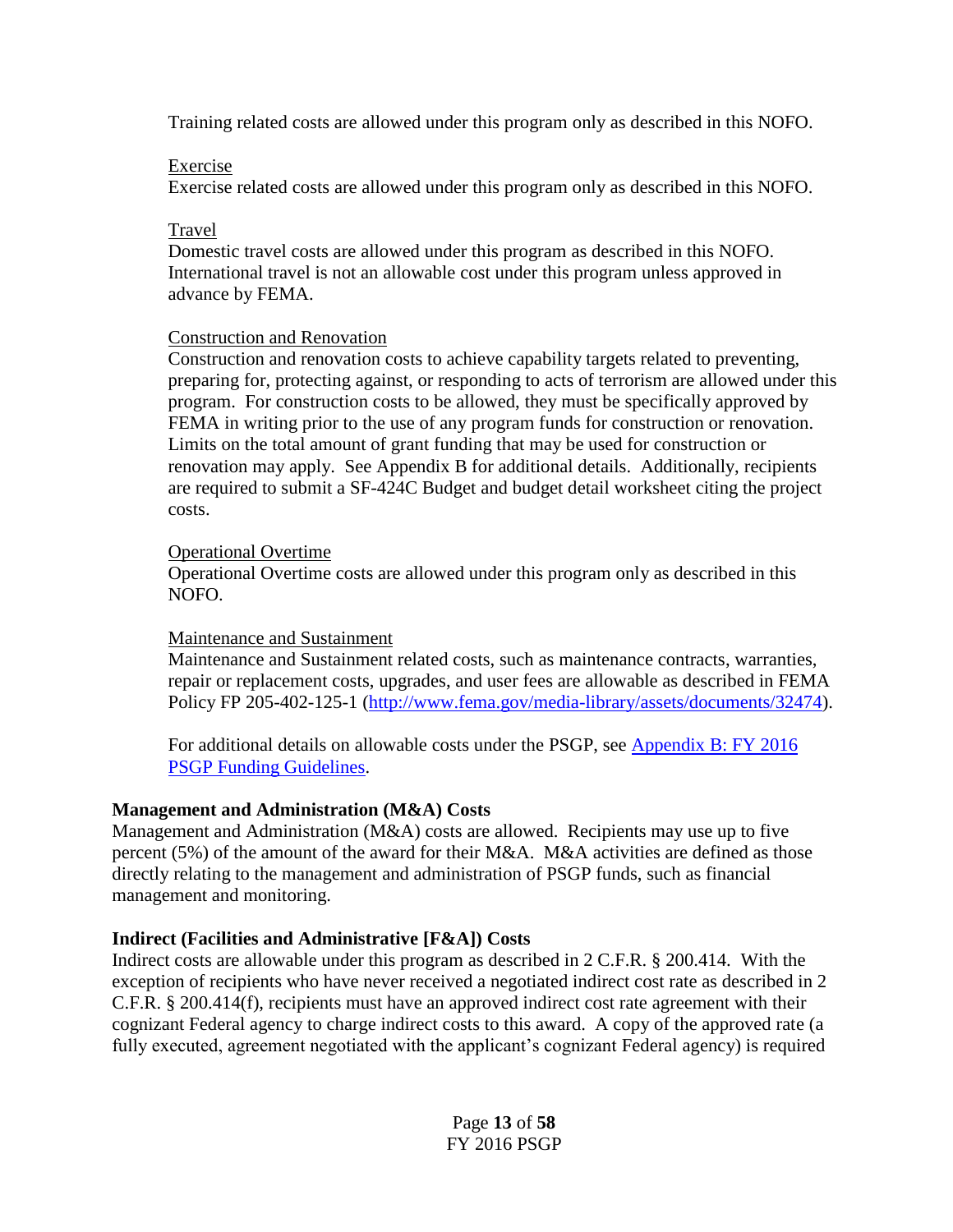at the time of application, and must be provided to FEMA before indirect costs are charged to the award.

#### **PSGP Specific Application Instructions**

All applicants will submit their PSGP grant application, the associated IJs to include detailed budget worksheets including project milestones, and associated MOUs/MOAs as a file attachment in the ND Grants System prior to the application deadline date and time.

#### **Investment Justification (IJ)**

As part of the FY 2016 PSGP application process, applicants must develop a formal IJ that addresses each initiative being proposed for funding. A separate IJ should be submitted for each proposed project. Only one (1) application per eligible entity within each Port Area is permitted. Applicants with projects in multiple Port Areas should submit one (1) application per Port Area based on the implementation location of the proposed projects. No single application should include projects intended to be implemented in different ports. Applicants may submit up to five (5) IJs within the single application.

IJs must demonstrate how proposed projects address gaps and deficiencies in one or more of the core capabilities outlined in the Goal. The applicant must demonstrate within the IJ the ability to provide enhancements consistent with the purpose of the program and guidance provided by DHS/FEMA. PSGP projects must be: 1) both feasible and effective at reducing the risks for which the project was designed; and 2) able to be fully completed within the thirty-six (36) month period of performance. Applicants must ensure that the IJ is consistent with all applicable requirements outlined in Appendix C.

For the purposes of the PSGP application, the Port Area is selected based on the project location. Agencies that have multiple facilities in multiple port areas should apply for projects based on the facility where the project/asset will be implemented, housed/maintained, not the entity headquarters location. For entities submitting applications for a single project that span multiple Port Areas, such as one patrol vessel that may be deployed outside of the primary port area, the project location is considered to be the predominant location in which the project will be housed and maintained. Large projects that implement multiple components in multiple ports, such as state agency purchases of multiple patrol vessels for multiple ports, should be submitted as separate applications (i.e., State Police vessel project in Port #1 is one application; State Police vessel project in Port #2 is a separate application). All eligible and complete applications will be provided to the applicable COTP for further review.

Applicants will find an IJ Template in Appendix  $C - FY$  2016 PSGP Investment **[Justification Template.](#page-48-0)** This worksheet may be used as a guide to assist applicants in the preparation of the IJ.

Applicants must provide information in the following categories for each proposed investment:

> Page **14** of **58** FY 2016 PSGP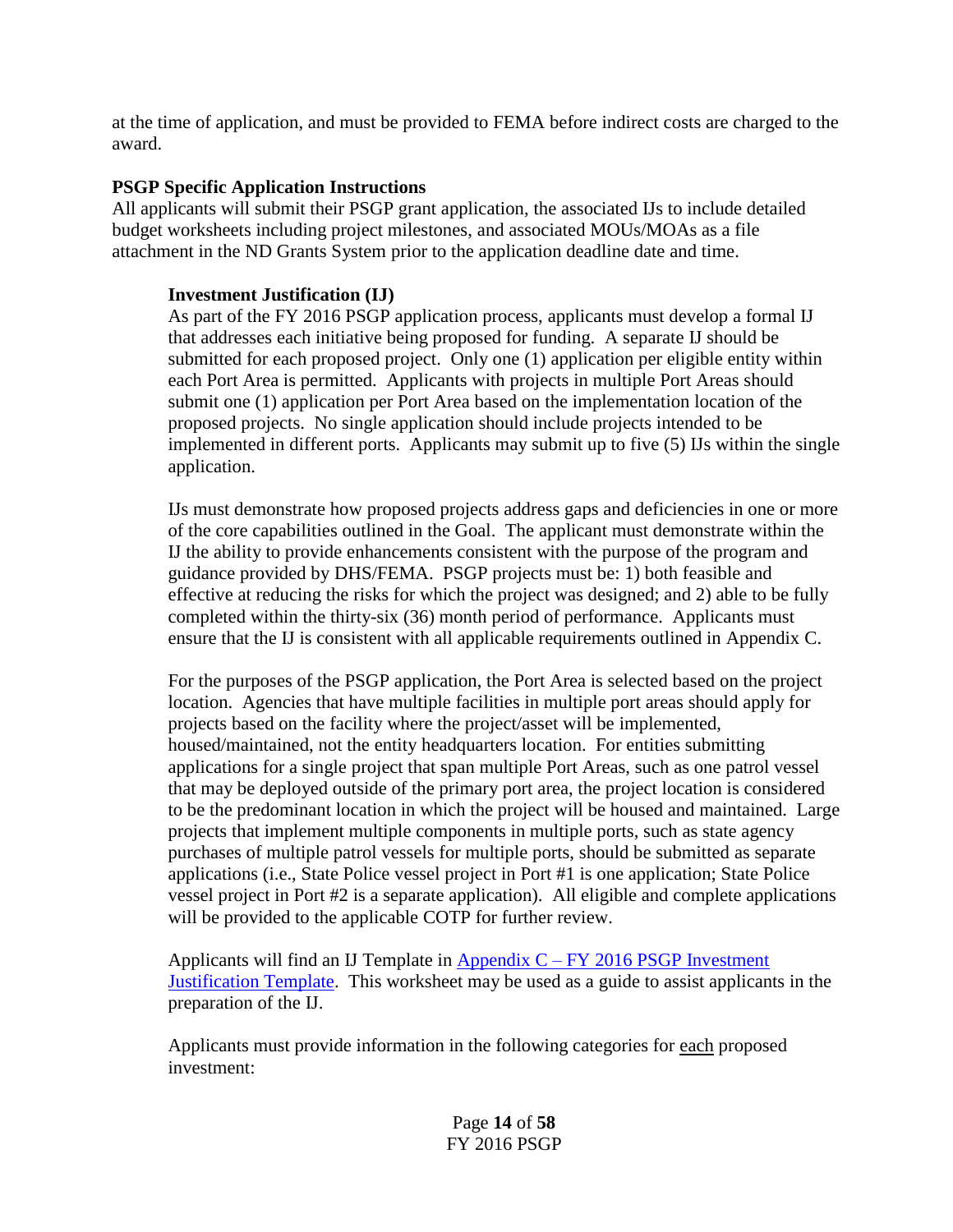- A. Background
- B. How the proposed investment supports strategic and program priorities
- C. Impact
- D. Funding/Implementation Plan

Applicants must use the following file naming convention when submitting required documents as part of the FY 2016 PSGP:

COTP Zone Abbreviation\_Port Area\_Name of Applicant\_ IJ Number (Example: Hous\_Galveston\_XYZ Oil\_IJ#1)

#### **Detailed Budget**

All applicants must provide detailed budget worksheets that include project milestones for the funds requested at the time of application. The detailed budget must be complete, reasonable, and cost-effective in relation to the proposed project and should provide the basis of computation of all project-related costs (including M&A) and any appropriate narrative.

The review panels must be able to thoroughly evaluate the projects being submitted based on the information provided. Applicants must ensure they provide an appropriate level of detail within the detailed budget worksheet to clarify intent as to what is being purchased. Applicants should also complete all budget questions (see Appendix  $D - FY$  2016 PSGP [Sample Budget Detail Worksheet\)](#page-51-0). This worksheet may be used as a guide to assist applicants in the preparation of the budget and budget narrative.

Applications that do not include a narrative detailed budget will not be considered for funding. Detailed budgets often assist reviewers in determining what type of equipment or service is being purchased, which may assist in determining the effectiveness of a project. Additionally, the detailed budget must demonstrate the required cost share, either cash or in-kind. Applications failing to demonstrate the required cost share will not be considered for funding.

**The detailed budget must demonstrate the required cost share, either cash or inkind. Applications failing to demonstrate the required cost share will not be considered for funding.** Cash and in-kind matches must consist of eligible costs (i.e., same allowability as the federal share) and must be identified as part of the submitted detailed budget worksheet. A cash-match includes cash spent for project-related costs while an in-kind match includes the valuation of in-kind services. The cost match requirement for the PSGP award may not be met by costs borne by another federal grant or assistance program. **Likewise, in-kind matches used to meet the matching requirement for the PSGP award may not be used to meet matching requirements for any other Federal grant program.** Please see 2 CFR § 200.306, as applicable, for further guidance regarding cost matching.

> Page **15** of **58** FY 2016 PSGP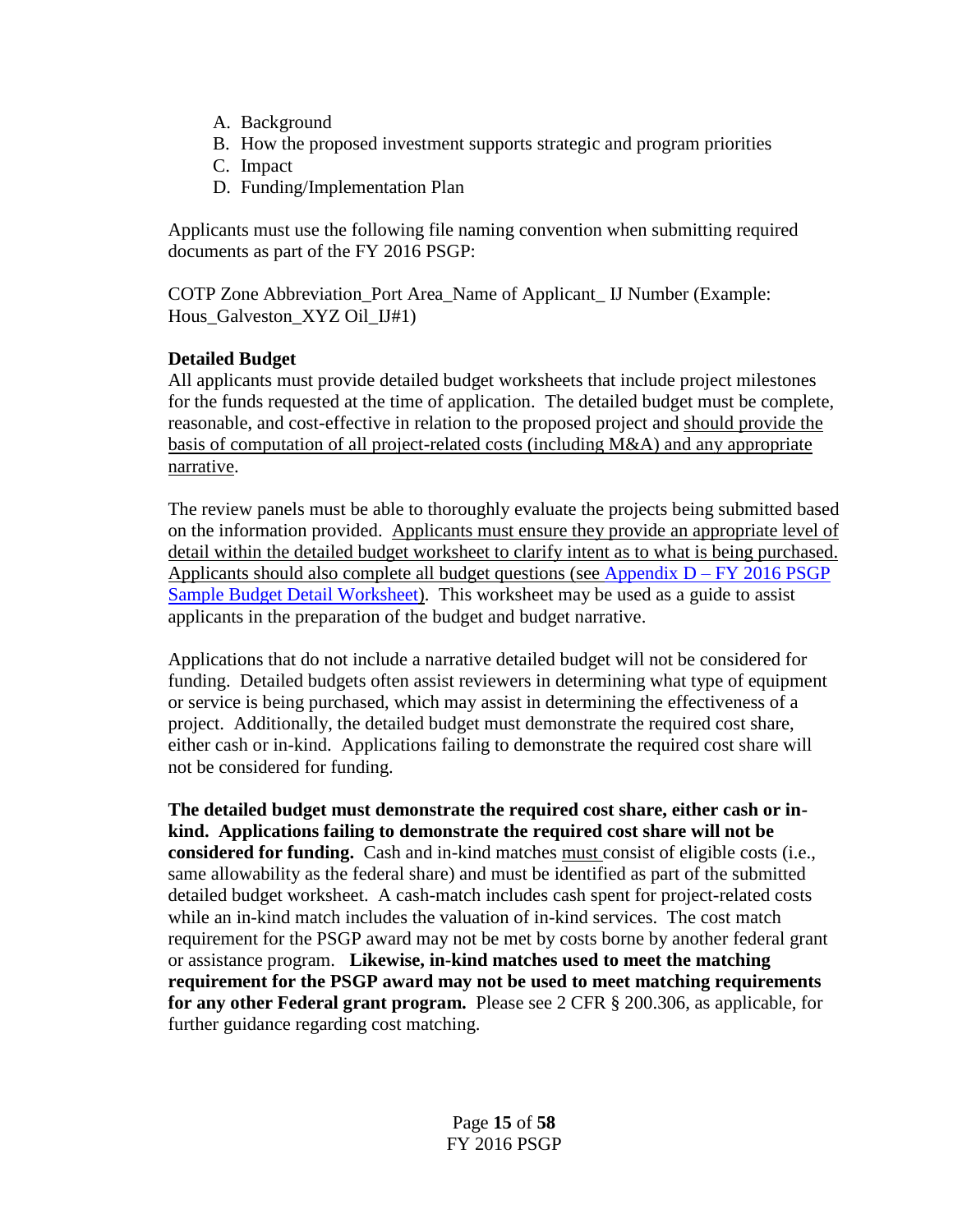# **Memorandum of Understanding/Memorandum of Agreement (MOU/MOA) Requirement**

State and local agencies are eligible applicants and are not required to provide a MOU or MOA if the direct security provider, along with their assets and resources, are listed in the respective AMSP and confirmed by the COTP. If a security services provider is providing these services directly to a MTSA-regulated facility and does not have an existing agreement addressed in the regulated entities' security plans, a copy of a signed MOU/MOA with the identified regulated entities will be required prior to funding, and must include an acknowledgement of the security services and roles and responsibilities of all entities involved. This information may be provided using one of the attachment fields within ND Grants.

The MOU/MOA must address the following points:

- The nature of the security service that the applicant agrees to supply to the regulated facility (waterside surveillance, increased screening, etc.);
- The roles and responsibilities of the facility and the applicant during different Maritime Security (MARSEC) levels;
- An acknowledgement by the facility that the applicant is part of their facility security plan; and
- Acknowledgment that the applicant will provide semi-annual progress reports on project status to the local applicable AMSC and/or COTP.

If applicable, the signed MOU/MOA for state or local law enforcement agencies providing direct security services to regulated entities must be submitted with the grant application as a file attachment within ND Grants [\(https://portal.fema.gov\)](https://portal.fema.gov/). A sample MOU/MOA can be found in Appendix E – FY 2016 PSGP Sample MOU/MOA [Template.](#page-55-0)

Applicants must use the following file naming convention for FY 2016 MOUs and MOAs:

COTP Zone Abbreviation\_Port Area\_Name of Applicant\_MOU (Example: Hous\_Galveston\_Harris County\_MOU)

## **Sensitive Security Information (SSI) Requirements**

A portion of the information routinely submitted in the course of applying for funding or reporting under certain programs or provided in the course of an entity's grant management activities under those programs which is under Federal control is subjected to protection under SSI, and must be properly identified and marked. SSI is a control designation used by DHS/FEMA to protect transportation security related information. It is applied to information about security programs, vulnerability and threat assessments, screening processes, technical specifications of certain screening equipment and objects used to test screening equipment, and equipment used for communicating security information relating to air, land, or maritime transportation. Further information can be

> Page **16** of **58** FY 2016 PSGP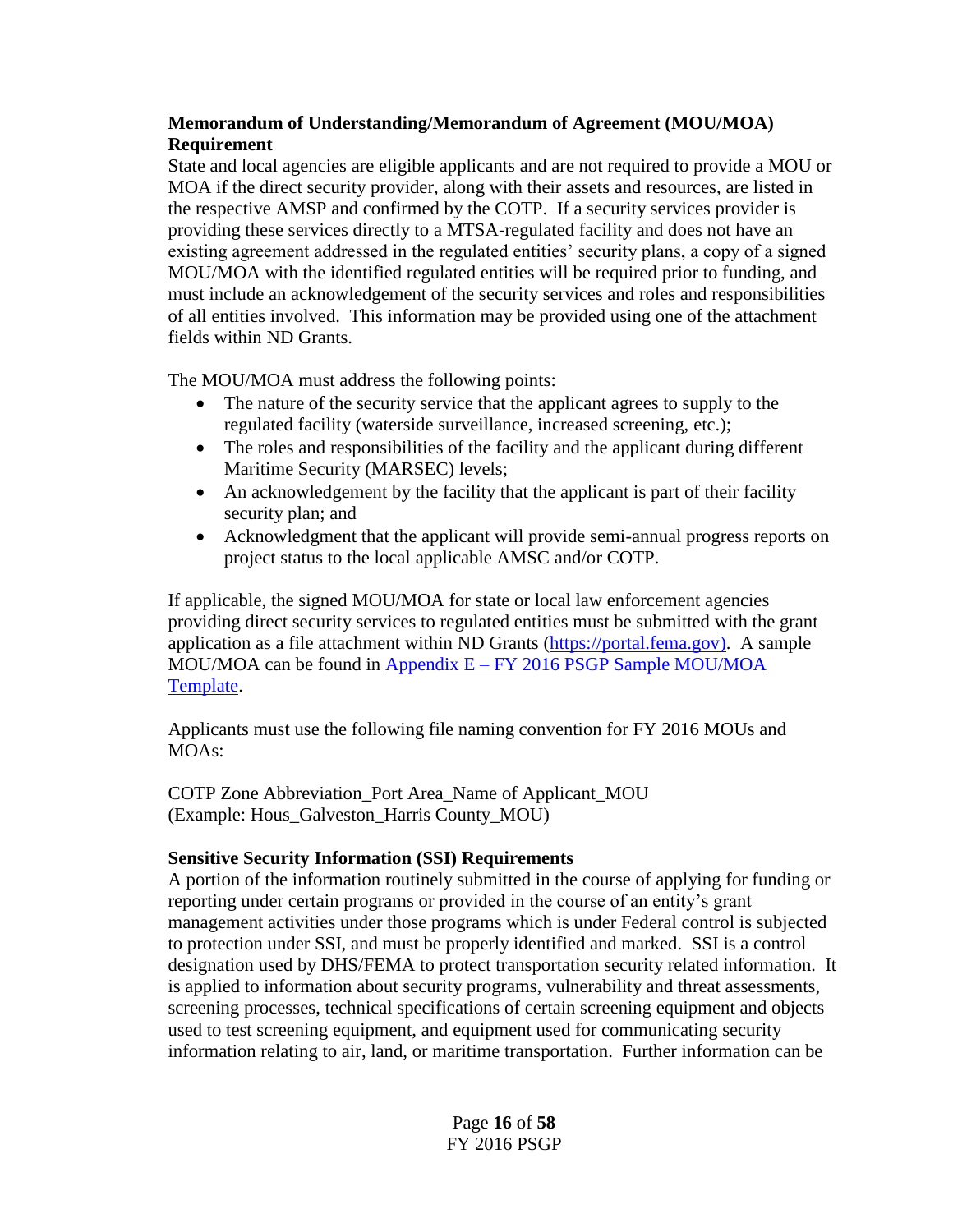located in Title 49, Part 1520, Section 7 of the Code of Federal Regulations (49 C.F.R. § 1520.7).

For the purposes of the PSGP, and due to the high-frequency of SSI found in IJs, all IJs shall be considered SSI and treated as such until they have been subject to review for SSI by DHS/FEMA. This means that applicants shall label documents as SSI in accordance with 49 C.F.R. § 1520.13.

The subject line of the email should identify:

- Applicant name
- Application number

The body of the e-mail should clearly identify:

- Applicant name
- IJ number and/or summary description
- COTP area
- POC information

# **E. Application Review Information**

# **Application Evaluation Criteria**

Prior to making a Federal award, the Federal awarding agency is required by 31 U.S.C. § 3321 and 41 U.S.C. § 2313 to review information available through any OMB-designated repositories of government-wide eligibility qualification or financial integrity information. Therefore application evaluation criteria may include the following risk based considerations of the applicant: (1) financial stability; (2) quality of management systems and ability to meet management standards; (3) history of performance in managing federal award; (4) reports and findings from audits; and (5) ability to effectively implement statutory, regulatory, or other requirements.

FY 2016 PSGP applications will be evaluated through a three-part review and selection process. There are four core PSGP criteria applied throughout the process including:

- 1. Projects that support development and sustainment of the core capabilities in the Goal and align to PSGP funding priorities identified in Appendix  $A - FY$  2016 PSGP Program [Priorities.](#page-28-0)
	- PSGP Priorities are ranked and weighted based on alignment with Core Capabilities (CC) across the five mission areas of the Goal. Each IJ should be given a score based on how well it addresses each of the PSGP Priorities. The following scale point shall be used: 0=None; 1=Minimal; 3=Moderate; 9-Significant/Gap Filled.
- 2. Projects that address priorities outlined in the applicable AMSP, FSP, and Vessel Security Plan (VSP), as mandated under the MTSA or the Port-Wide Risk Mitigation Plans (PRMP).

Page **17** of **58** FY 2016 PSGP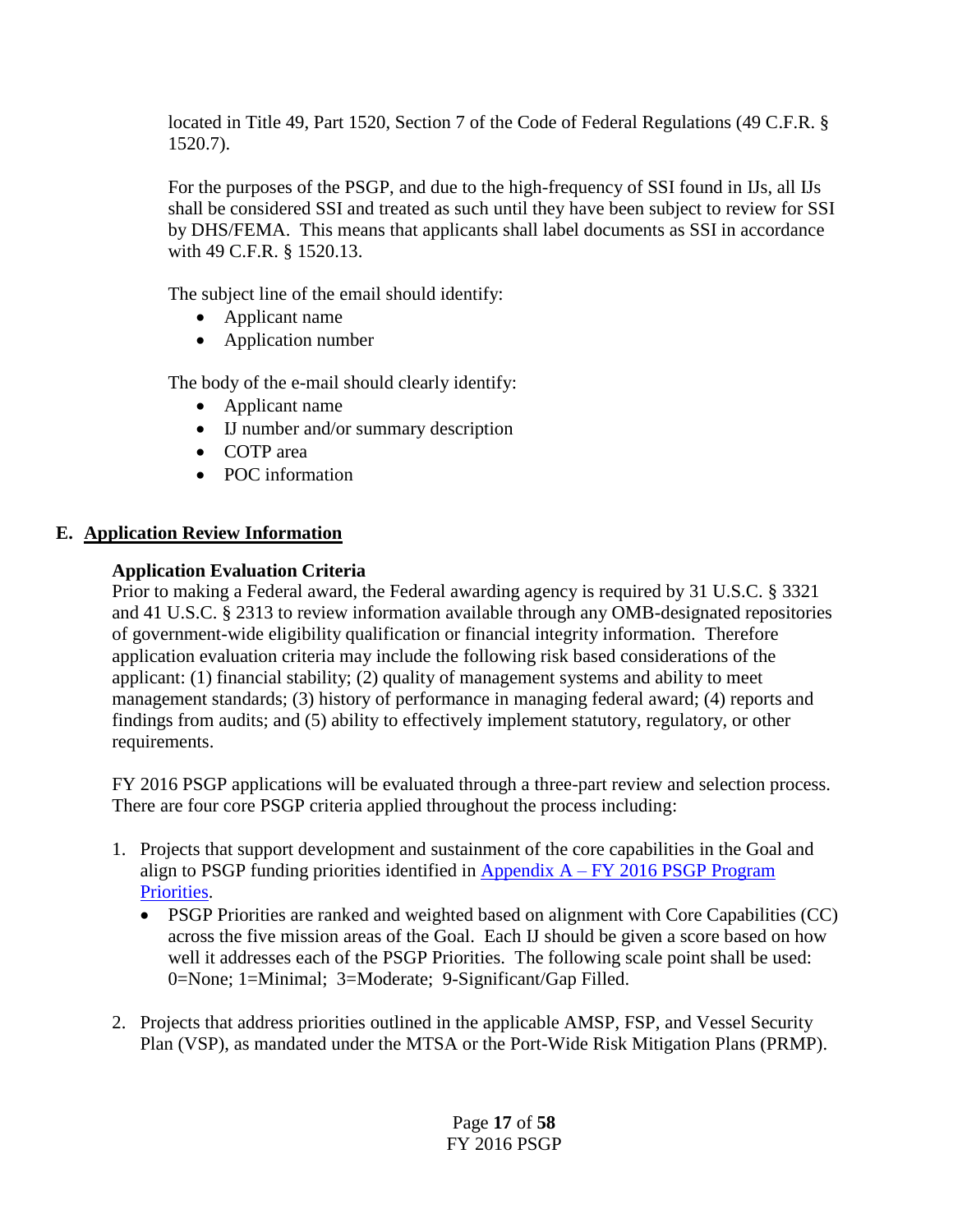- AMSP Priorities are the top three Transportation Security Incidents (TSI) (46 USC Sec 70101(6) ranked and correspondingly weighted. Each IJ should be given a score (using same scale as National Priorities module) based on how well it addresses one or more TSI within the context of the five mission areas of the Goal: Prevention, Protection, Mitigation, Response, and Recovery. The following scale shall be used: 0=None; 1=Minimal; 3=Moderate; 9-Significant/Gap Filled.
- 3. Projects that address additional maritime security priorities based on the COTP's expertise and experience of the COTP within the specific Port Area.
	- The final COTP rankings should mirror the composite score ranking; however, there may be unique circumstances where the COTP may override the composite rankings by ranking a project higher or lower on the composite ranking. This should be a rare exception and may be a cause for increased scrutiny. Such overrides should be carefully documented in the COTP recommendations.
- 4. Projects that are eligible and feasible based on the priorities of the program, outlined in applicable AMSPs, FSPs, VSPs, or PRMP and available period of performance. In addition, a recipient's past performance demonstrating competent stewardship of Federal funds may influence funding decisions.
	- Investment justifications should justify the scope, breadth, and cost of a project, as well as a timeline for completing the project as required within this NOFO. Projects failing to demonstrate these minimum funding considerations may result in being denied funding. The following scale shall be used: 0=No Funding Recommended; 1=Funding Recommended

## **Review and Selection Process**

During the initial screening and field review applications are evaluated for eligibility, completeness, adherence to programmatic guidelines, and the anticipated effectiveness of investments being proposed. Following the field review, a National Review Panel (NRP) will identify a ranked list of eligible projects.

Grant projects must be: 1) both feasible and effective at reducing the risks for which the project was designed; and 2) able to be fully completed within the thirty-six (36) month period of performance.

FEMA will use the information provided in the application, as well as any supporting documentation, to determine the feasibility and effectiveness of the grant project. Information that would assist in the feasibility and effectiveness determination includes the following:

- Scope of work (purpose and objectives of the project, identification of what is being protected)
- Desired outcomes, including expected long-term impact where applicable
- Summary of status of planning and design accomplished to date (e.g. included in a capital improvement plan)
- Project schedule
- The PSGP Specific Priorities (weighted equally) found in Appendix A.

Page **18** of **58** FY 2016 PSGP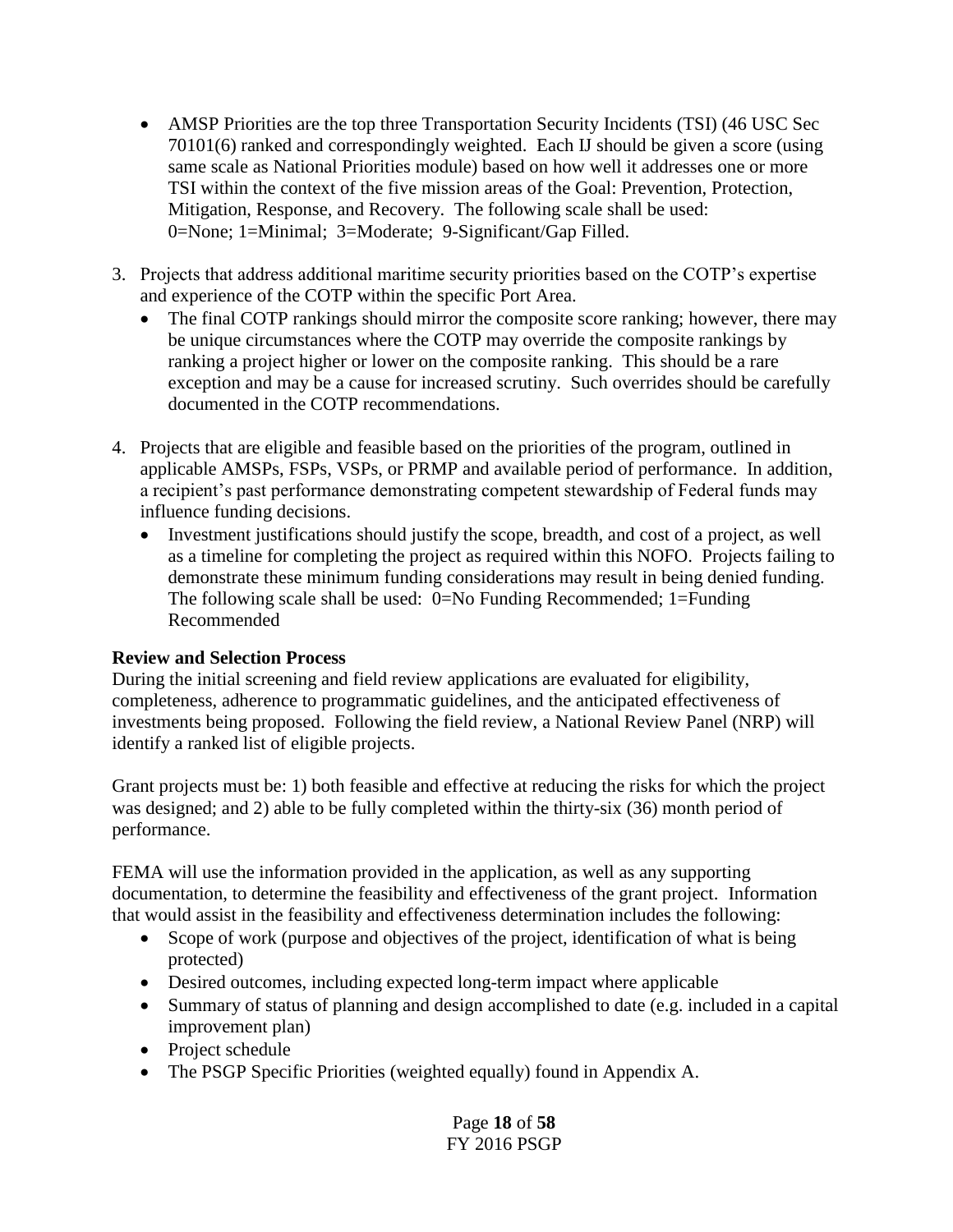Recipients are expected to conform, as applicable, with accepted engineering practices, established codes, standards, modeling techniques, and best practices.

Prior to making a Federal award with a total amount of Federal share greater than the simplified acquisition threshold, DHS/FEMA is required to review and consider any information about the applicant that is in the designated integrity and performance system accessible through SAM (currently FAPIIS).

An applicant, at its option, may review information in the designated integrity and performance systems accessible through SAM and comment on any information about itself that a Federal awarding agency previously entered and is currently in the designated integrity and performance system accessible through SAM.

DHS will consider any comments by the applicant, in addition to the other information in the designated integrity and performance system, in making a judgment about the applicant's integrity, business ethics, and record of performance under Federal awards when completing the review of risk posed by applicants as described in 2 CFR §200.205 Federal awarding agency review of risk posed by applicants.

#### **i. Initial Screening**

FEMA will conduct an initial review of all FY 2016 PSGP applications to verify applicant eligibility and to ensure each application is complete. All eligible and complete applications will be provided to the applicable COTP for further review.

FEMA staff will review the following during initial screening:

- Initial application was submitted into Grants.gov
- Application is submitted into ND Grants
- Applicant is associated with an organization within ND Grants
- Applicant has submitted all required assurances and standard forms
- Application includes an Investment Justification
- Application includes a detailed budget worksheet
- Application labeled as SSI

Incomplete applications will not be processed for further review and will not be considered for funding.

## **ii. Field Review**

Field reviews will be managed by the applicable COTP in coordination with the Gateway Directors of the U.S. Department of Transportation's (DOT) Maritime Administration (MARAD) and appropriate personnel from the AMSC or AMSC Regional Subcommittee where established, to include owner/operators of MTSA regulated facilities and vessels, as well as Federal, state, and local agencies, as identified by the COTP.

AMSC members representing state and local agencies should coordinate the field review results with the applicable State Administrative Agency (SAA) and State Homeland Security Advisor

> Page **19** of **58** FY 2016 PSGP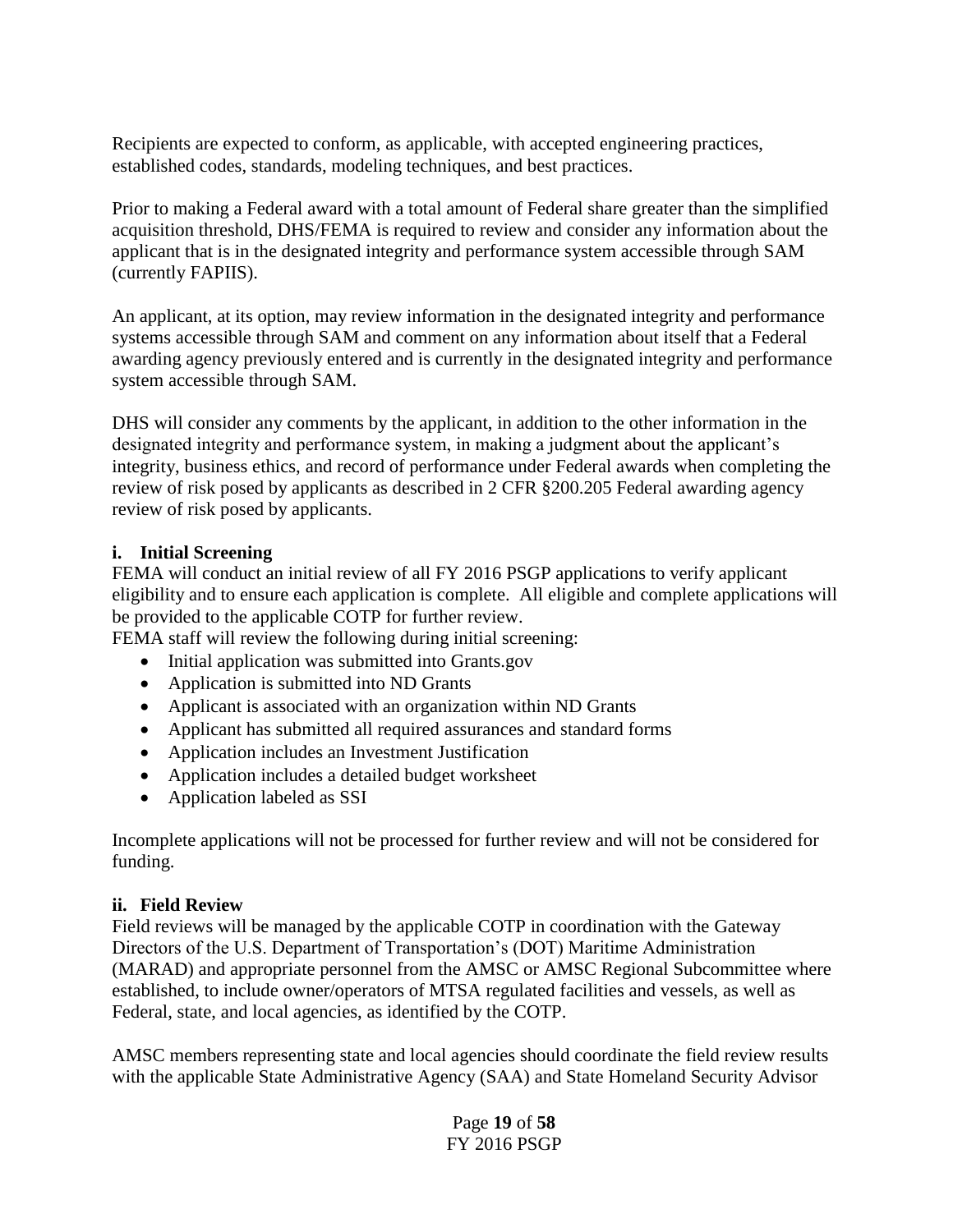(HSA) to support coordination and regionalization of proposed maritime security projects with the state and urban area homeland security strategies, as well as other state and local security plans. Although coordination with the SAA is not required during the field review, periodic coordination throughout the year is encouraged.

Field reviews for all ports occur immediately following the initial screening by FEMA. Each project is scored for compliance with Application Review Criteria outlined above. The project scores help determine project rank within each port area. In addition, the COTP/MARAD will provide a prioritized list of maritime security projects recommended for funding within each Port Area based on the scoring results. See  $\Delta$ ppendix  $A - FY$  2016 PSGP Program Priorities and Appendix B – [FY 2016 PSGP Funding Guidelines](#page-28-0) for additional details.

After completing field reviews, COTPs will submit the project scores, associated comments, and prioritized lists to DHS/FEMA in advance of the national review panel process.

# **iii. Application Selection Process**

Following the COTP field review, a NRP, comprised of subject matter experts drawn from DHS and DOT components, will convene and conduct a national review.

The purpose of the NRP is to identify a final, prioritized list of eligible projects for funding. The NRP will conduct an initial review of the prioritized project listings for each Port Area submitted by the USCG COTPs to ensure that the proposed projects will accomplish intended risk mitigation goals. The NRP will validate the COTP Field Review's Project Priority List and provide a master list of prioritized projects by Port Area.

The NRP will score projects based on the criteria addressing PSGP priorities. When appropriate, the NRP may normalize nationwide scoring of certain project types based on details of common projects. For example, a CBRNE Vessel project may receive a score of "1" by one COTP and the same project scored a "9" by another COTP; the NRP may normalize both projects with a criteria score of "3" for the National Review. Project details demonstrating varying levels of capability may increase or decrease the score of the project addressing the PSGP priorities. The NRP may score a project "0" if the project addresses PSGP priorities but is not recommended for funding by the COTP or may recommend not funding due to a deficient detailed budget and projects that appear to provide minimal support of PSGP priorities.

The NRP will have the ability to recommend partial funding for individual projects and eliminate others that are determined to be duplicative or require a sustained Federal commitment to fully realize the intended risk mitigation. The NRP will also validate proposed project costs. Decisions to reduce requested funding amounts or eliminate requested items deemed inappropriate under the scope of the FY 2016 PSGP will take into consideration the ability of the revised project to address the intended national port security priorities and achieve the intended risk mitigation goal. Historically, PSGP has placed a high priority on providing full project funding rather than partial funding.

> Page **20** of **58** FY 2016 PSGP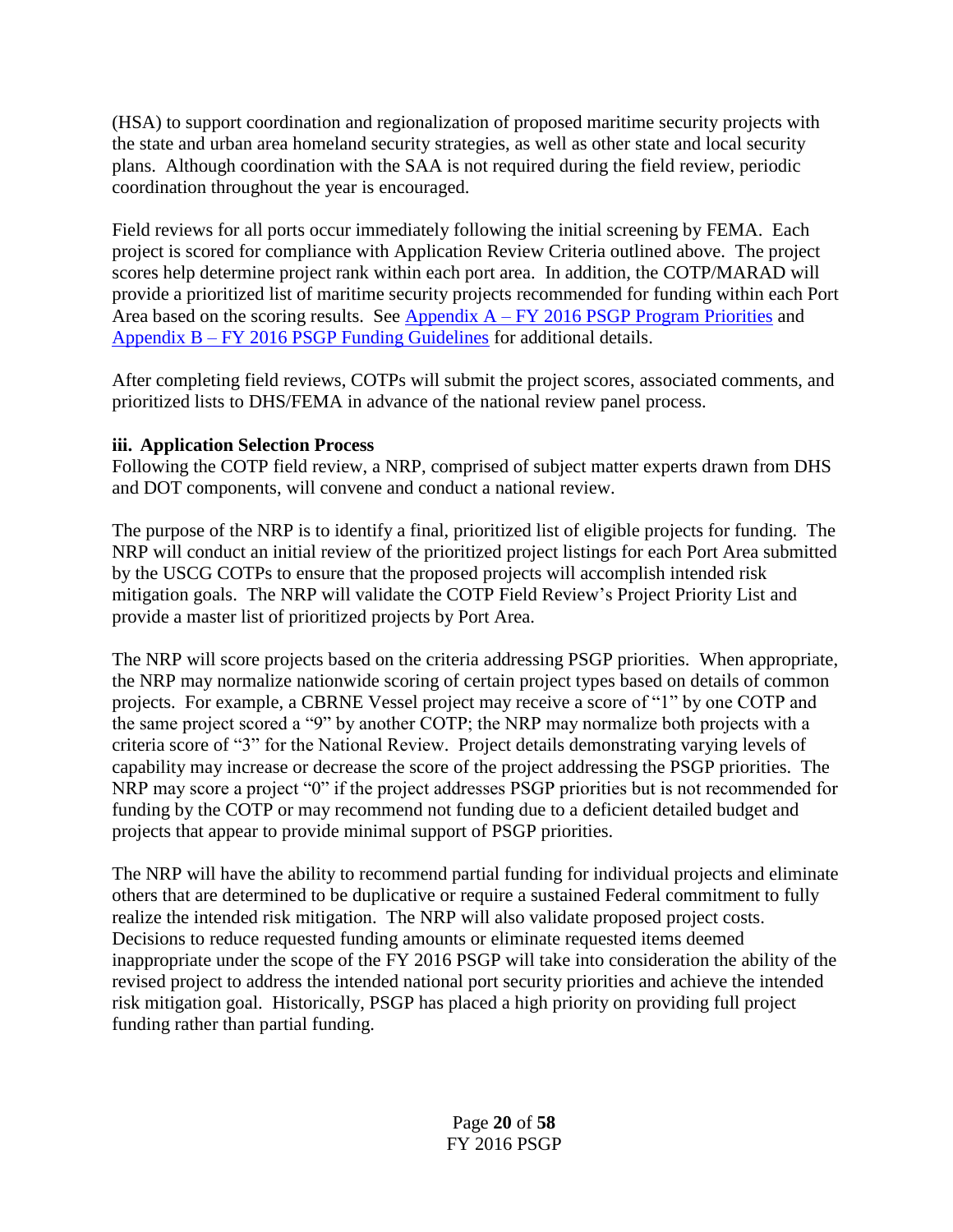Independent of the field and NRP reviews, a risk score will be calculated for each Port Area submitting an application. As required by the *Homeland Security Act of 2002*, as amended, a Port Area risk score will be calculated on the "relative threat, vulnerability, and consequences from acts of terrorism." The DHS/FEMA risk methodology is focused on three elements:

- *Threat* likelihood of an attack being attempted by an adversary;
- *Vulnerability* likelihood that an attack is successful, given that it is attempted; and
- *Consequence –* effect of an event, incident or occurrence.

The risk methodology determines the relative risk of terrorism faced by a given area taking into account the potential risk of terrorism to people, critical infrastructure, economic security, and national security missions. The analysis includes threats from domestic violent extremists, international terrorist groups, and individuals inspired by terrorists abroad.

A risk and effectiveness prioritization will then be applied to the NRP's recommended list for each Port Area. This analysis considers the following factors to produce a comprehensive national priority ranking of port security proposals:

- Relationship of the project to one or more of the national port security priorities (all priorities are of equal weight);
- Relationship of the project to the local port security priorities;
- COTP ranking (based on each COTP's prioritized list of projects and associated recommendations);
- Risk level of the Port Area in which the project would be located (based on the comprehensive the DHS/FEMA risk methodology); and
- Effectiveness and feasibility of project to be completed in support of above priorities during the period of performance.

The NRP will be asked to validate and submit their funding recommendations to DHS/FEMA.

DHS/FEMA will use the final results of its analysis to make funding recommendations to the Secretary of Homeland Security. All final funding determinations will be made by the Secretary of Homeland Security, who retains the discretion to consider other factors and information in addition to DHS/FEMA's funding recommendations.

## **F. Federal Award Administration Information**

#### **Notice of Award**

Notification of award approval is made through the ND Grants system through an automatic email to the awardee point of contact (the "authorized official") listed in the initial application. The "award date" for PSGP will be the date that DHS/FEMA approves the award. The awardee should follow the directions in the notification to confirm acceptance of the award.

Recipients must accept their awards no later than 90 days from the award date. The recipient shall notify the awarding agency of its intent to accept and proceed with work under the award

> Page **21** of **58** FY 2016 PSGP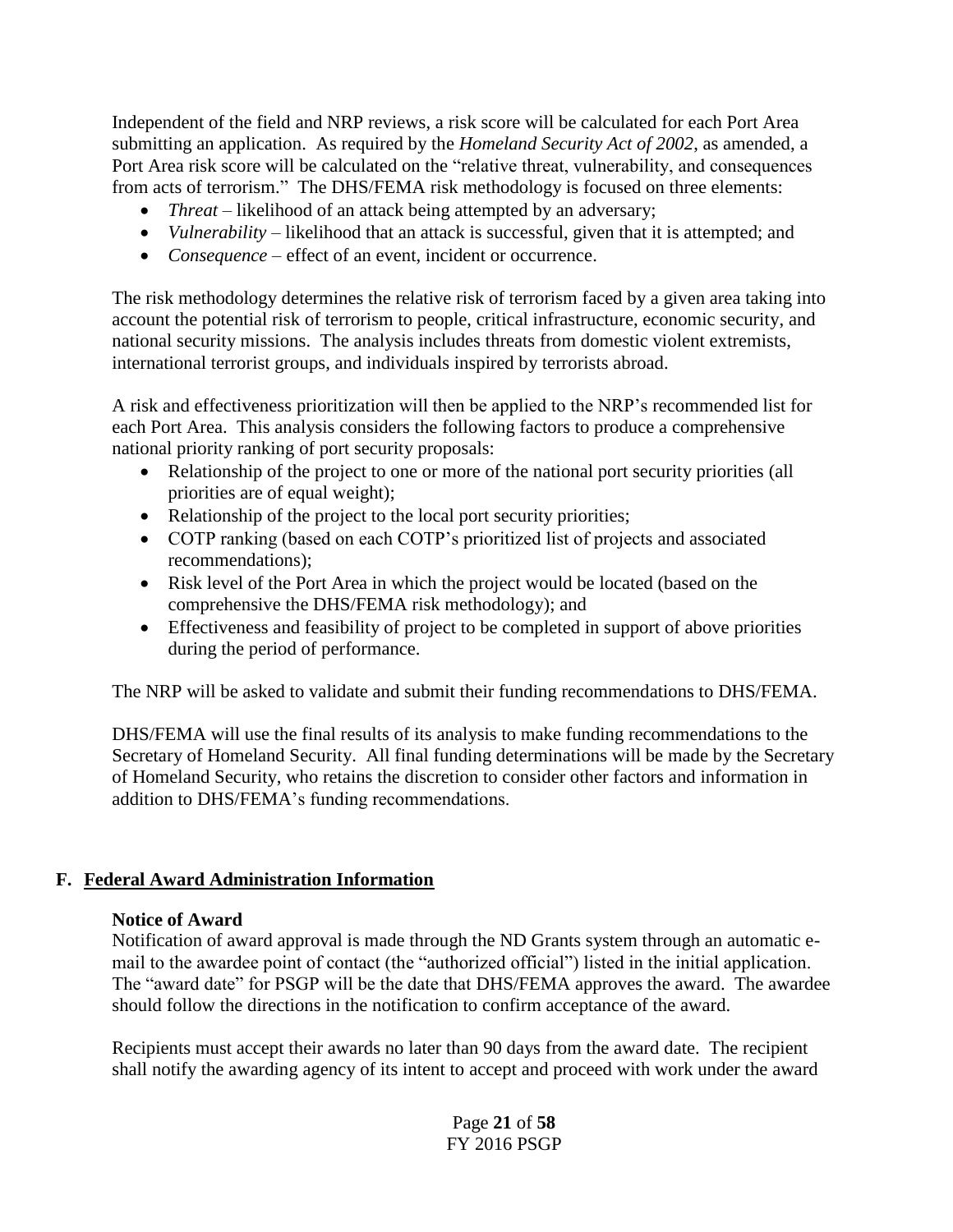through the ND Grants system. For instructions on how to accept or decline and award in the ND Grants system, please refer to the [ND Grants Grantee Training Manual.](https://www.fema.gov/media-library/assets/documents/25949)

Funds will remain on hold until the recipient accepts the award through the ND Grants system and all other conditions of award have been satisfied, or the award is otherwise rescinded. Failure to accept the grant award within the 90 day timeframe may result in a loss of funds.

#### **Administrative and National Policy Requirements**

All successful applicants for all DHS/FEMA grant and cooperative agreements are required to comply with DHS Standard Administrative Terms and Conditions, which are available online at: [DHS Standard Terms and Conditions.](http://www.dhs.gov/publication/fy15-dhs-standard-terms-and-conditions)

The applicable DHS Standard Administrative Terms and Conditions will be those in effect at the time in which the award was made.

Before accepting the award the authorized official should carefully read the award package. The award package contains instructions on administering the grant award, as well as terms and conditions with which the recipient must comply. Recipients must accept all the conditions in this NOFO as well as any Special Terms and Conditions in the Notice of Award to receive an award under this program.

#### **Reporting**

Recipients are required to submit various financial and programmatic reports as a condition of their award acceptance. Future awards and funds drawdown may be withheld if these reports are delinquent.

# **Federal Financial Reporting Requirements**

#### **Federal Financial Report (FFR)**

Recipients must report obligations and expenditures ported on a quarterly basis through the [FFR \(SF-425\)](http://www.whitehouse.gov/sites/default/files/omb/assets/grants_forms/SF-425.pdf) to FEMA. Recipients must file the FFR electronically using the Payment and Reporting System (PARS). A FFR must be submitted quarterly throughout the period of performance, including partial calendar quarters, as well as for periods where no grant award activity occurs. Future awards and fund drawdowns may be withheld if these reports are delinquent, demonstrate lack of progress, or are insufficient in detail.

Recipients may review the Federal Financial Reporting Form (FFR) (SF-425) here: [https://www.whitehouse.gov/sites/default/files/omb/grants/approved\\_forms/SF-425.pdf,](https://www.whitehouse.gov/sites/default/files/omb/grants/approved_forms/SF-425.pdf) SF-425 *OMB #00348-0061.*

#### **Financial Reporting Periods and Due Dates**

The following reporting periods and due dates apply for the FFR:

| <b>Reporting Period</b>   | <b>Report Due Date</b> |
|---------------------------|------------------------|
| October $1 -$ December 31 | January 30             |

Page **22** of **58** FY 2016 PSGP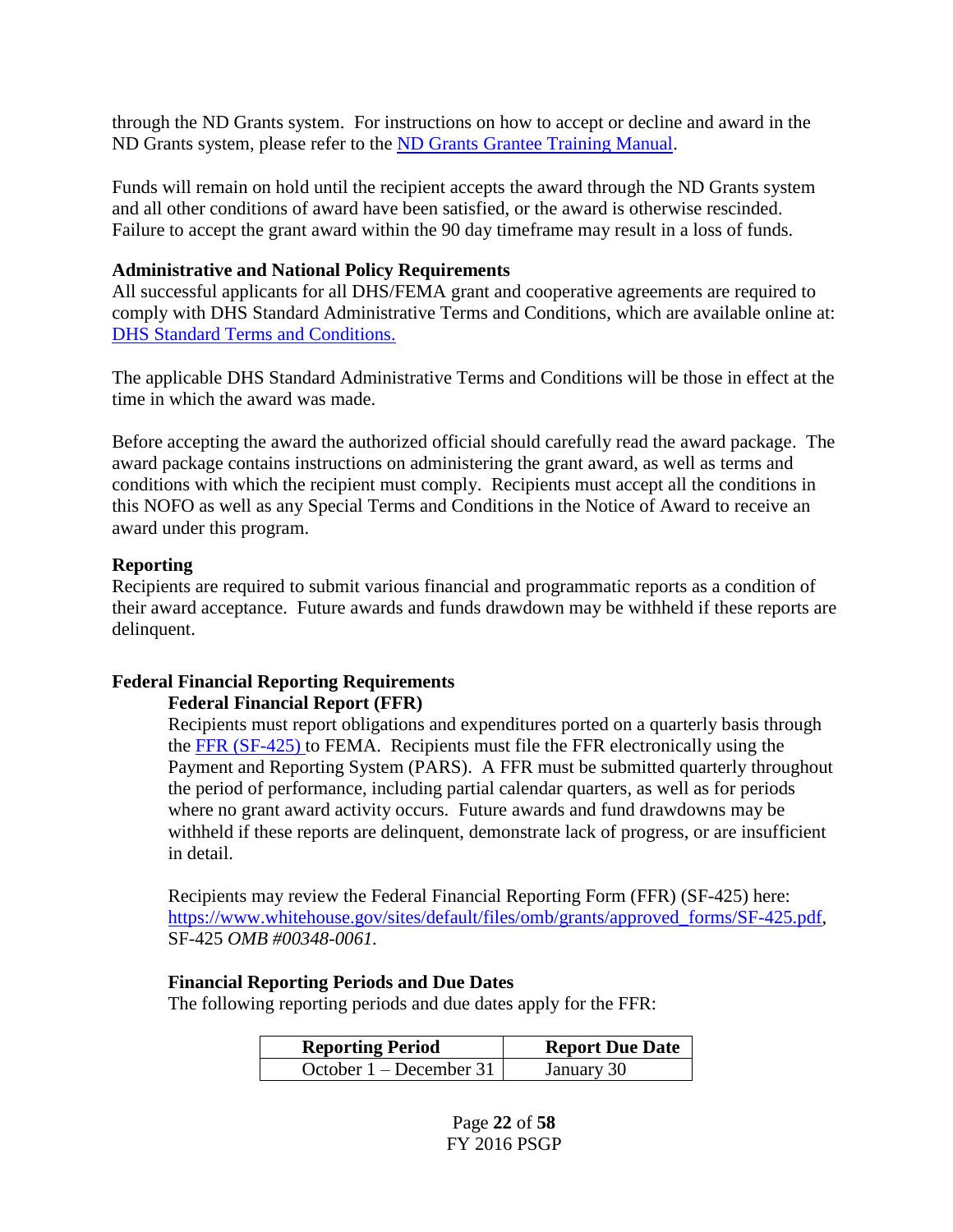| <b>Reporting Period</b>        | <b>Report Due Date</b> |
|--------------------------------|------------------------|
| January $1 - \text{March } 31$ | April 30               |
| April $1 -$ June 30            | July 30                |
| July $1 -$ September 30        | October 30             |

#### **Financial and Compliance Audit Report**

For audits of fiscal years beginning on or after December 26, 2014, recipients that expend \$750,000 or more from all Federal funding sources during their fiscal year are required to submit an organization-wide financial and compliance audit report. The audit must be performed in accordance with the requirements of U.S. Government Accountability Office's (GAO) Government Auditing Standards, located at [http://www.gao.gov/govaud/ybk01.htm,](http://www.gao.gov/govaud/ybk01.htm) and the requirements of Subpart F of 2 C.F.R. Part 200, located at [http://www.ecfr.gov/cgi-bin/text](http://www.ecfr.gov/cgi-bin/text-idx?SID=876f827f6fae2c4bce610e9427a6d229&node=sp2.1.200.f&rgn=div6)[idx?SID=876f827f6fae2c4bce610e9427a6d229&node=sp2.1.200.f&rgn=div6.](http://www.ecfr.gov/cgi-bin/text-idx?SID=876f827f6fae2c4bce610e9427a6d229&node=sp2.1.200.f&rgn=div6)

For audits of fiscal years beginning prior to December 26, 2014, recipients that expend \$500,000 or more from all Federal funding sources during their fiscal year are required to submit an organization-wide financial and compliance audit report. The audit must be performed in accordance with GAO's Government Auditing Standards, located at [http://www.gao.gov/govaud/ybk01.htm,](http://www.gao.gov/govaud/ybk01.htm) and OMB Circular A-133, Audits of States, Local Governments, and Non-Profit Organizations, located at [http://www.whitehouse.gov/omb/circulars/a133\\_compliance\\_supplement\\_2012.](http://www.whitehouse.gov/omb/circulars/a133_compliance_supplement_2012)

# **Program Performance Reporting Requirements**

# **Performance Progress Reports (SF-PPR**)

Recipients are responsible for providing updated performance reports using the SF-PPR on a biannual basis. Recipients must submit the cover page of the SF-PPR as an attachment in the ND Grants system. The SF-PPR can be accessed online at [http://www.na.fs.fed.us/fap/SF-PPR\\_Cover%20Sheet.pdf.](http://www.na.fs.fed.us/fap/SF-PPR_Cover%20Sheet.pdf)

The SF-PPR should document accomplishments as they relate to the approved investment justification(s), milestones achieved, overall project status, and any potential issues that may affect project completion.

## **Program Performance Reporting Periods and Due Dates**

The following reporting periods and due dates apply for the PPR:

| <b>Reporting Period</b>      | <b>Report Due Date</b> |
|------------------------------|------------------------|
| January $1 -$ June 30        | July 30                |
| $\vert$ July 1 – December 31 | January 30             |

## **Closeout Reporting Requirements**

DHS/FEMA will close out the grant award when it determines that all applicable administrative actions and all required work of the PSGP award have been completed by the recipient. This section summarizes the actions that the recipient must take to complete the closeout process in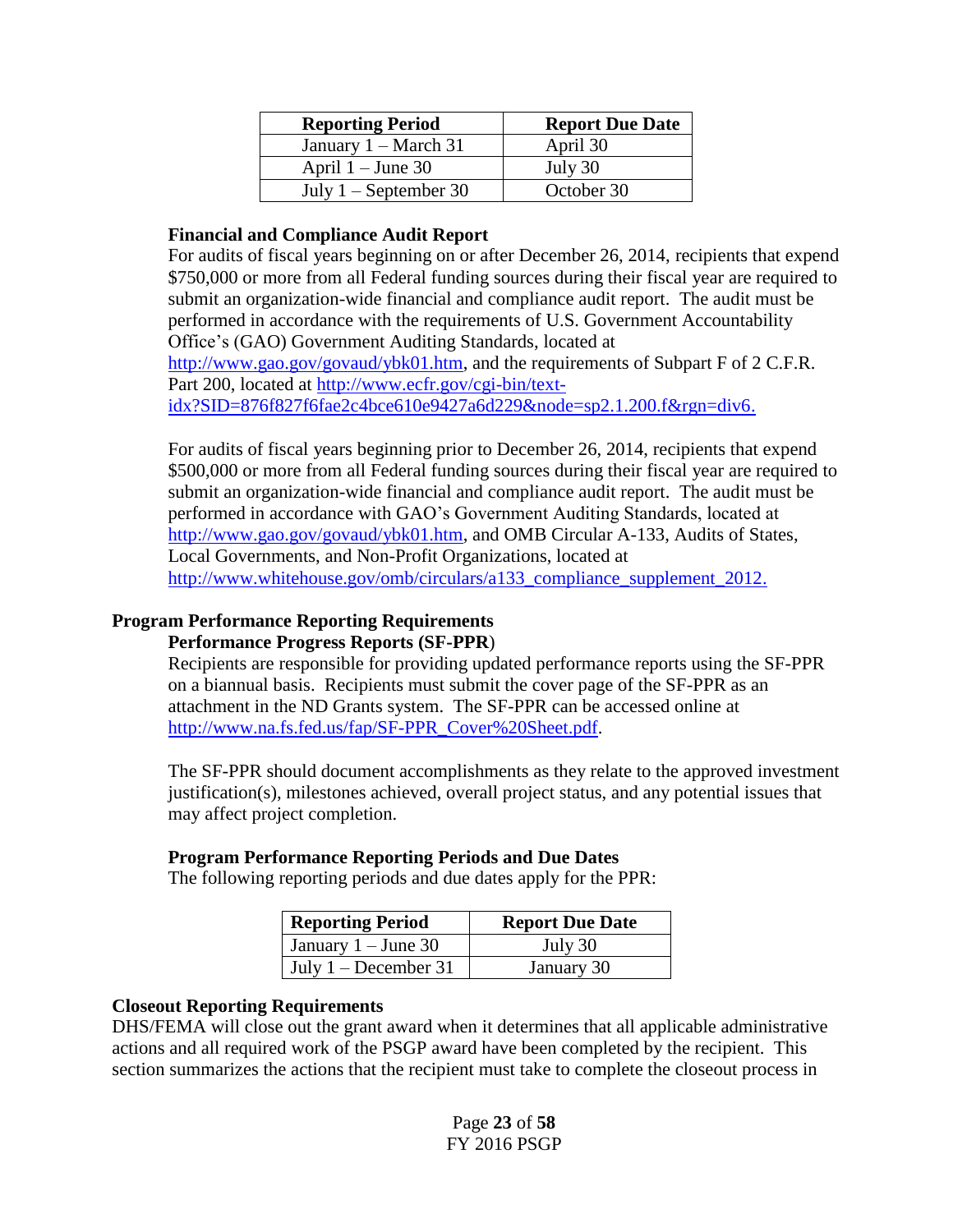accordance with 2 C.F.R. § 200.343 at the end of the grant's period of performance or the issuance of a Grant Amendment Notice issued to close out the grant.

Within 90 days after the end of the period of performance, or after an amendment has been issued to close out a grant, whichever comes first, recipients must submit a final FFR and final progress report detailing all accomplishments and a qualitative summary of the impact of those accomplishments throughout the period of performance, as well as the following documentation:

- 1) Final request for payment, if applicable;
- 2) SF-425 –Final FFR;
- 3) SF-PPR Final Performance Progress Report detailing project accomplishments throughout the period of performance with ties back to the original gaps laid out in the investment justification(s);
- 4) A qualitative summary of the impact of accomplishments throughout the entire period of performance. The summary is submitted to the respective FEMA HQ Program Analyst in a Word document; and
- 5) Other documents required by program guidance or terms and conditions of the award.

If applicable, an inventory of all construction projects that used funds from this program has to be reported using the Real Property Status Report (Standard Form SF 429) available at [http://www.whitehouse.gov/sites/default/files/omb/grants/approved\\_forms/sf-429.pdf.](http://www.whitehouse.gov/sites/default/files/omb/grants/approved_forms/sf-429.pdf)

Additionally, the recipient must liquidate all obligations incurred under the PSGP award no later than 90 calendar days after the end date of the period of performance or issuance of a Grant Amendment Notice that closes out the award, whichever comes first. Recipients who do not liquidate their obligations within this time period may have the costs of their unliquidated obligations disallowed. Recipients are also responsible for promptly returning to DHS/FEMA the balance of any funds that have been drawn down, but remain unliquidated.

After these reports have been reviewed and approved by DHS/FEMA*,* a close-out notice will be completed to close out the grant. The notice will indicate the period of performance as closed, list any remaining funds the recipient has not drawn down that will be deobligated, and address requirements for record retention, and disposition and reporting requirements for any equipment or real property purchased using PSGP grant funding.

If DHS/FEMA has made reasonable attempts through multiple contacts to close out awards within the required 180 days, DHS/FEMA may waive the requirement for a particular report and administratively close the award. If this action is taken, consideration for subsequent awards to the recipient may be impacted or restricted.

## **G. DHS Awarding Agency Contact Information**

# **Contact and Resource Information Centralized Scheduling and Information Desk (CSID)**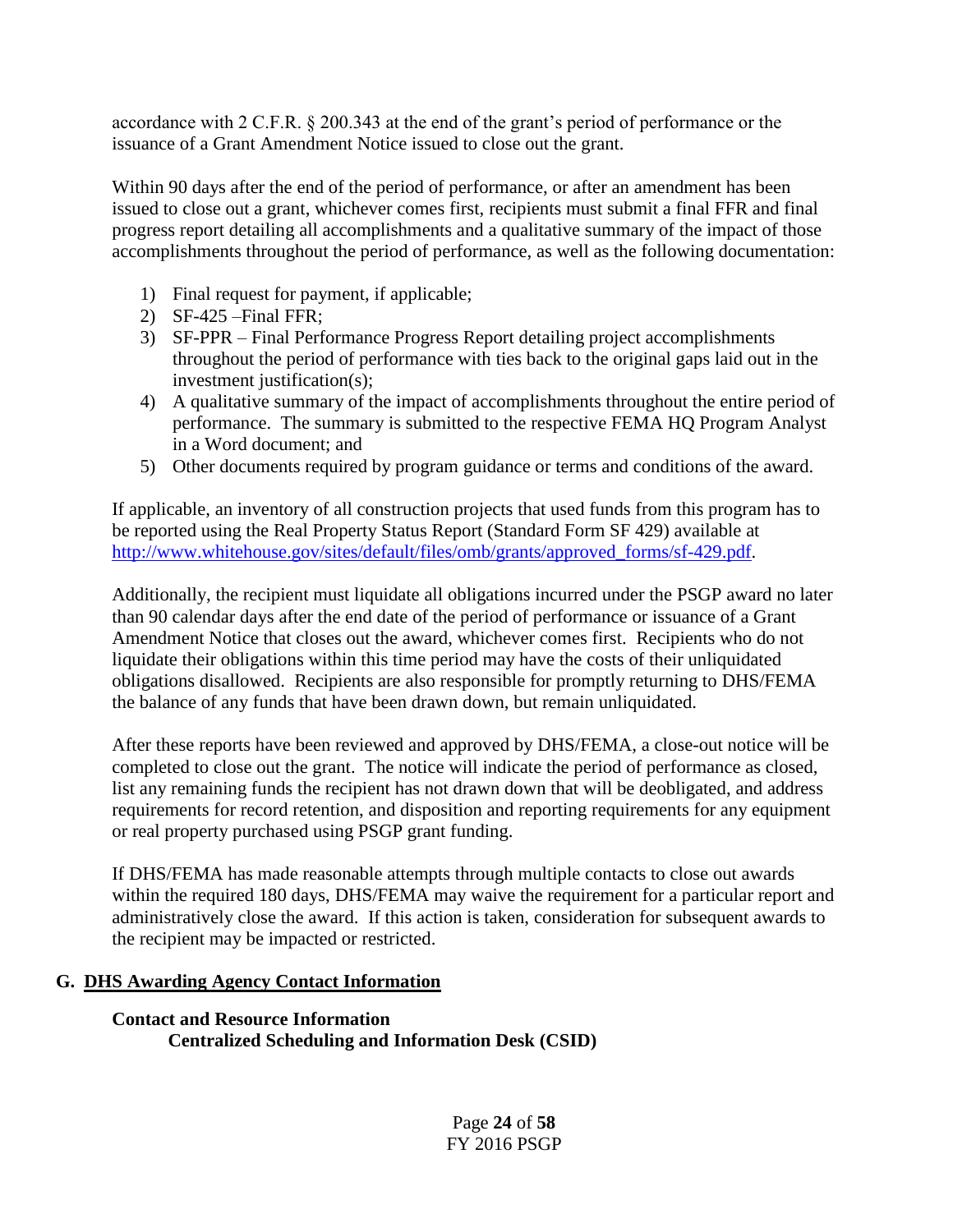CSID is a non-emergency comprehensive management and information resource developed by DHS/FEMA for grant stakeholders. CSID provides general information on all FEMA grant programs and maintains a comprehensive database containing key personnel contact information at the Federal, state, and local levels. When necessary, recipients will be directed to a Federal point of contact who can answer specific programmatic questions or concerns. CSID can be reached by phone at (800)368-6498 or by e-mail at  $askcsid@dhs.gov$ , Monday through Friday, 9:00 a.m.  $-5:00$  p.m. EST.

## **GPD Grant Operations Division**

GPD's Grant Operations Division Business Office provides support regarding financial matters and budgetary technical assistance. Additional guidance and information can be obtained by contacting the FEMA Call Center at (866) 927-5646 or via e-mail to **ASK**-[GMD@dhs.gov.](mailto:ASK-GMD@dhs.gov)

# **FEMA Regions**

FEMA Regions may also provide fiscal support, including pre- and post-award administration and technical assistance such as conducting cash analysis, financial monitoring, and audit resolution to the grant programs included in this solicitation. GPD will provide programmatic support and technical assistance. A list of contacts in FEMA [Regions](http://www.fema.gov/about/contact/regions.shtm) is available online.

# **Systems Information**

*Grants.gov.* For technical assistance with *Grants.gov*, please call the customer support hotline at (800)518-4726.

*Non-Disaster (ND) Grants*. For technical assistance with the ND Grants system, please contact [ndgrants@fema.gov](mailto:ndgrants@fema.gov) or (800)865-4076.

# **GPD Environmental Planning and Historic Preservation (GPD EHP)**

The FEMA GPD EHP Team provides guidance and information about the EHP review process to recipients. All inquiries and communications about GPD projects or the EHP review process, including the submittal of EHP review materials, should be sent to [gpdehpinfo@fema.gov.](mailto:gpdehpinfo@fema.gov) EHP Technical Assistance, the EHP Screening Form, can be found at [http://www.fema.gov/media-library-data/20130726-1806-25045-](http://www.fema.gov/media-library-data/20130726-1806-25045-2839/gpd_ehp_screening_form_omb_1660_0115_june_2011.pdf) [2839/gpd\\_ehp\\_screening\\_form\\_omb\\_1660\\_0115\\_june\\_2011.pdf.](http://www.fema.gov/media-library-data/20130726-1806-25045-2839/gpd_ehp_screening_form_omb_1660_0115_june_2011.pdf)

# **H. Additional Information**

## **National Preparedness**

DHS/FEMA coordinates with local, state, tribal, and territorial governments as well as the private and non-profit sectors to facilitate a whole community, risk driven, and capabilities-based approach to preparedness. This approach is grounded in the identification and assessment of risk through the Threat and Hazard Identification and Risk Assessment (THIRA). For additional information on THIRA, please refer to the following website: [http://www.fema.gov/threat-and](http://www.fema.gov/threat-and-hazard-identification-and-risk-assessment)[hazard-identification-and-risk-assessment.](http://www.fema.gov/threat-and-hazard-identification-and-risk-assessment) PSGP stakeholders are encouraged to participate in

> Page **25** of **58** FY 2016 PSGP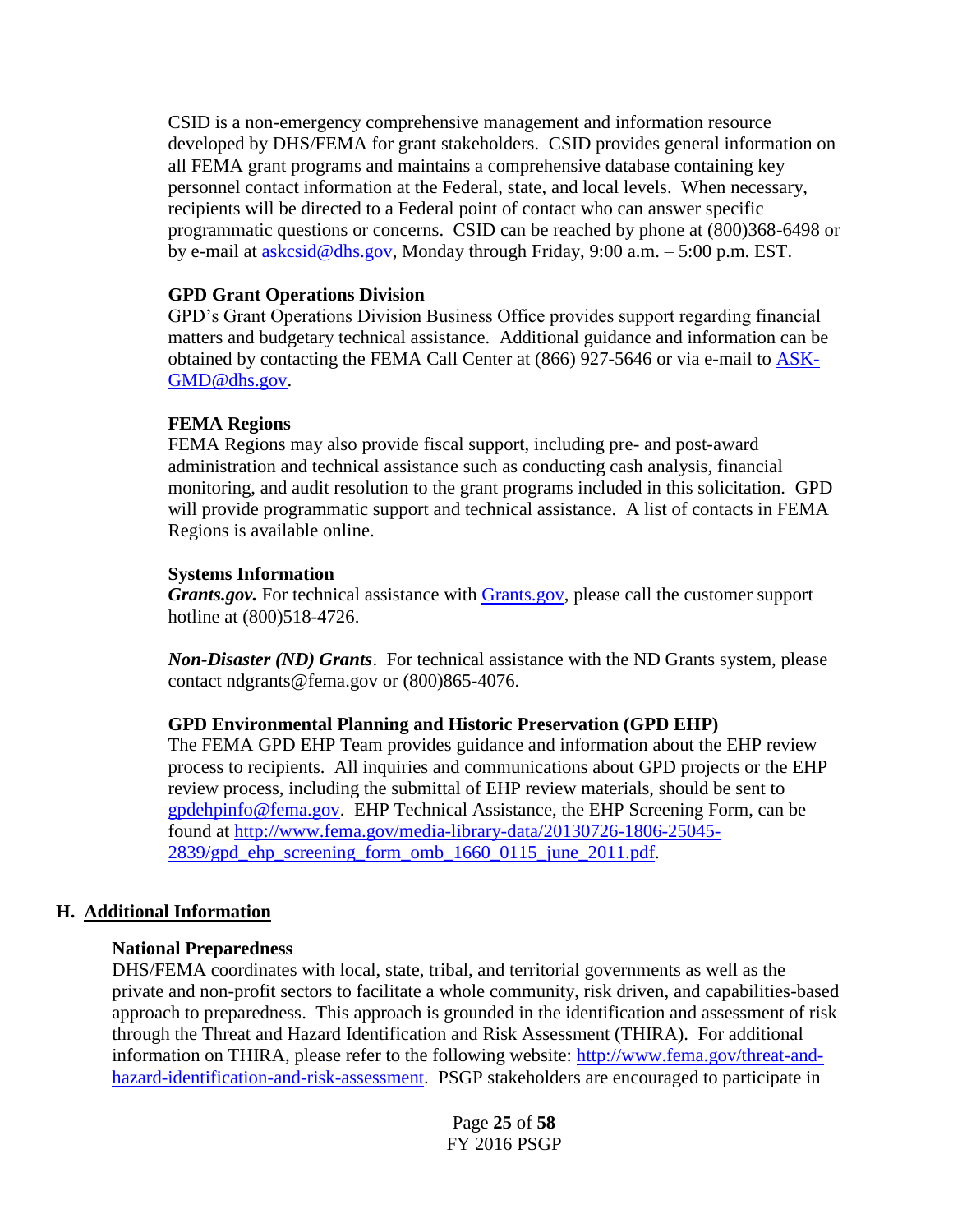the THIRA process by coordinating with the appropriate State Administrative Agency (SAA) or Urban Area Working Group. Information on the National Preparedness System can be found in the National Preparedness System Description at [http://www.fema.gov/national-preparedness](http://www.fema.gov/national-preparedness-system)[system.](http://www.fema.gov/national-preparedness-system) Additional details regarding the National Preparedness System and how it is supported by the PSGP can be found in Appendix  $A - FY$  2016 PSGP Program Priorities.

# **Port-Wide Risk Management Plans (PRMPs)**

Port Areas with existing PRMPs are encouraged to maintain their PRMPs and to use them to identify projects that will serve to address remaining maritime security vulnerabilities. These ports are also highly encouraged to develop or maintain a Business Continuity/Resumption of Trade Plan (BCRTP). For purposes of regional strategic and tactical planning, these plans must take into consideration all Port Areas covered by their AMSP.

The PRMP and BCRTP must align with and support the Port Areas' AMSP, considering the entire port system strategically as a whole, and will identify a series of actions designed to effectively mitigate security risks associated with the system's maritime critical infrastructure and key resources. See "Port Resiliency and Recovery" in  $\Delta$ ppendix  $A$  – FY 2016 PSGP [Program Priorities](#page-28-0) for more information on planning.

# **Strengthening Governance Integration**

DHS/FEMA preparedness grant programs are intended to build and sustain an integrated network of national capabilities across all levels of government and the whole community. With declining Federal funds available to support these capabilities, disparate governance structures must be integrated and refined to ensure resources are targeted to support the most critical needs of a community based on risk driven, capabilities-based planning. Strong and inclusive governance systems better ensure that disparate funding streams are coordinated and applied for maximum impact. Eligible port entities are encouraged to actively participate with the surrounding Urban Area Working Groups (UAWG), applicable Regional Transit Security Working Groups, and other established ad hoc security working groups in addition to their AMSC meetings.

DHS/FEMA requires that all governance processes that guide the allocation of preparedness grant funds adhere to the following guiding principles:

- *Coordination of Investments* resources must be allocated to address the most critical capability needs.
- *Transparency* stakeholders must be provided visibility on how preparedness grant funds are allocated and distributed, and for what purpose.
- *Substantive Local Involvement* the tools and processes that are used to inform the critical priorities, which DHS/FEMA grants support must include local government representatives. At the state and regional levels, local risk assessments must be included in the overarching analysis to ensure that the threats and hazards of primary concern to the jurisdiction are accounted for.
- *Flexibility with Accountability* recognition of unique preparedness gaps at the local level, as well as maintaining and sustaining existing capabilities.

Page **26** of **58** FY 2016 PSGP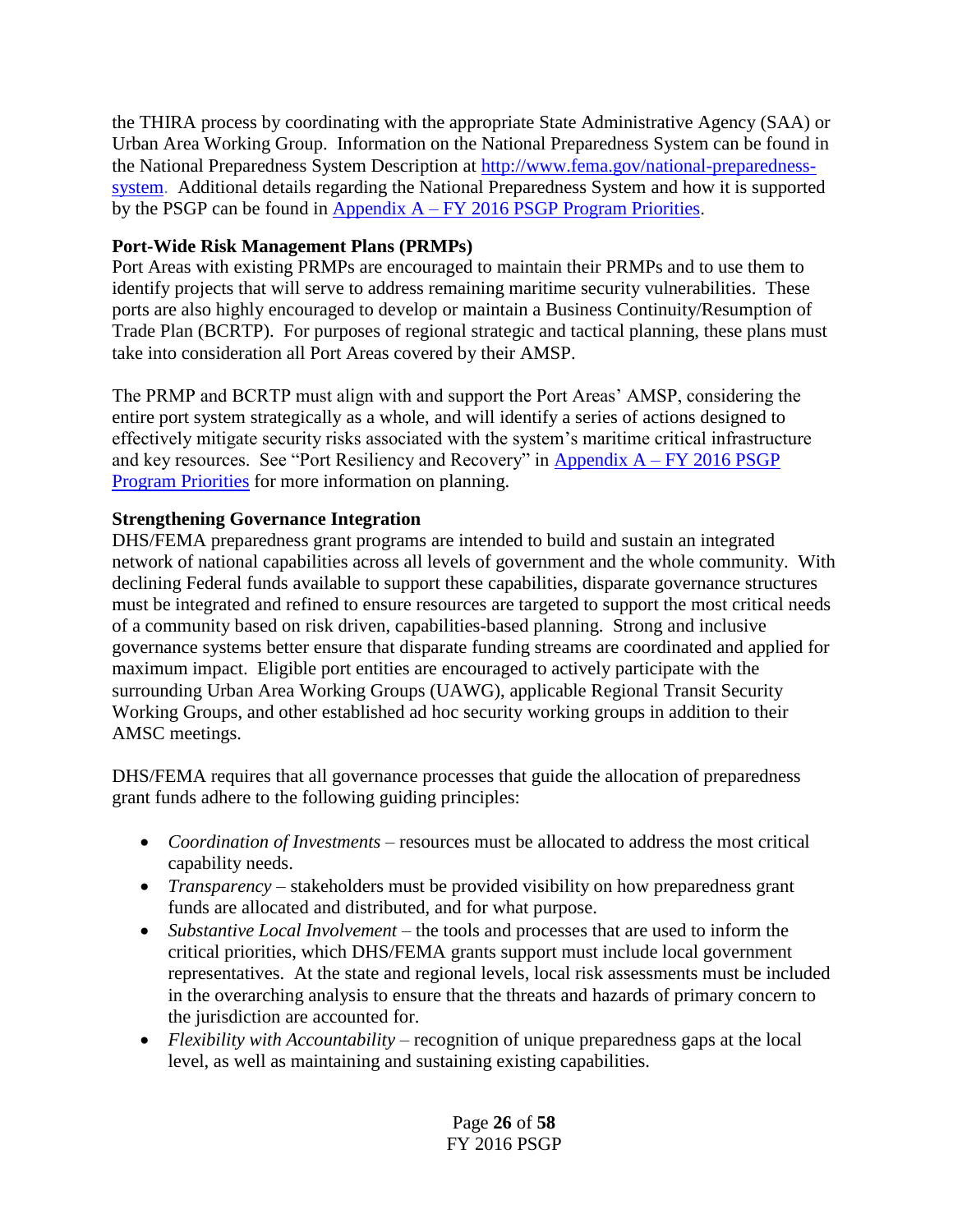*Support of Regional Coordination* – recognition of inter/intra-state partnerships and dependencies at the state and regional levels, and within metropolitan areas.

#### **Payment**

DHS/FEMA utilizes the FEMA **PARS** for financial reporting, invoicing and tracking payments.

DHS/FEMA uses the Direct Deposit/Electronic Funds Transfer (DD/EFT) method of payment to recipients. To enroll in the DD/EFT, the recipients must complete a Standard Form 1199A, Direct Deposit Form.

#### **Monitoring**

Recipients will be monitored on an annual and as needed basis by FEMA staff, both programmatically and financially, to ensure that the project goals, objectives, performance requirements, timelines, milestone completion, budgets, and other related program criteria are being met.

Monitoring may be accomplished through either a desk-based review or on-site monitoring visits, or both. DHS/FEMA will inform the USCG Captain of the Port of any grant monitoring site visits. Monitoring will involve the review and analysis of the financial, programmatic, performance, compliance and administrative processes, policies, activities, and other attributes of each Federal assistance award and will identify areas where technical assistance, corrective actions and other support may be needed.

#### **Conflict of Interest**

To eliminate and reduce the impact of conflicts of interest in the subaward process, recipients and pass-through entities must follow their own policies and procedures regarding the elimination or reduction of conflicts of interest when making subawards. Recipients and passthrough entities also are required to follow any applicable state, local, or tribal statutes or regulations governing conflicts of interest in the making of subawards.

The recipient or pass-through entity must disclose to FEMA, in writing, any real or potential conflict of interest as defined by the federal, state, local, or tribal statutes or regulations or their own existing policies that may arise during the administration of the federal award. Recipients and must disclose any real or potential conflicts to their Program Analyst within five days of learning of the conflict of interest.

Conflicts of interest may arise during the process of FEMA making a Federal award in situations where an employee, officer, or agent, any members of his or her immediate family, his or her partner has a close personal relationship, a business relationship, or a professional relationship, with an applicant, recipient, or FEMA employees.

#### **Extensions**

Extensions to this program are allowed. Extensions to the initial period of performance identified in the award will only be considered through formal, written requests to the recipient's respective Program Analyst and must contain specific and compelling justifications as to why an extension is required. All extension requests must address the following:

1) Grant program, fiscal year, and award number;

Page **27** of **58** FY 2016 PSGP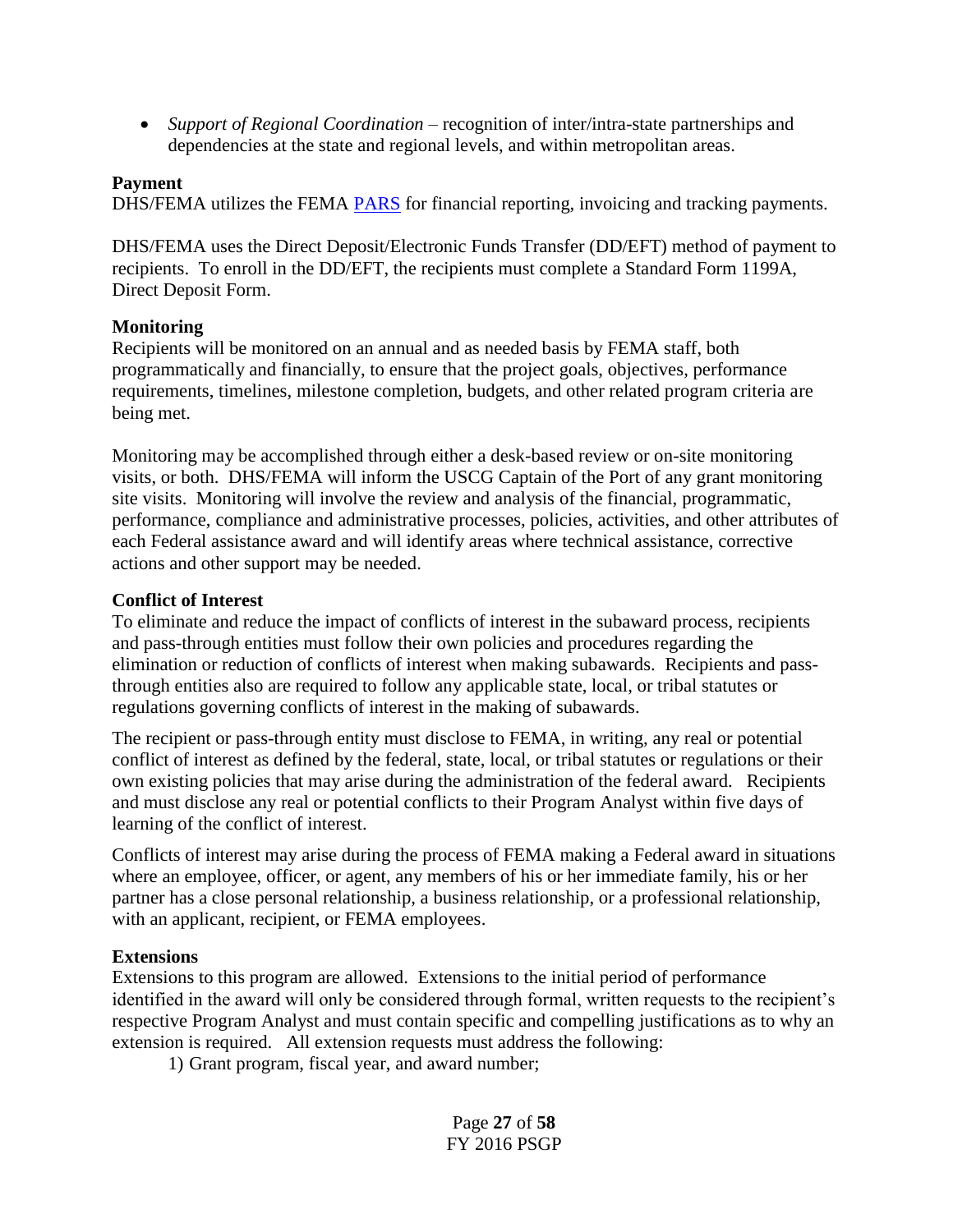- 2) Reason for delay this must include details of the legal, policy, or operational challenges being experienced that prevent the final outlay of awarded funds by the applicable deadline;
- 3) Current status of the activity/activities;
- 4) Approved period of performance termination date and new project completion date;
- 5) Amount of funds drawn down to date;
- 6) Remaining available funds, both Federal and non-federal;
- 7) Budget outlining how remaining Federal and non-federal funds will be expended;
- 8) Plan for completion, including milestones and timeframes for achieving each milestone and the position/person responsible for implementing the plan for completion; and
- 9) Certification that the activity/activities will be completed within the extended period of performance without any modification to the original Statement of Work, as described in the investment justification and approved by DHS/FEMA.

Extension requests will be granted only due to compelling legal, policy, or operational challenges. Extension requests will only be considered for the following reasons:

- Contractual commitments by the grant recipient with vendors or sub-recipients prevent completion of the project within the existing period of performance;
- The project must undergo a complex environmental review that cannot be completed within this timeframe;
- Projects are long-term by design and therefore acceleration would compromise core programmatic goals; and
- Where other special circumstances exist.

Recipients must submit all proposed extension requests to DHS/FEMA for review and approval no later than 120 days prior to the end of the period of performance. In accordance with GPD policy, extensions are typically granted for no more than a six month time period.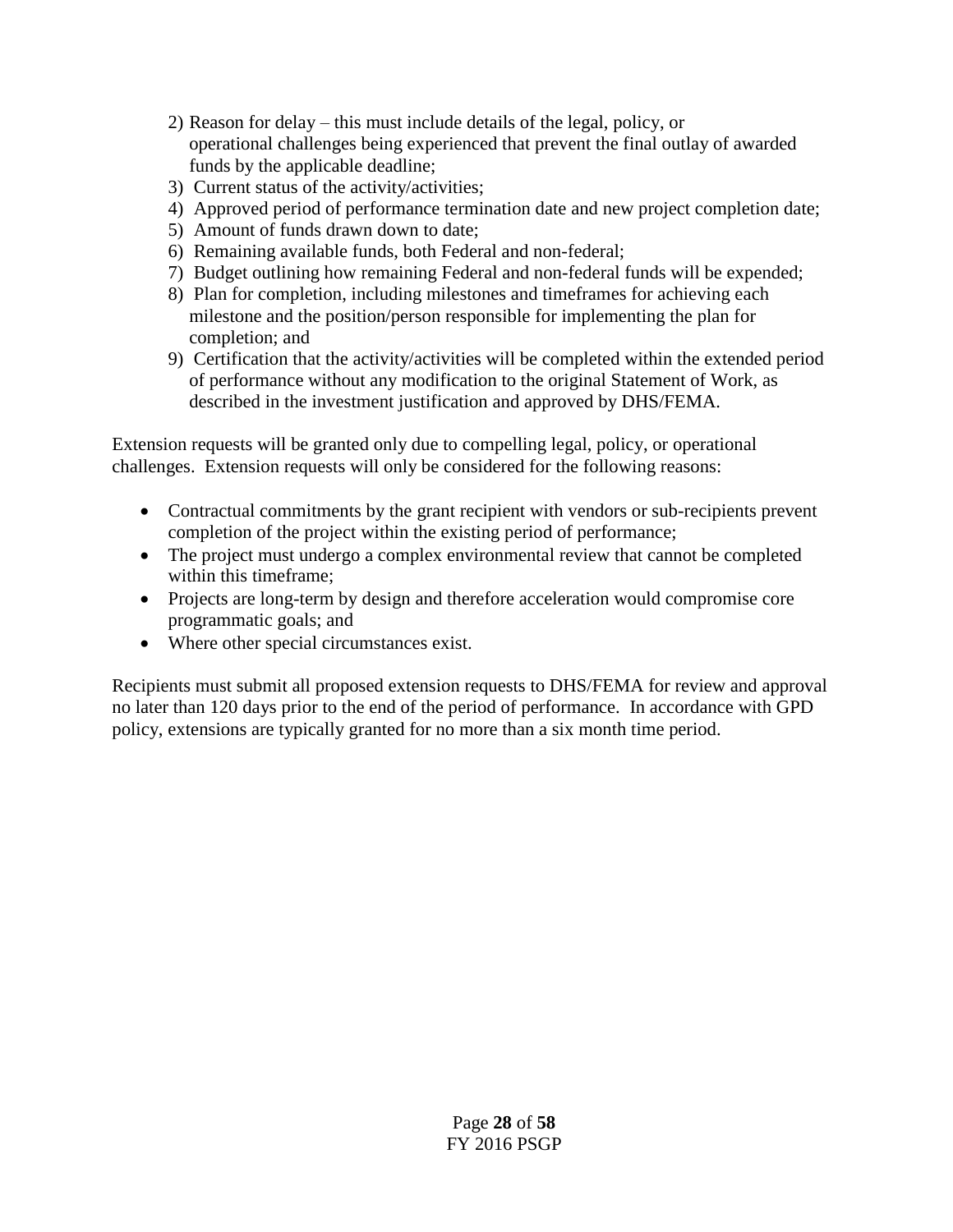# **Appendix A – FY 2016 PSGP Program Priorities**

## <span id="page-28-0"></span>**Alignment of PSGP to the National Preparedness System**

The Nation utilizes the National Preparedness System to build, sustain, and deliver core capabilities in order to achieve the National Preparedness Goal (the Goal). The Goal is "a secure and resilient Nation with the capabilities required across the whole community to prevent, protect against, mitigate, respond to, and recover from the threats and hazards that pose the greatest risk." The core capabilities, outlined in the National Preparedness Goal, are essential for the execution of critical tasks in the National Planning Frameworks for the Prevention, Protection, Mitigation, Response, and Recovery mission areas outlined in the Goal. The objective of the National Preparedness System is to facilitate an integrated, whole community, risk informed, and capabilities-based approach to preparedness. The guidance, programs, processes, and systems that support each component of the National Preparedness System enable a collaborative, whole community approach to national preparedness that engages individuals, families, communities, private and nonprofit sectors, faith-based organizations, and all levels of government [\(http://www.fema.gov/whole-community\)](http://www.fema.gov/whole-community).

Delivering core capabilities requires the combined effort of the whole community, rather than the exclusive effort of any single organization or level of government. PSGP's allowable costs support efforts to build and sustain core capabilities across the five mission areas.

To support building, sustaining, and delivering these core capabilities recipients will use the components of the National Preparedness System. The components of the National Preparedness System are: Identifying and Assessing Risk; Estimating Capability Requirements; Building and Sustaining Capabilities; Planning to Deliver Capabilities; Validating Capabilities; and Reviewing and Updating. For more information on each component, read the National Preparedness System Description available at [http://www.fema.gov/national-preparedness-system.](http://www.fema.gov/national-preparedness-system)

## **Sustaining PSGP Capabilities**

PSGP recipients should ensure that grant funding is utilized to sustain core capabilities within the Goal that were funded by past PSGP funding cycles. New capabilities should not be built at the expense of maintaining current, essential capabilities. However, if funding for new capabilities is being sought, recipients must ensure that the capabilities have a clear linkage to one or more core capabilities in the Goal.

## **Overarching Funding Priorities**

The funding priorities for the PSGP reflect the Department's overall investment strategy, in which two priorities have been paramount: risk-informed funding and regional security cooperation.

DHS/FEMA places a high priority on ensuring that all PSGP applications reflect robust regional coordination and an investment strategy that institutionalizes and integrates a regional maritime security risk mitigation strategy. This priority is a core component in the department's statewide grant programs and complements the goals of the Urban Area Security Initiative (UASI) grant program.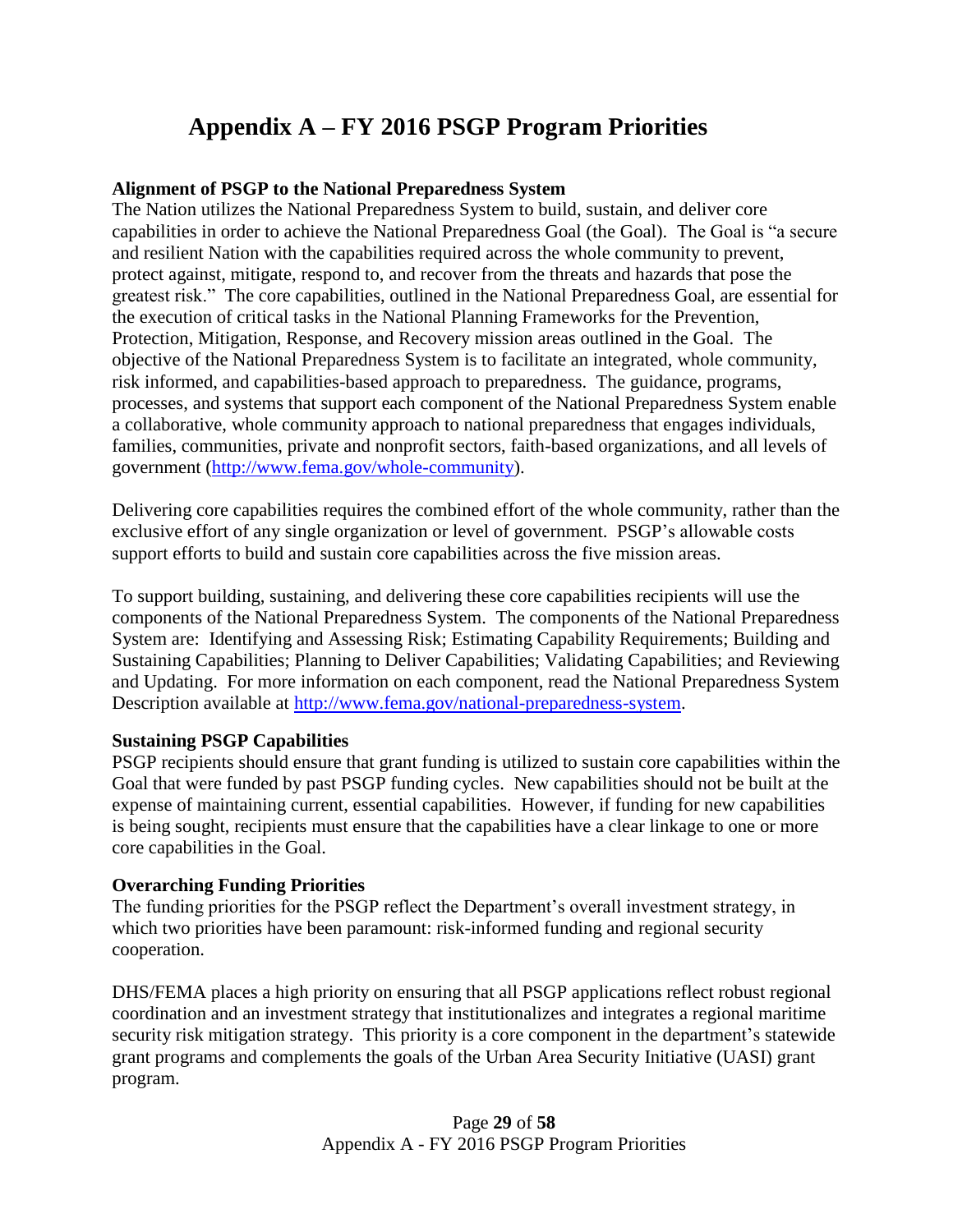PSGP will continue to fund those eligible projects that close or mitigate maritime security risk vulnerabilities gaps as identified in the AMSP, FSP, VSP, and Alternative Security Programs. These projects will enhance business continuity and resumption of trade. *Applicants are reminded of the thirty-six (36) month period of performance and should consider project completion time needed prior to submitting applications.*

# **PSGP Specific Priorities**

In addition to these two overarching priorities, the Department has identified the following six (6) priorities as its selection criteria for all PSGP applicants. These priorities also align to the five (5) mission areas and the associated core capabilities of the Goal. See [Appendix](#page-32-0)  $B - FY$ [2016 PSGP Funding Guidelines](#page-32-0) for more information on funding requirements of each priority.

**1. Enhancing Maritime Domain Awareness (MDA).** Port Areas should seek to enhance their MDA through projects that address knowledge capabilities within the maritime domain. This effort could include access control/standardized credentialing, command and control, interoperable communications, and enhanced intelligence sharing and analysis. This effort may also include construction or infrastructure improvement projects to close maritime security risk vulnerabilities that are identified in the AMSPs, FSPs, and/or VSPs. Construction and enhancement of Interagency Operations Centers (IOCs) for port security should be considered a priority for promoting MDA and unity of effort.

# **2. Port Resilience and Recovery Capabilities.**

One of the core missions of Homeland Security, as outlined in the Quadrennial Homeland Security Review (QHSR) Report, is "strengthen national preparedness and resilience." A major goal in support of this mission is to "enhance national preparedness" (Goal 5.1) and "enable rapid recovery" (Goal 5.4). A main objective of this goal is to sustain critical capabilities and restore essential services in a timely manner. PSGP funds are intended to assist "risk owners" in addressing maritime security vulnerabilities.

# **3. Training and Exercises.**

Port Areas should assess their training and qualification requirements, coordinate training needs and qualification requirements of incident response personnel, and regularly test these capabilities through emergency exercises and drills. Exercises must follow the Area Maritime Security Training Exercise Program (AMSTEP) or the Transportation Security Administration (TSA) Intermodal Security Training Exercise Program (I-STEP) guidelines that test operational protocols that would be implemented in the event of a terrorist attack. AMSTEP or I-STEP exercises will follow the latest change in requirements contained in the [Navigation and Inspection Circular \(NVIC\) 09-02.](http://www.uscg.mil/hq/cg5/nvic/2000s.ASP) Exercises should be consistent with the [Homeland Security Exercise Evaluation Program \(HSEEP\).](https://www.fema.gov/exercise)

The National Exercise Program (NEP) is critical to our Nation's ability to test and validate core capabilities. To this end, grant recipients are highly encouraged to nominate exercises into the NEP. For additional information on the NEP, please refer to [http://www.fema.gov/national-exercise-program.](http://www.fema.gov/national-exercise-program)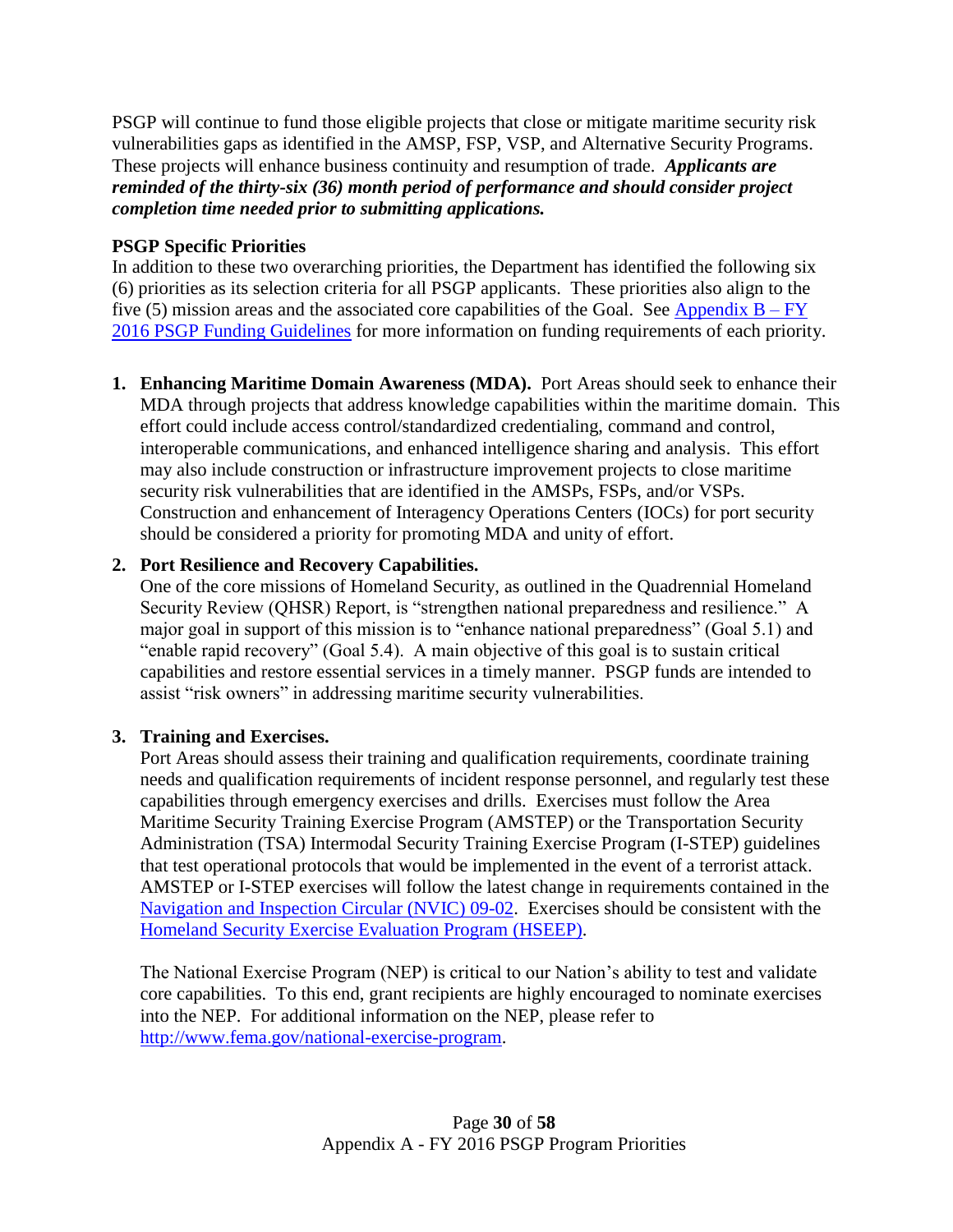#### **4. Improving Cybersecurity Capabilities**

When requesting funds for cybersecurity, applicants are encouraged to propose projects that would aid in implementation of all or part of the Framework for Improving Critical Infrastructure Cybersecurity ("The Framework") developed by the National Institute of Standards and Technology (NIST). The Framework gathers existing international standards and practices to help organizations understand, communicate, and manage their cyber risks. For organizations that do not know where to start with developing a cybersecurity program, the Framework provides initial guidance. For organizations with more advanced practices, the Framework offers a way to improve their programs, such as better communication with their leadership and suppliers about management of cyber risks.

The Department of Homeland Security's Critical Infrastructure Cyber Community C<sup>3</sup> Voluntary Program also provides resources to critical infrastructure owners and operators to assist in adoption of the Framework and managing cyber risks. Additional information on the Critical Infrastructure Cyber Community  $C<sup>3</sup>$  Voluntary Program can be found at www.dhs.gov/ccubedvp.

The Department of Homeland Security's Enhanced Cybersecurity Services (ECS) program is an example of a resource that assists in protecting U.S.-based public and private entities and combines key elements of capabilities under the "Detect" and "Protect" functions to deliver an impactful solution relative to the outcomes of the Cybersecurity Framework. Specifically, ECS offers intrusion prevention and analysis services that help U.S.-based companies and state, local, tribal, and territorial governments defend their computer systems against unauthorized access, exploitation, and data exfiltration. ECS works by sourcing timely, actionable cyber threat indicators from sensitive and classified Government Furnished Information (GFI). DHS then shares those indicators with accredited Commercial Service Providers (CSPs). Those CSPs in turn use the indicators to block certain types of malicious traffic from entering a company's networks. Groups interested in subscribing to ECS must contract directly with a CSP in order to receive services. Please visit http://www.dhs.gov/enhanced-cybersecurity-servicesfor a current list of ECS CSP points of contact.

**5. Enhancing IED and CBRNE Prevention, Protection, Response and Supporting Recovery Capabilities.** Port Areas should continue to enhance their capabilities to prevent, detect, respond to and recover from terrorist attacks employing IEDs, CBRNE devices, and other non-conventional weapons. Please refer to the DHS Small Vessel Security Strategy April 2008 document, available at

[http://www.dhs.gov/files/publications/gc\\_1209408805402.shtm.](http://www.dhs.gov/files/publications/gc_1209408805402.shtm)

**6. Equipment Associated with Transportation Worker Identification Credential (TWIC) Implementation.** TWIC is a Congressionally-mandated security program through which DHS will conduct appropriate background investigations and issue biometrically enabled and secure identification cards for individuals requiring unescorted access to U.S. port facilities. See FEMA GPD IB 343, titled "Interim Guidance for Ports, Facilities and Vessels on Transportation Worker Identification Credential (TWIC) Projects Funded through the Port Security Grant Program (PSGP) and the Transit Security Grant Program (TSGP),"

Page **31** of **58** Appendix A - FY 2016 PSGP Program Priorities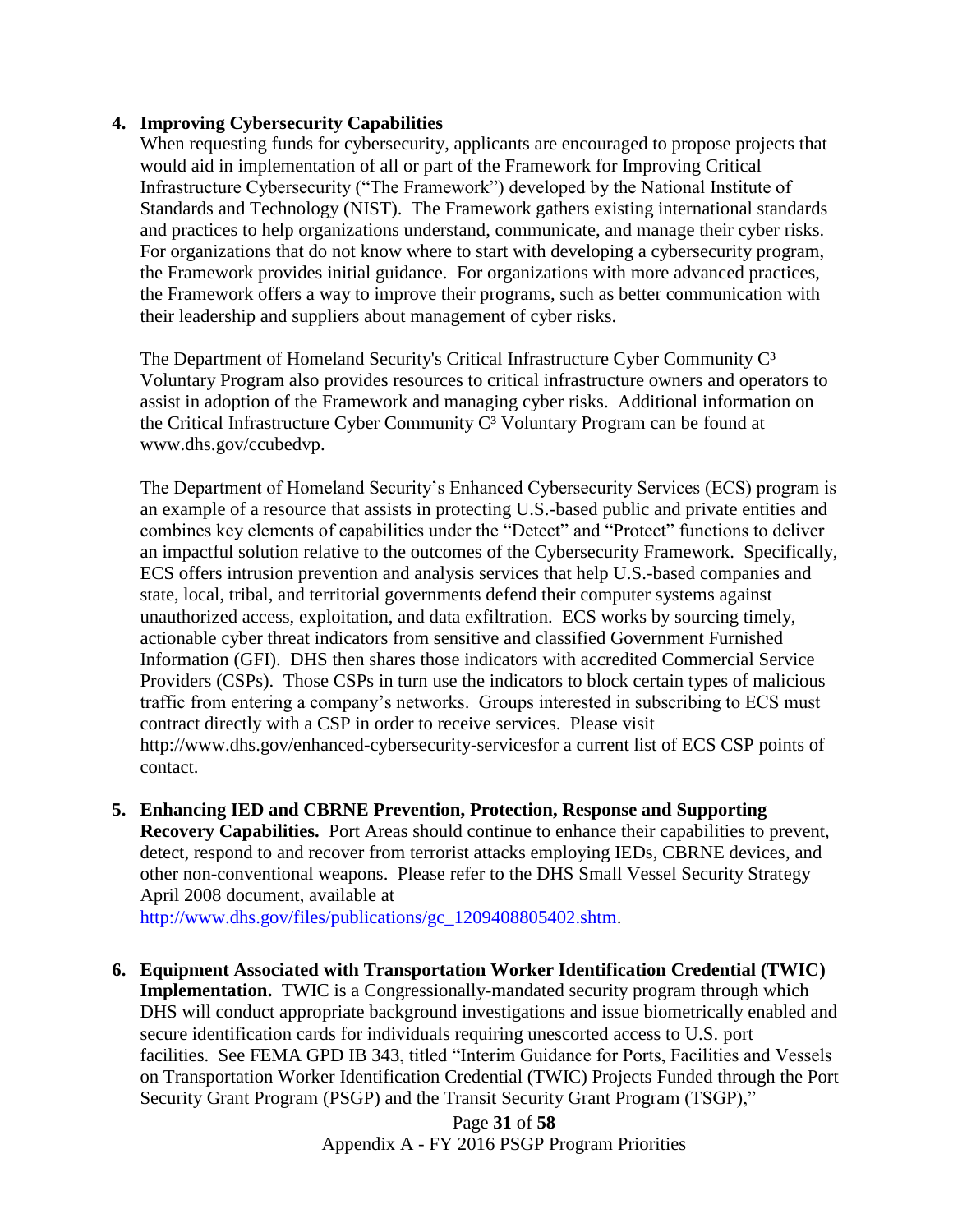[\(https://www.fema.gov/pdf/government/grant/bulletins/info343.pdf\)](https://www.fema.gov/pdf/government/grant/bulletins/info343.pdf) for further information on the TWIC program and guidance for executing PSGP-funded TWIC projects. Infrastructure and installation projects that support TWIC implementation (e.g., cabling, Information Technology [IT], limited construction) is allowable.

#### **PSGP DHS Program Management: Roles and Responsibilities**

Effective management of the PSGP entails a collaborative effort and partnership within DHS/FEMA, the dynamics of which require continuing outreach, coordination, and interfacing. For the PSGP, FEMA is responsible for designing and operating the administrative mechanisms needed to implement and manage the grant program. The U.S. Coast Guard provides programmatic subject matter expertise for the maritime industry and in maritime security risk mitigation. Together, these two agencies, with additional assistance and cooperation from TSA and MARAD determine the primary security architecture of PSGP.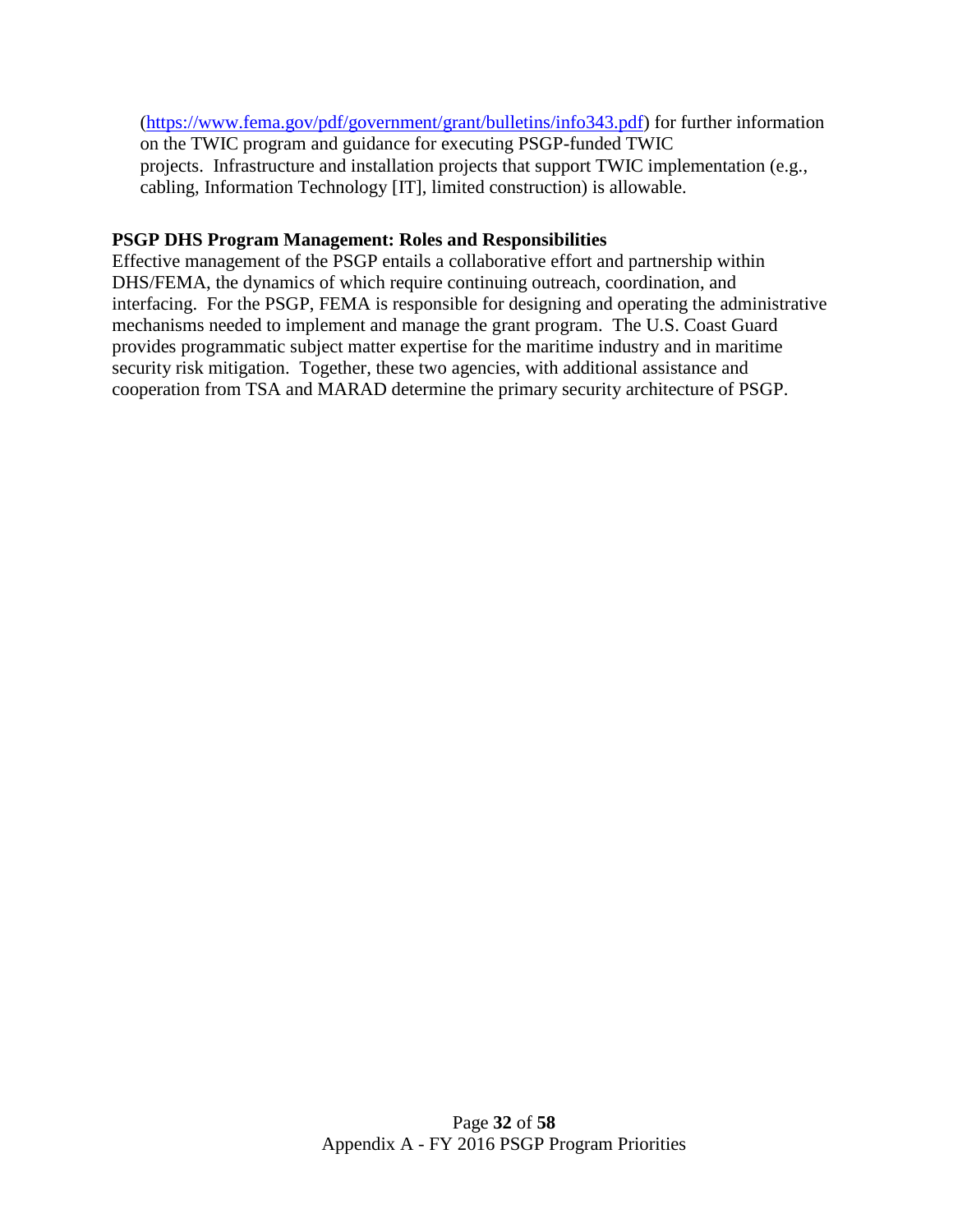# **Appendix B – FY 2016 PSGP Funding Guidelines**

#### <span id="page-32-0"></span>**Allowable Costs**

This section provides guidance on allowable costs for the PSGP. The allowable costs should not be viewed as all-inclusive, and recipients with specific questions should coordinate with their Program Analyst.

Any project (submitted by an eligible applicant) that meets the PSGP priorities and is an allowable activity as stated in 46 U.S.C. § 70107(b), and can be shown to offer a direct and primary maritime security risk mitigation benefit will be considered for funding. However, those costs that are specifically noted as unallowable or ineligible will not be funded.

## **Cost Match**

The following cost-match requirements apply for the FY 2016 PSGP (including ferry systems):

All PSGP Recipients must provide a non-federal match (cash or in-kind) supporting *25 percent of the total project cost* for each proposed project. Every project request (with the exception of training law enforcement agency personnel in the enforcement of security zones as defined by 46 U.S.C. § 70132 and or in assisting in the enforcement of such security zones) must demonstrate a 25 percent cost share.

The non-federal share can be cash or in-kind, with the exception of construction activities, which must be a cash-match (hard).

Cash and in-kind matches must consist of eligible costs (i.e., same allowability as the federal share) and must be identified as part of the submitted detailed budget worksheet. A cash-match includes cash spent for project-related costs while an in-kind match includes the valuation of inkind services. The cost match requirement for the PSGP award may not be met by costs borne by another federal grant or assistance program. *Likewise, in-kind matches used to meet the matching requirement for the PSGP award may not be used to meet matching requirements for any other Federal grant program*. Additionally, normal routine operational costs cannot be used as cost match unless a completely new capability is being awarded. Please see 2 CFR § 200.306, as applicable, for further guidance regarding cost matching.

## **Exceptions to Cost Match**

The following exceptions to the cost-match requirement may apply:

- There is no matching requirement for grant awards where the total project cost for all projects under the award is \$25,000 or less (with the exception of national and regional corporations submitting 11 or more projects throughout their system[s]).
- There is no matching requirement for grants to train law enforcement agency personnel in the enforcement of security zones as defined by 46 U.S.C. § 70132 and or in assisting in the enforcement of such security zones. An example of training exempt from a matching requirement is the National Association of State Boating Law Administrators (NASBLA) Boat Operators Search and Rescue Training Course.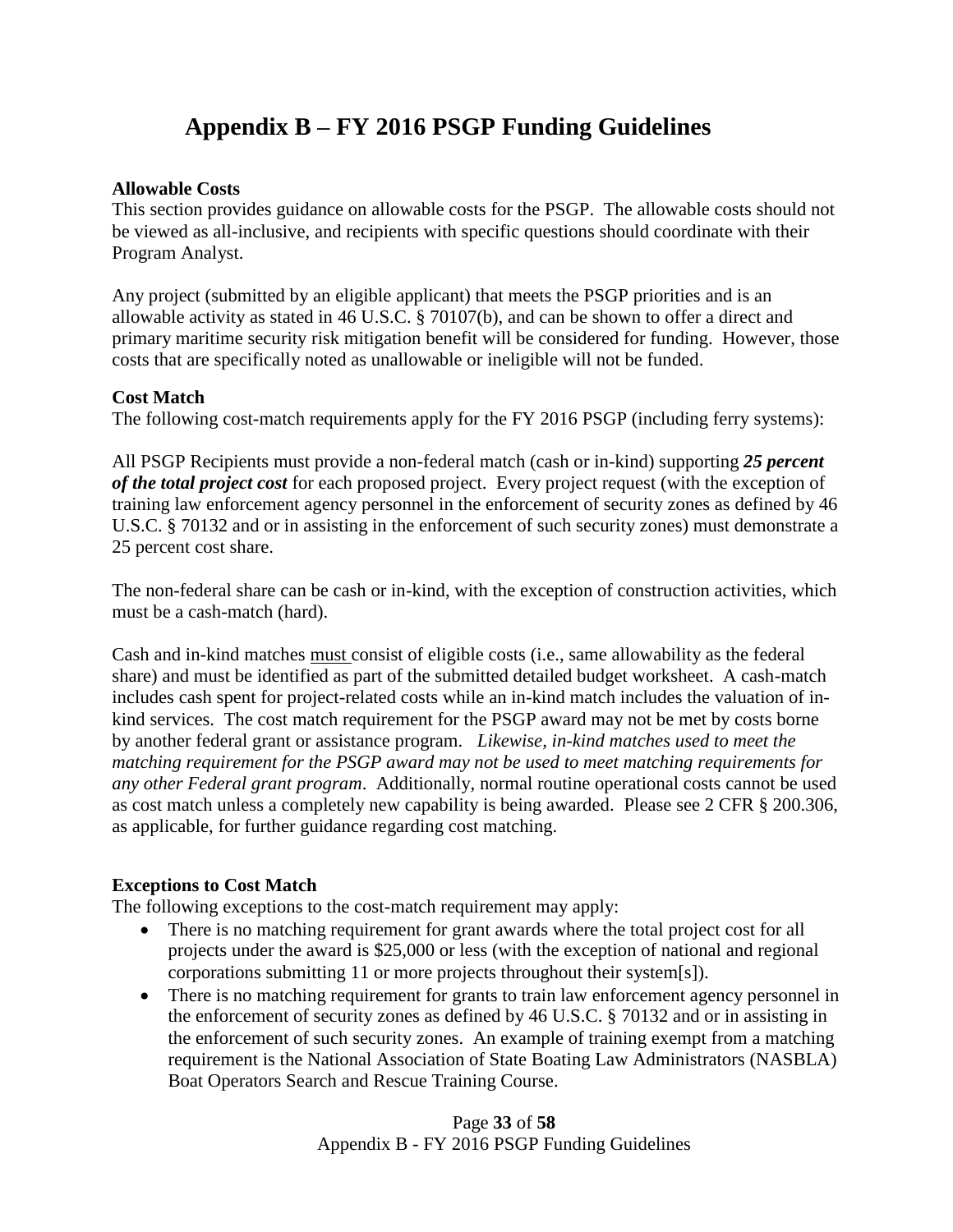- If the Secretary of Homeland Security determines that a proposed project merits support and cannot be undertaken without a higher rate of federal support, the Secretary may approve grants with a matching requirement other than that specified above in accordance with 46 U.S.C. § 70107(c). Cost-match waivers under 46 U.S.C. § 70107(c)(2)(B) may be granted only if the Secretary of Homeland Security determines that (1) a proposed project merits support in light of the overall grant purpose and mission goals; and (2) that the project cannot be undertaken without a higher rate of federal support. See FEMA GPD Information Bulletin 376, titled, "Update to Port Security Grant Program (PSGP) Cost-Share Waiver Process," for further information on the PSGP cost-match waiver process [\(http://www.fema.gov/pdf/government/grant/bulletins/info376.pdf\)](http://www.fema.gov/pdf/government/grant/bulletins/info376.pdf).
- Requests for cost-match waivers will be reviewed for successful applicants only after awards have been made. Applicants must have demonstrated the ability to comply with the cost match requirement at the time of application and since being awarded the grant, have experienced significant financial constraints as outlined in FEMA GPD Information Bulletin 376, (i.e., specific economic issues preclude provision of the cost-share identified in the original grant application). Cost-share waiver requests that do not demonstrate new, *post-award* difficulties and cost-share waivers submitted at the time of application will not be considered.

#### **Limitations of Funding**

As part of the FY 2016 PSGP application process, applicants must develop a formal IJ that addresses each initiative being proposed for funding. A separate IJ should be submitted for each proposed project which should represent the complete scope of work and materials required to achieve a single overall capability. For example, a project could be to procure a boat specifically designed and equipped as CBRNE detection, prevention, response, and/or recovery platform. The IJ for this project should include the CBRNE equipment in the same IJ as the vessel.

In accordance with 46 U.S.C. § 70107(b)(2), PSGP funding for projects for the cost of acquisition, operation, and maintenance of security equipment or facilities to be used for security monitoring and recording, security gates and fencing, marine barriers for designated security zones, security-related lighting systems, remote surveillance, concealed video systems, security vessels, and other security-related infrastructure or equipment that contributes to the overall security of passengers, cargo, or crewmembers cannot exceed \$1,000,000 Federal share **per project**. Using the example above, if an IJ exceeded \$1,000,000 which included two CBRNE vessels, each vessel would be viewed as a separate project.

The Secretary of Homeland Security may approve a greater amount of per-project funding, so long as that greater amount does not exceed 10 percent of total amount of PSGP funding provided to the recipient.

*Note that the \$1,000,000 per project limitation applies only to those projects funded under 46 U.S.C. § 70107(b)(2) and does not apply to projects funded under other provisions of Section 70107. Projects that are specifically not covered by the \$1,000,000 per project limitation include projects for the acquisition of screening equipment funded under 46 U.S.C. § 70107(b)(3), and projects for the acquisition of equipment required to receive, transmit, handle, and store classified information funded under 46 U.S.C. § 70107(b)(7).*

> Page **34** of **58** Appendix B - FY 2016 PSGP Funding Guidelines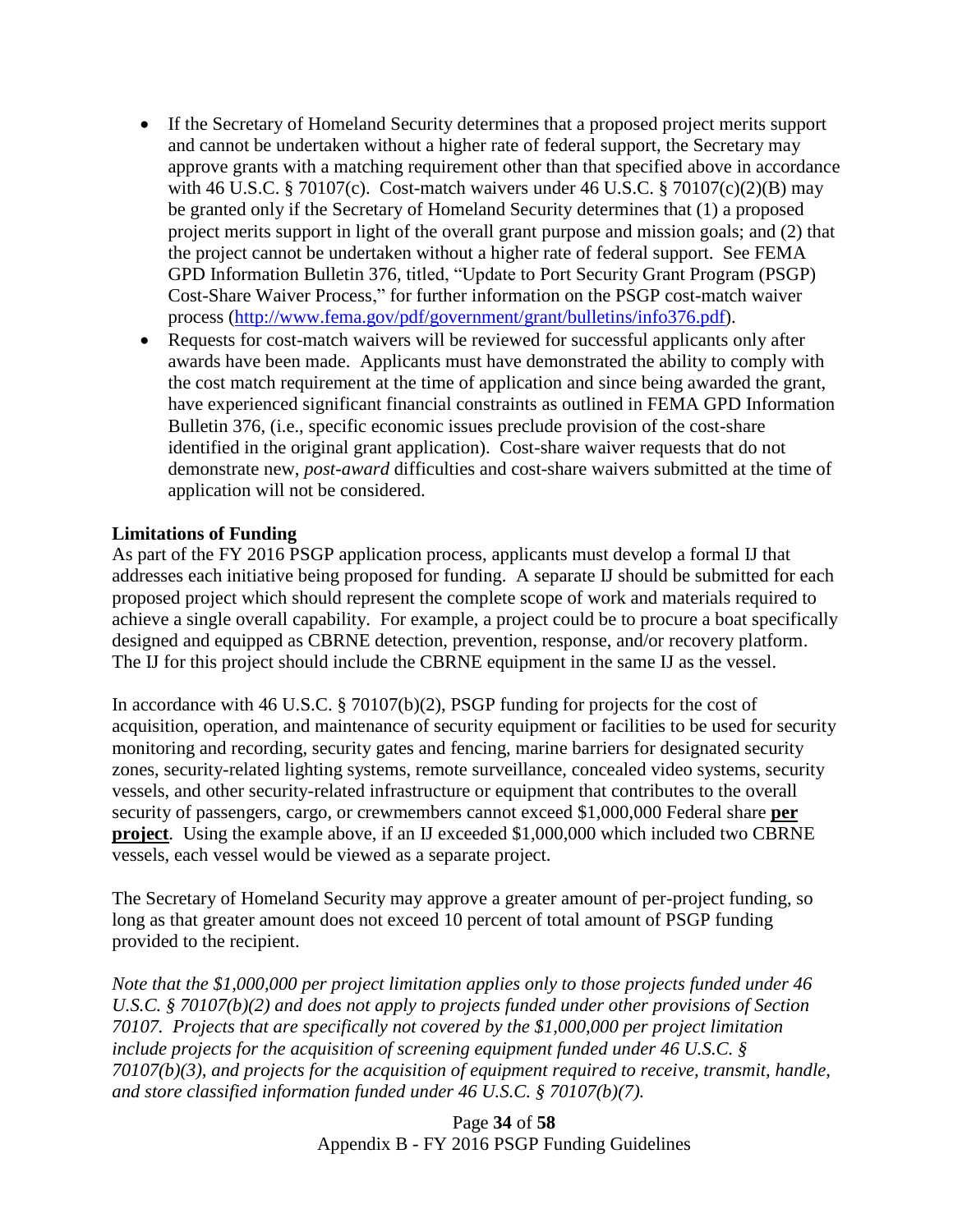### **Management and Administration (M&A)**

M&A activities are defined as those directly relating to the management and administration of PSGP funds, such as financial management and monitoring. The amount of allowable M&A is specified in each year's Notice of Funding Opportunity. PSGP M&A funds may be used for the following M&A costs:

- Hiring of full-time or part-time personnel, contractors or consultants responsible for M&A activities, including those related to compliance with grant reporting, including data calls
- Travel expenses, if directly related to the administration of the grant

# **Operational Costs**

PSGP funding may be used to cover costs associated with new and ongoing maritime security operations in support of PSGP national priorities and one or more core capabilities in the Goal. All such operational activities must be focused on maritime security and coordinated with the local COTP.

This funding is intended to support an immediate need for personnel that will be directly engaged in maritime security activities. This funding will be limited to the costs of hiring of new personnel to operate vessels acquired with DHS/FEMA preparedness grant funds and to staff the maritime security related components of IOCs and other interagency coordination centers having a maritime security nexus. Funding for operational costs will only be available for the 36-month period of performance of the award. This will allow sufficient time for local government agencies (and, in some cases, private entities) to plan and budget for sustaining personnel related costs beyond the 36-month period of performance.

Allowable operational costs include:

- Hiring of new, full-time first response agency personnel to operate maritime security patrol vessels acquired with DHS/FEMA preparedness grant funds;
- Hiring of additional full-time personnel to staff a new or expanded interagency maritime security operation centers (including IOCs, maritime command and control centers, port security operations centers, etc.);
- Hiring of new, full-time first response agency personnel to support maritime security / counter-terrorism efforts in the local Joint Terrorism Task Force (JTTF) center;
- Overtime costs for existing personnel to operate patrol vessels acquired with DHS/FEMA preparedness grant funds in support of pre-planned, mission critical activities, as identified by the local COTP;
- Personnel or contracted costs for maintaining port security equipment acquired with DHS/FEMA preparedness grant funds; and
- Hiring of new or additional personnel in credentialing centers that support TWIC and access to a MTSA facility.

Operational costs will only be funded in cases where a new or expanded capability is added to address port (or facility) security needs. PSGP funding for permanent operational personnel will not exceed the 36-month period of performance.

> Page **35** of **58** Appendix B - FY 2016 PSGP Funding Guidelines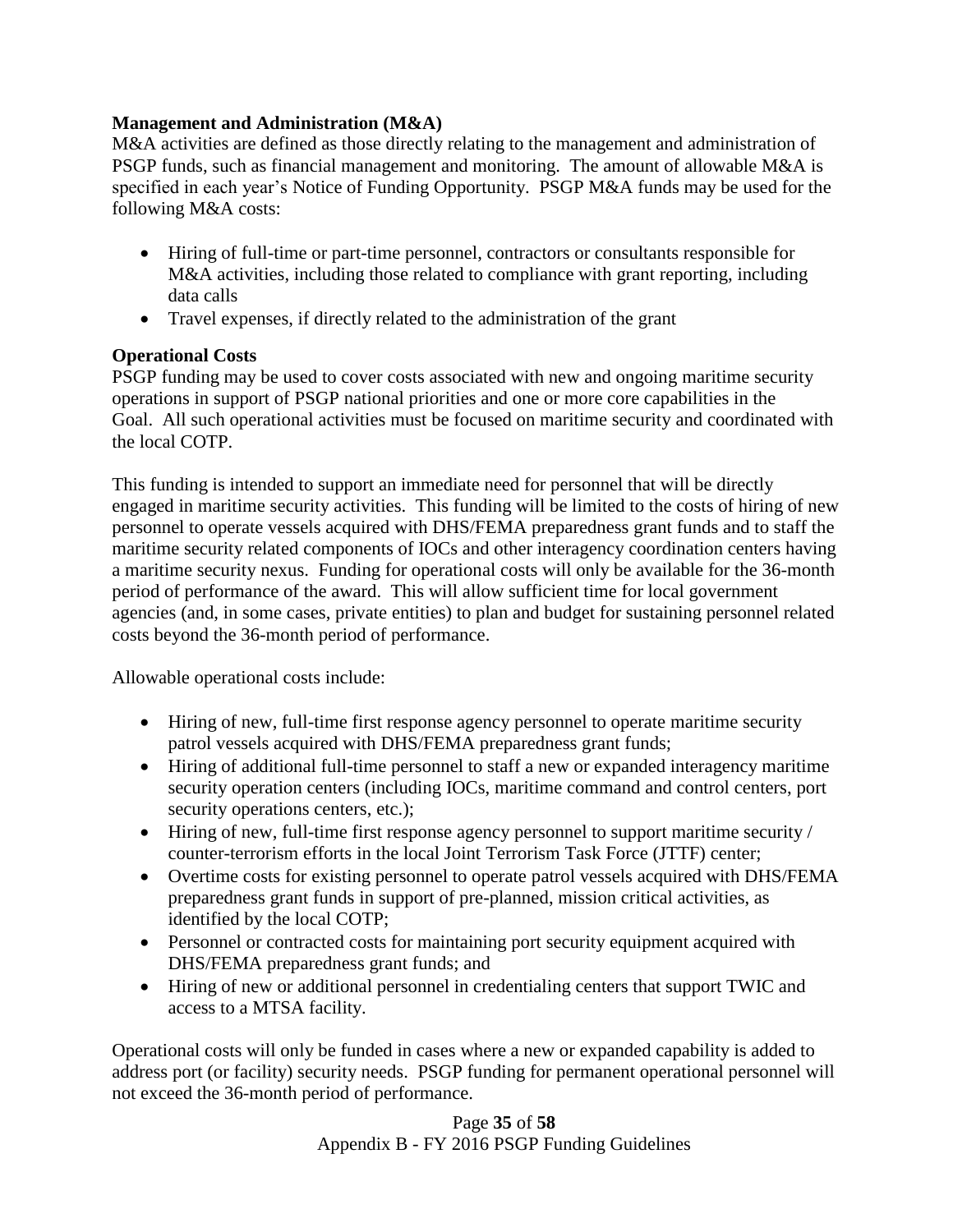Applicants must provide reasonable assurance that the personnel costs associated with the required operational capability can be sustained beyond the 36-month award period. A sustainment plan must be submitted with the applicant's IJ to address the 12-month period beyond the period of performance of the award.

Equipment for new personnel, such as uniforms and personnel protective equipment, is an allowable expense. *Weapons and equipment associated with weapons maintenance/security (i.e., firearms, ammunition, gun lockers) are not allowable*.

## *1. Maritime Domain Awareness (MDA)*

Funds may be used for the following types of MDA projects in support of one or more core capabilities in the Goal:

- Deployment of detection and security surveillance equipment;
- Development/enhancement of information sharing systems for risk mitigation purposes, including equipment (and software) required to receive, transmit, handle, and store classified information;
- Enhancements of command and control facilities:
- Enhancement of interoperable communications/asset tracking for sharing terrorism threat information (including ensuring that mechanisms are interoperable with federal, state, and local agencies) and to facilitate incident management;
- Video surveillance systems that specifically address and enhance maritime security (these systems must have plug and play capabilities with a DHS Interagency Operations Center (IOC) or other local or federal operations center); and
- Interoperable communications equipment for direct maritime security providers (equipment is limited to portable equipment used by the port authority in support of MTSA facilities and MTSA vessels).

Applicants are encouraged to familiarize themselves with the National Strategy for Maritime Security, National Plan to Achieve Maritime Domain Awareness, available at [http://www.whitehouse.gov/sites/default/files/docs/national\\_maritime\\_domain\\_awareness\\_pl](http://www.whitehouse.gov/sites/default/files/docs/national_maritime_domain_awareness_plan.pdf) [an.pdf.](http://www.whitehouse.gov/sites/default/files/docs/national_maritime_domain_awareness_plan.pdf)

# *2. Port Resiliency and Recovery*

PSGP funds may be used for the following resiliency and recovery activities with an emphasis on planning in support of one or more of the core capabilities in the Goal:

- Development or updating of port-wide risk mitigation plan, to include the conduct of port security vulnerability assessments as necessary to support plan update/development.
	- o Ports that already have completed plans should pursue PSGP funds to address their identified risks and vulnerabilities, including any projects that would help enable continuity of port operations and rapid recovery of the port following a major incident.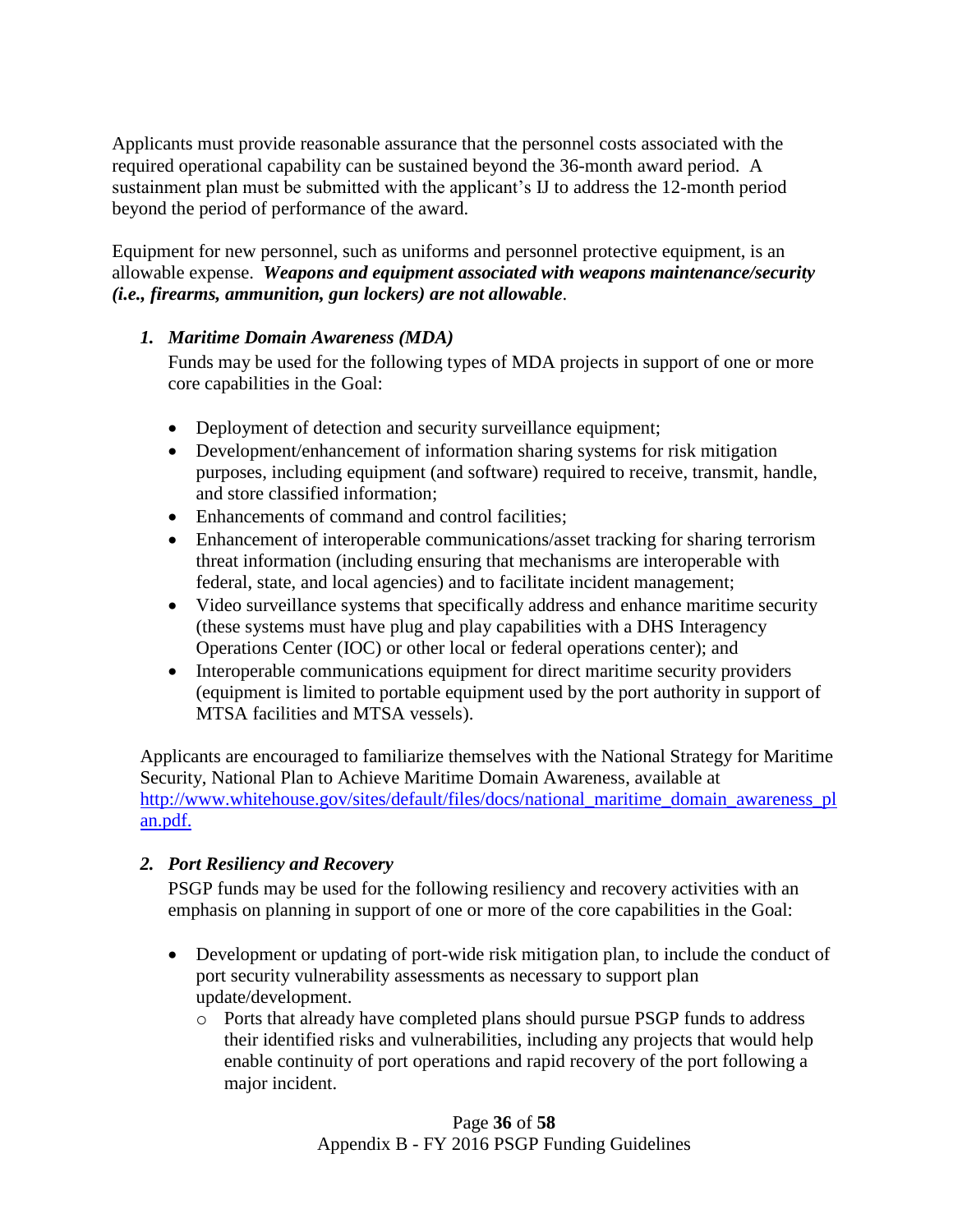- o Ports that have not completed plans are highly encouraged to complete them and may apply for PSGP funding to facilitate that effort.
- o Specific questions on developing or updating a port-wide risk mitigation plan should be directed to the respective FEMA Program Analyst.
- Public education and outreach (e.g., the "If You See Something, Say Something™" campaign, Transit Watch, America's PrepareAthon!). Such activities should be coordinated with local Citizen Corps Council(s), and local U.S. Coast Guard Reserves and/or USCG Auxiliary
- Public alert and warning systems and security education efforts in conjunction with Transit Watch or similar public education or outreach programs addressing maritime security
- Development and implementation of homeland security support programs and adoption of ongoing DHS national initiatives (including building or enhancing preventive radiological and nuclear detection programs) within the maritime transportation system realm
- Development and enhancement of security plans and protocols within the AMSP, PRMP, and the BCRTP in support of maritime security planning and maritime security risk mitigation
- Hiring of part-time temporary personnel and contractors or consultants to assist with planning activities (not for the purpose of hiring public safety personnel)
- Overtime costs associated with eligible planning activities
- Materials required to conduct the aforementioned planning activities
- Travel and per diem related to the professional planning activities noted in this section
- Equipment in support of resiliency such as interoperable communications, intrusion prevention/detection, physical security enhancements, and software and equipment needed to support essential functions during a continuity situation
- Other port-wide project planning activities, which emphasize the ability to adapt to changing conditions and be prepared to withstand, and recover from, disruptions due to emergencies with prior approval from DHS/FEMA

# *3. Training and Exercises*

# *Training*

Funding for personnel training will generally be limited to those courses that have been listed in the FEMA approved course catalog by the FEMA National Training and Education Division (NTED) or the USCG. Approved courses are listed in the following catalogs maintained by NTED: *NTED Course Catalog*; *Federal Sponsored Course Catalog*; and the *State-Sponsored Course Catalog*. The catalogs may be viewed at [http://www.firstrespondertraining.gov.](http://www.firstrespondertraining.gov/)

Funding for other training courses may be permitted on a case-by-case basis depending on the specific maritime security risk mitigation training needs of the eligible PSGP applicant. In such case, the applicant will be required to explain in the Investment Justification why none of the approved courses referenced above satisfy the identified

> Page **37** of **58** Appendix B - FY 2016 PSGP Funding Guidelines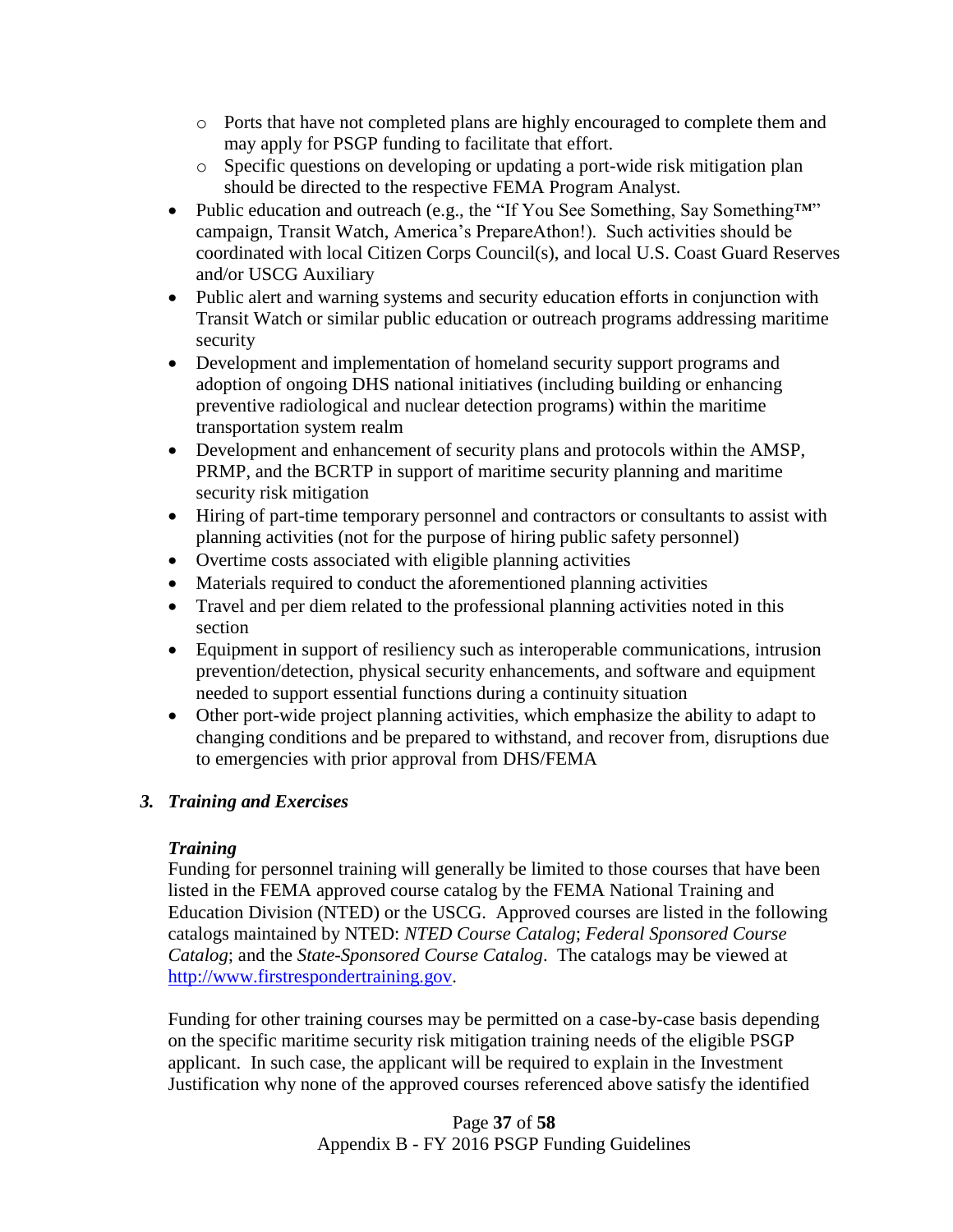training need and must submit detailed course information for review and consideration by the local COTP field review team and the Nation Review Panel.

For additional information on training course review and approval requirements please refer to DHS/FEMA Grant Programs Directorate Policy FP 207-008-064-1, *Review and Approval Requirements for Training Courses Funded Through Preparedness Grants*, issued on September 9, 2013. The Policy can be accessed at [http://www.fema.gov/media-library/assets/documents/34856.](http://www.fema.gov/media-library/assets/documents/34856)

#### *Exercises*

Funding used for exercises will only be permitted for those exercises that are in direct support of a MTSA-regulated facility or Port Area's MTSA required exercises (see 33 C.F.R. 105.220 for a facility and 33 C.F.R. 103.515 for the AMSP). These exercises must be coordinated with the COTP and AMSC and be consistent with Homeland Security Exercise and Evaluation Program (HSEEP). More information on HSEEP may be found at [https://www.fema.gov/exercise.](https://www.fema.gov/exercise)

Grant recipients should submit an After Action Report/Improvement Plan (AAR/IP) for each exercise to [hseep@fema.dhs.gov,](file://HQEI3FR7/GPDShare/FY%202015%20Grant%20Programs/PSGP/FOA%20Development/hseep@fema.dhs.gov) and the appropriate local COTP no later than 90 days after completion of the exercise conducted within the PSGP Period of Performance, In accordance with HSEEP guidance, grant recipients are reminded of the importance of implementing corrective actions iteratively throughout the progressive exercise cycle.

Grant recipients are encouraged to use the HSEEP AAR/IP template located at <https://www.fema.gov/exercise> and utilize the Corrective Action Program (CAP) System at [https://hseep.dhs.gov/caps,](https://hseep.dhs.gov/caps) as a means to track the implementation of corrective actions listed in the AAR/IP.

PSGP funds may be used for the following training and exercise activities:

## **Hiring of Full or Part-Time Personnel or Contractors/Consultants**

To support training and/or maritime security exercise-related activities. Payment of salaries and fringe benefits must be in accordance with the policies of the state or unit(s) of local government and have the approval of the state or awarding agency, whichever is applicable. Such costs must be included within the funding allowed under the personnel cap for program management personnel expenses, which must not exceed 15 percent (15%) of the recipient's total award allocation. Dual compensation is not allowable. That is, an employee of a unit of government may not receive compensation from their unit or agency of government AND from an award for a single period of time (e.g., 1:00 p.m. to 5:00 p.m.), even though such work may benefit both activities.

## **Overtime and Backfill**

The entire amount of overtime costs, including payments related to backfilling personnel, which are the direct result of attendance at DHS/FEMA approved training courses and programs and/or maritime security exercise-related activities are allowable. Reimbursement of these costs should follow the policies of the state or

> Page **38** of **58** Appendix B - FY 2016 PSGP Funding Guidelines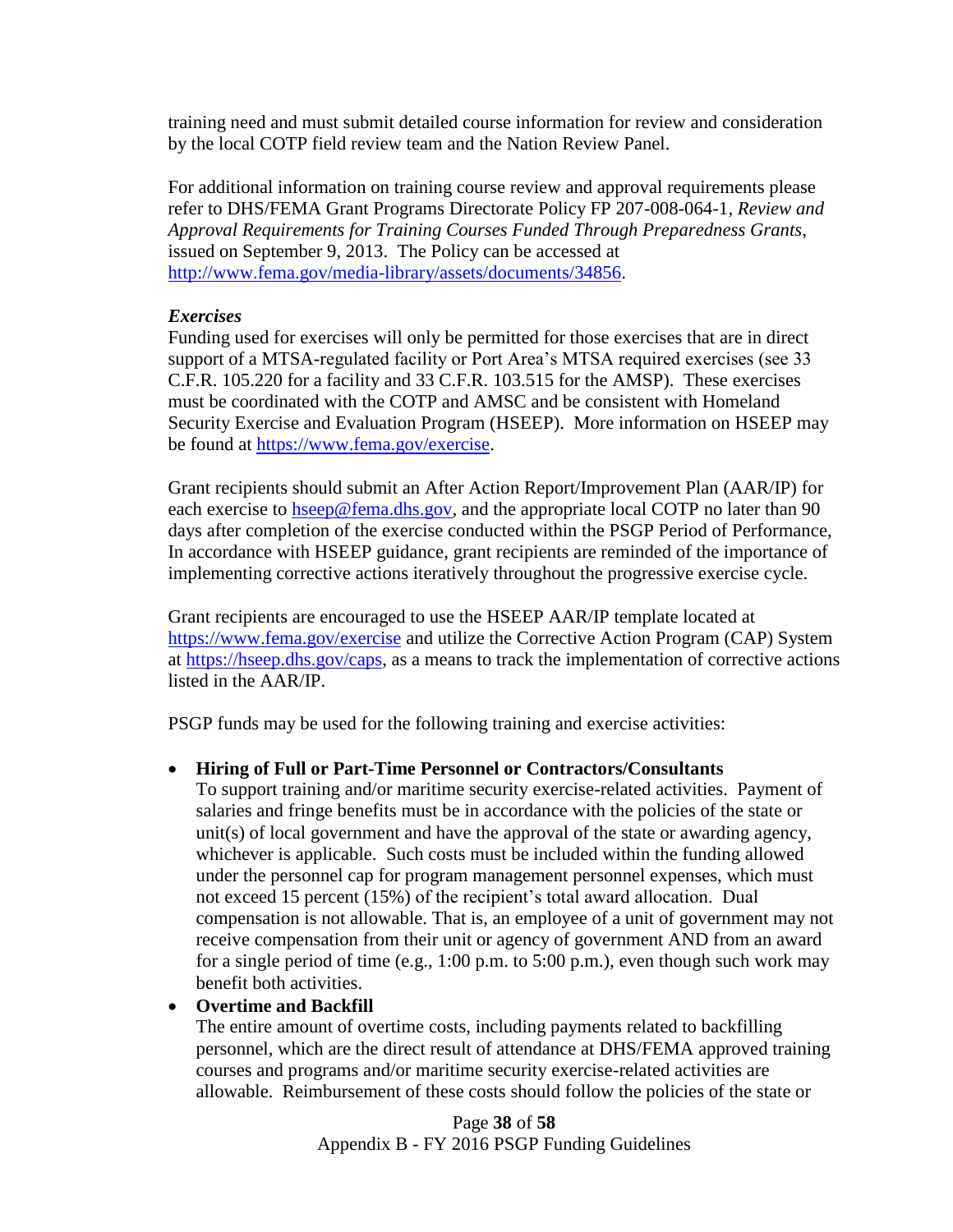local unit(s) of government or the awarding agency, whichever is applicable. Dual compensation is not allowable. That is, an employee of a unit of government may not receive compensation from their unit or agency of government AND from an award for a single period of time (e.g., 1:00 p.m. to 5:00 p.m.), even though such work may benefit both activities.

# **Travel**

Travel costs (e.g., airfare, mileage, per diem, hotel) are allowable as expenses by employees who are on travel status for official business related to approved training and exercises.

# **Training workshops**

Grant funds may be used to plan and conduct training workshops to include costs related to planning, meeting space and other meeting costs, facilitation costs, materials and supplies, travel, and training plan development.

# **Funds used to deliver training**

Including costs related to administering the training, planning, scheduling, facilities, materials and supplies, reproduction of materials, and equipment. Training should provide the opportunity to demonstrate and validate skills learned.

## **Funds used to design, develop, conduct, and evaluate a maritime security exercise**

Includes costs related to planning, meeting space and other meeting costs, facilitation costs, materials and supplies, travel, and documentation. Recipients are encouraged to use free public space/locations/facilities, whenever available, prior to the rental of space/locations/facilities. Exercises should provide the opportunity to demonstrate and validate skills learned.

**Supplies**

Supplies are items that are expended or consumed during the course of the planning and conduct of the training project(s) (e.g., copying paper, gloves, tape, and nonsterile masks).

# **Other items**

These costs may include the rental of space/locations for exercise planning and conducting approved training courses, rental of equipment, etc. For PSGP funded courses, the cost of fuel may be allowed in cases where the participating entity must provide its own equipment (such as boats, response vehicles, etc.). For maritime security exercises, the cost of fuel, exercise signs, badges, etc. may be allowed.

Unauthorized exercise-related costs include:

- Reimbursement for the maintenance and wear and tear costs of general use vehicles (e.g., construction vehicles) and emergency response apparatus (e.g., fire trucks, ambulances, repair or cleaning of Personal Protection Equipment (PPE), etc.).
- Equipment that is purchased for permanent installation and use, beyond the scope of exercise conduct (e.g., electronic messaging signs).

Approved exercise program:

**A***rea Maritime Security Training and Exercise Program (AMSTEP)*

Page **39** of **58**

Appendix B - FY 2016 PSGP Funding Guidelines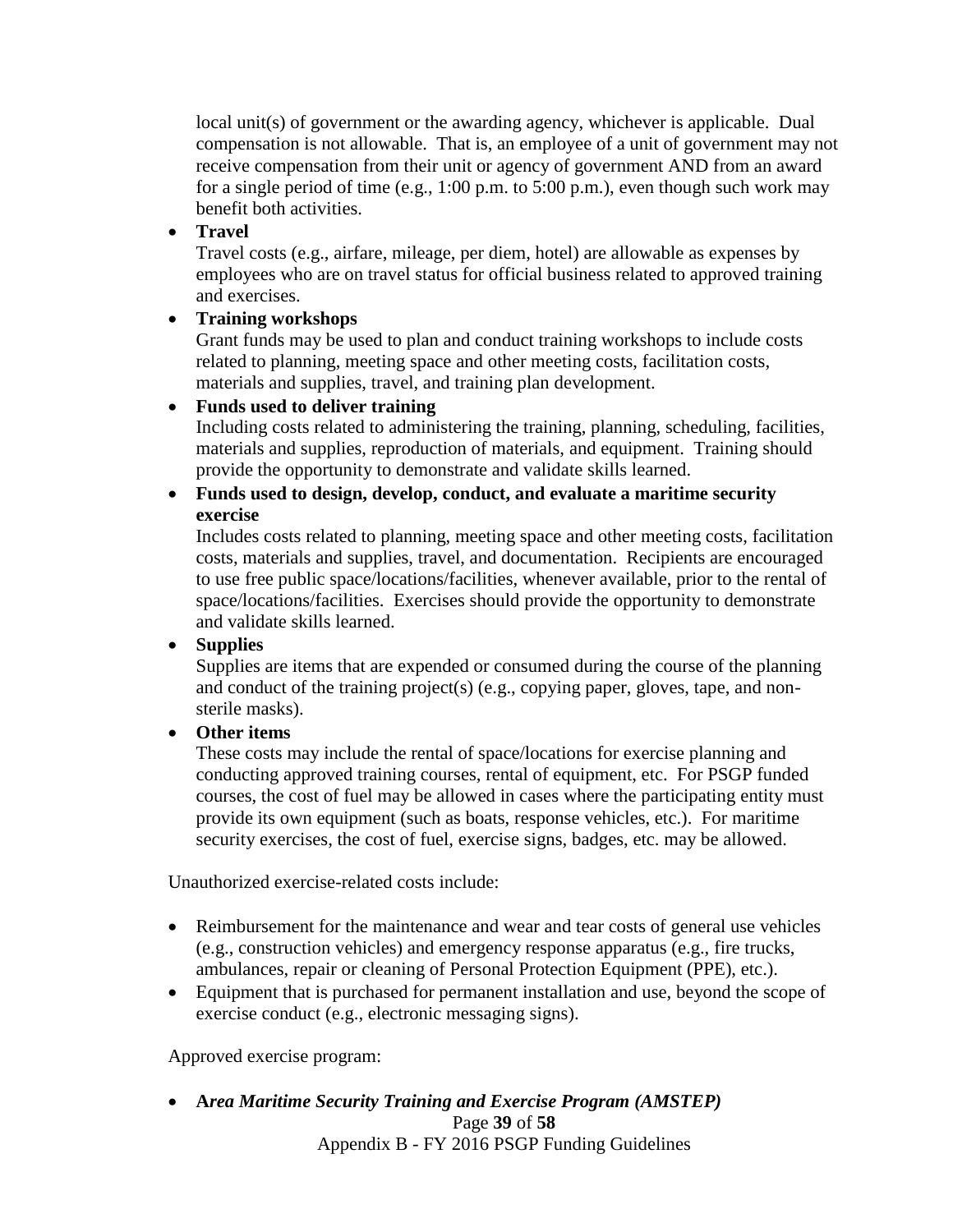AMSTEP is the Coast Guard developed mechanism by which AMSCs and Federal Maritime Security Coordinators will continuously improve security preparedness in the port community.

# *Intermodal Security Training Exercise Program (I-STEP)*

*I-STEP* was established by TSA to enhance the preparedness of our Nation's surfacetransportation sector network with meaningful evaluations of prevention, preparedness, and ability to respond to terrorist-related incidents. *I-STEP* improves the intermodal transportation industry's ability to prepare for and respond to a transportation security incident (TSI) by increasing awareness, improving processes, creating partnerships, and delivering transportation-sector network security training exercises.

# **4.** *Cybersecurity*

Cybersecurity projects should address risks to the marine transportation system and/or TSIs outlined in the applicable AMSP or priorities prescribed under applicable FSP or VSP, as mandated under the MTSA or the PRMPs. At the port level, examples of cybersecurity projects include (but are not limited to) projects that enhance the cybersecurity of access control; sensors; security cameras; badge/ID readers; ICS/SCADA systems; process monitors and controls (such as those that monitor flow rates, valve positions, tank levels, etc.); security/safety of the ship-to-port-to-facility-tointermodal interface, and systems that control vital cargo machinery at the ship/shore interface (such as cranes, manifolds, loading arms, etc.); and passenger/vehicle/cargo security screening equipment.

Vulnerability assessments are generally not funded under PSGP. However, considering the evolving malicious cyberactivity, the relative newness of Cybersecurity as a priority within the program and the need to adopt best practices included in the voluntary Cybersecurity Framework, vulnerability assessments may be funded as contracted costs. Personnel costs (other than M&A) are not an allowable expense for conducting these assessments.

NEW: Copies of completed cybersecurity assessments funded under the Port Security Grant Program that impact the maritime transportation system, lead to a "transportation security incident" (as that term is defined under  $46$  U.S.C. §  $70101(6)$ ), or are otherwise related to systems, personnel, and procedures addressed by the facility and vessel plan shall be made available to FEMA GPD and/or the local COTP upon request. The results of these cybersecurity assessments may be designated as Sensitive Security Information and may be used to inform national maritime cybersecurity assessments.

Where a vulnerability assessment has been completed either through contracts or qualified personnel to identify existing gaps and required mitigation efforts, mitigating projects may be funded that include purchase of equipment, software, and infrastructure designed to harden cybersecurity. Specific questions on conducting vulnerability assessments should be referred to the respective FEMA Program Analyst.

## *5. IED and CBRNE Prevention, Protection, Response, Recovery Capabilities*

Page **40** of **58** Appendix B - FY 2016 PSGP Funding Guidelines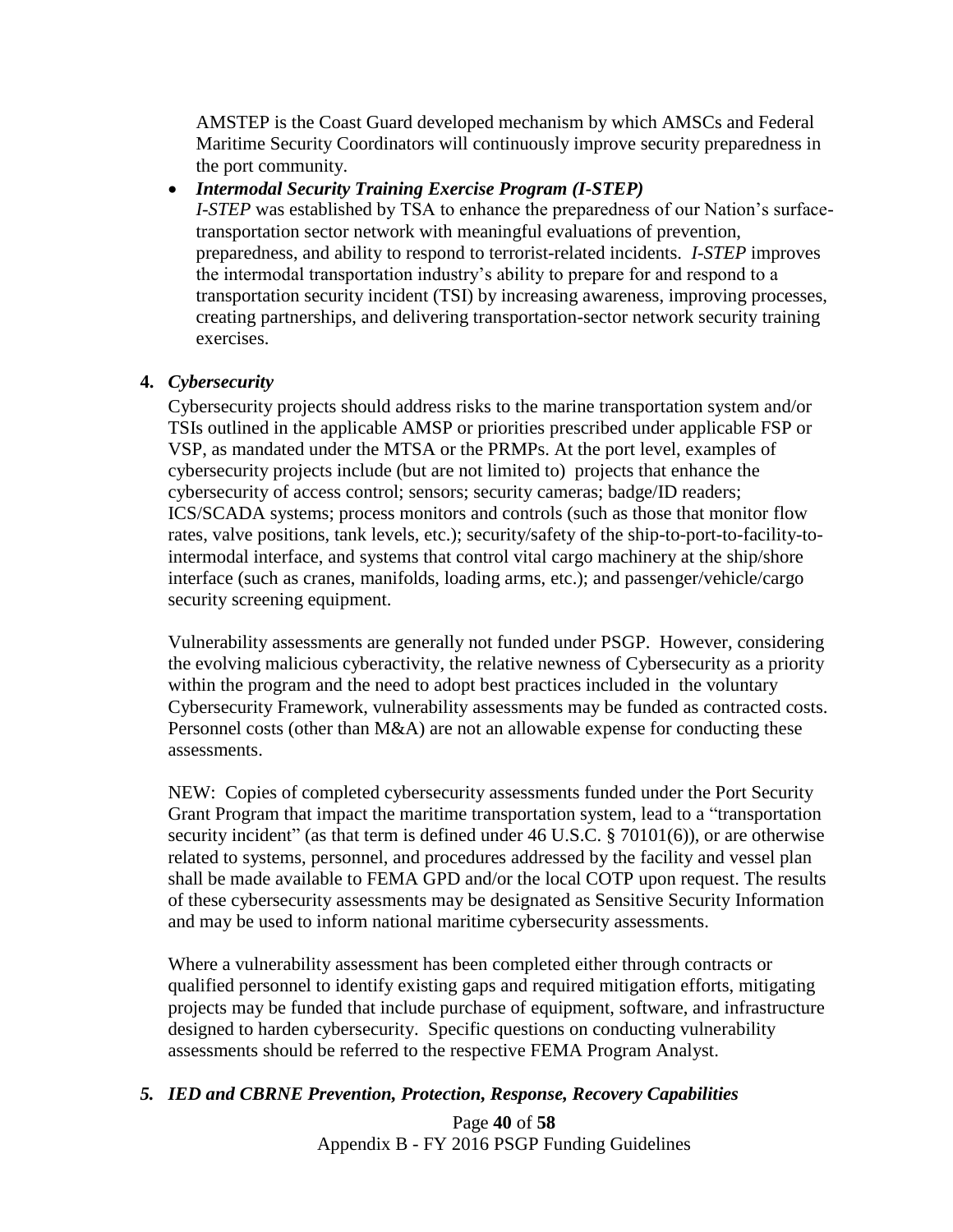To develop or sustain one or more core capabilities in the Goal, eligible port facilities, vessels, and police/fire rescue agencies may receive funding for the following types of IED and CBRNE capabilities:

# **Port Facilities regulated under 33 C.F.R. Part 105 and Police/Fire agencies that respond to these facilities**

- CBRNE detection, prevention, response, and recovery equipment
- Explosives Detection Canine Teams (EDCTs)
- Small boats that are specifically designed and equipped as CBRNE detection, prevention, response, and/or recovery platforms for eligible maritime law enforcement and fire departments (CBRNE equipment must be requested in the same investment justification used to request a vessel, to include a CBRNE equipment list and be specifically identified in the detailed budget worksheet). Vessels failing to identify CBRNE capabilities may be considered for funding under exceptional circumstances verified by the COTP. For a vessel to be considered a CBRNE platform, it must include one or more of the general equipment noted below:
	- o Radioisotope Identification Device (RIID)
	- $\circ$  Radiation detection backpack(s)
	- o Boat-mounted Radiation detection system
	- o Personal Radiation Detector (PRD) in conjunction with a RIID, backpack, or vessel mounted system.
- Improved lighting to meet maritime security risk mitigation needs
- Hardened security gates and vehicle barriers
- Floating protective barriers designed to stop a small vessel threat
- Underwater intrusion detection systems
- Reconfiguring of dock access areas to prevent intrusion via small boat or swimmer/diver access

# **Vessels regulated under 33 C.F.R. Part 104**

- Restricted area protection (cipher locks, hardened doors, closed-circuit television (CCTV) for bridges and engineering spaces)
- Interoperable communications equipment
- Canines for explosives detection
- Access control and TWIC standardized credentialing
- Floating protective barriers

# *6. Transportation Worker Identification Credential (TWIC)*

The TWIC is designed to be an open architecture, standards-based system. Port projects that involve new installations or upgrades to access control and credentialing systems, should exhibit compliance with TWIC standards and program specifications. *Fees associated with the application for, and issuance of the TWIC cards themselves are ineligible for award funding consideration*.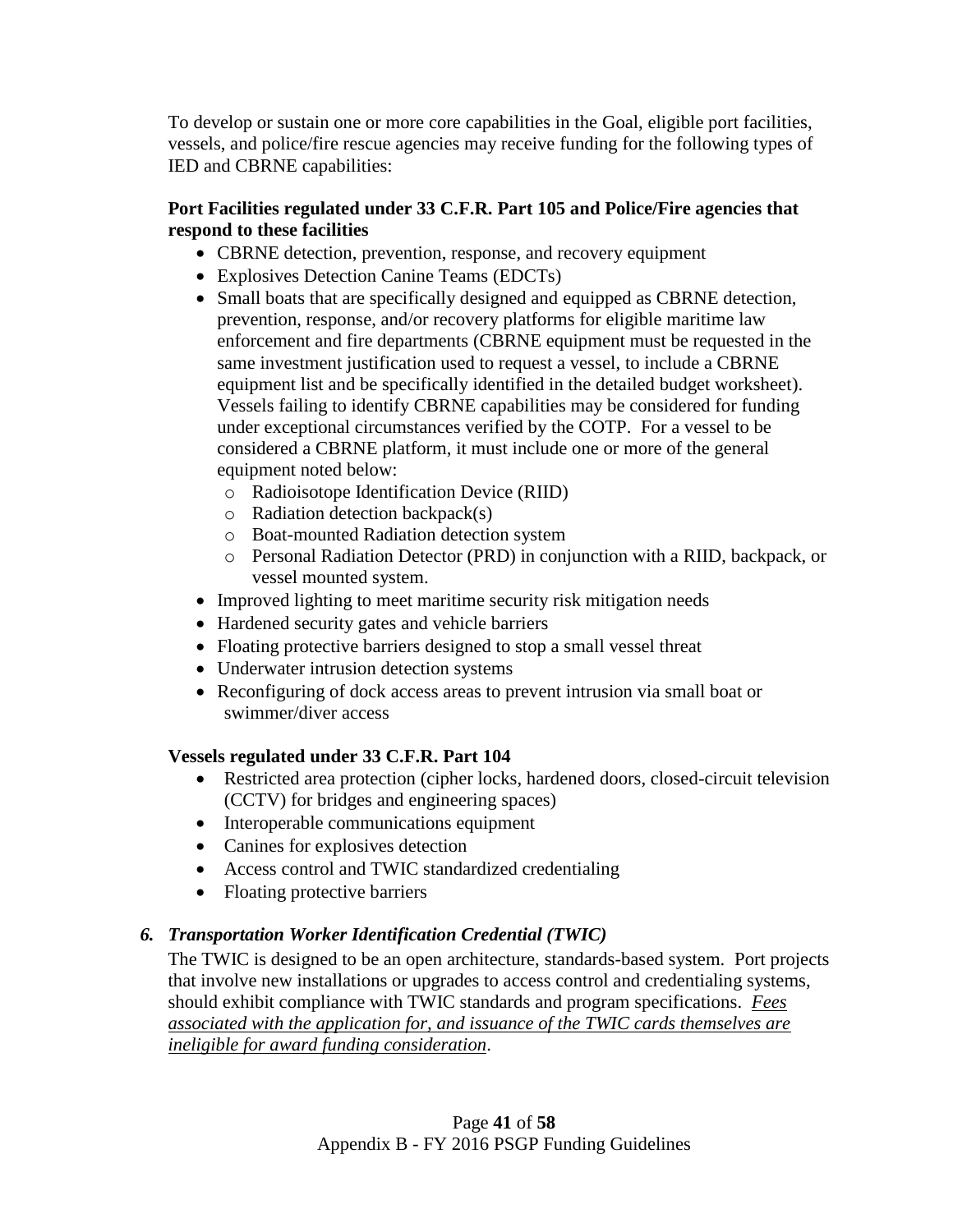Allowable costs under this section include those projects that will ensure the safe and secure transit of foreign seafarers and shore personnel/support [who are not eligible for TWIC] to and from the vessel while at MTSA regulated facilities. For additional information, see FEMA GPD **IB 346**, titled "Port Security Grant Program Allowable Costs for Seafarers and Shore Staff/Support." Applicants are encouraged to utilize the Qualified Technologies List to identify TWIC equipment:

[https://universalenroll.dhs.gov/permalinks/static/twic-reader-qtl.](https://universalenroll.dhs.gov/permalinks/static/twic-reader-qtl)

#### **Equipment Acquisition**

PSGP funds may be used for the following types of equipment provided it will be used in direct support of maritime security risk mitigation and it supports developing or sustaining one or more core capabilities in the Goal:

- Personal Protection Equipment (PPE) for maritime security providers
- Explosive device response and remediation equipment for maritime security providers
- CBRNE detection equipped patrol watercraft vessel/small boat used to directly support maritime security for a facility or within a Port Area on a routine basis (CBRNE detection equipment must be requested with the watercraft/small boat in the IJ to include CBRNE equipment list and detailed budget). Limited exceptions may be considered for non-CBRNE equipped vessels.
- Information sharing technology; components or equipment designed to share maritime security risk information and maritime all hazards risk information with other agencies (equipment must be compatible with generally used equipment)
- Maritime security risk mitigation interoperable communications equipment
- CBRNE decontamination equipment for direct maritime security providers and MTSAregulated industry
- Terrorism incident prevention and response equipment for maritime security risk mitigation
- Physical security enhancement equipment (e.g., fences, blast resistant glass, turnstiles, hardened doors and vehicle gates)
- Equipment such as portable fencing, CCTVs, passenger vans, mini-buses, etc. to support secure passage of vessel crewmembers through a MTSA regulated facility
- CBRNE detection equipped patrol vehicles/vessels, provided they will be used primarily for port/facility security and/or response operations.
- Marine firefighting vessels, provided they are outfitted with CBRNE detection equipment and are designed and equipped to meet NFPA 1925: Standard on Marine Fire-Fighting Vessels
- Firefighting foam and Purple-K Power (PKP) may be purchased by public fire departments, which have jurisdictions in a Port Area and would respond to an incident at an MTSA regulated facility. MTSA facilities may also receive funding for this purpose. Funding will be limited to a one-time purchase based on a worst-case incident at the facility or facilities
- Equipment such as telecommunications, computers, and systems to support state and local agency participation in IOCs for port security to include virtual IOC capabilities (this equipment must be compatible with generally used equipment, requiring no interface equipment or software other than cabling, wires, or fiber optics)

Page **42** of **58** Appendix B - FY 2016 PSGP Funding Guidelines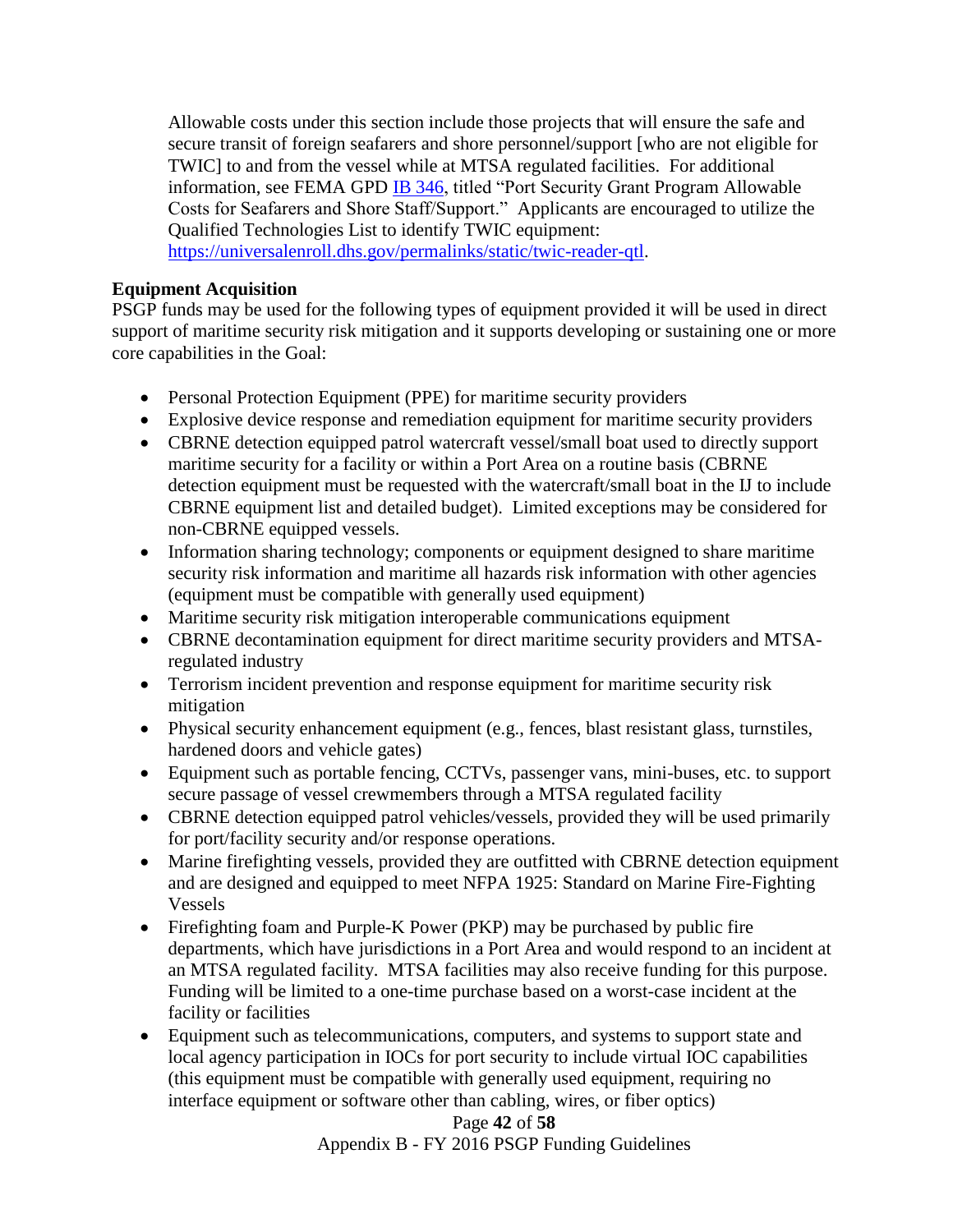- Generators with appropriate capability (size) to provide back-up systems and equipment that support Maritime Domain Awareness;
	- 1. Access control equipment and systems
	- 2. Detection and security surveillance equipment
	- 3. Enhancement of Command and Control facilities

A comprehensive listing of allowable equipment categories and types is found in the [DHS](http://www.fema.gov/authorized-equipment-list)  [Authorized Equipment List \(AEL\).](http://www.fema.gov/authorized-equipment-list)

# **Controlled Equipment**

Grant funds may be used for the purchase of controlled equipment, however, because of the nature of the equipment and the potential impact on the community, there are additional and specific requirements in order to acquire this equipment.

Refer to Information Bulletin 407 *Use of Grant Funds for Controlled Equipment* for the complete *Controlled Equipment List,* information regarding the *Controlled Equipment Request Form*, and a description of the specific requirements for acquiring controlled equipment with DHS/FEMA grant funds. For additional information on controlled equipment refer to [Executive](http://www.gpo.gov/fdsys/pkg/DCPD-201500033/pdf/DCPD-201500033.pdf)  [Order \(EO\) 13688 Federal Support for Local Law Enforcement](http://www.gpo.gov/fdsys/pkg/DCPD-201500033/pdf/DCPD-201500033.pdf) Equipment Acquisition, and the [Recommendations Pursuant to Executive Order 13688.](https://www.whitehouse.gov/sites/default/files/docs/le_equipment_wg_final_report_final.pdf)

# **Requirements for Small Unmanned Aircraft System**

All requests to purchase Small Unmanned Aircraft System (SUAS) with FEMA grant funding must also include the policies and procedures in place to safeguard individuals' privacy, civil rights, and civil liberties of the jurisdiction that will purchase, take title to, or otherwise use the SUAS equipment, see Presidential Memorandum: [Promoting Economic Competitiveness While](https://www.whitehouse.gov/the-press-office/2015/02/15/presidential-memorandum-promoting-economic-competitiveness-while-safegua)  [Safeguarding Privacy, Civil Rights, and Civil Liberties,](https://www.whitehouse.gov/the-press-office/2015/02/15/presidential-memorandum-promoting-economic-competitiveness-while-safegua) in Domestic Use of Unmanned Aircraft [Systems,](https://www.whitehouse.gov/the-press-office/2015/02/15/presidential-memorandum-promoting-economic-competitiveness-while-safegua) issued February 20, 2015.

## **Specific Guidance on Sonar Devices**

The four types of allowable sonar devices are: imaging sonar, scanning sonar, side scan sonar, and three-dimensional sonar. These types of sonar devices are intended to support the detection of underwater improvised explosive devices and enhance MDA. The eligible types of sonar, and short descriptions of their capabilities, are provided below:

- **Imaging Sonar:** A high-frequency sonar that produces "video-like" imagery using a narrow field of view. The sonar system can be pole-mounted over the side of a craft or hand-carried by a diver.
- **Scanning Sonar:** Consists of smaller sonar systems that can be mounted on tripods and lowered to the bottom of the waterway. Scanning sonar produces a panoramic view of the surrounding area and can cover up to 360 degrees.
- **Side Scan Sonar:** Placed inside a shell and towed behind a vessel. Side scan sonar produces strip-like images from both sides of the device.
- **Three-Dimensional Sonar:** Produces 3-dimensional imagery of objects using an array receiver.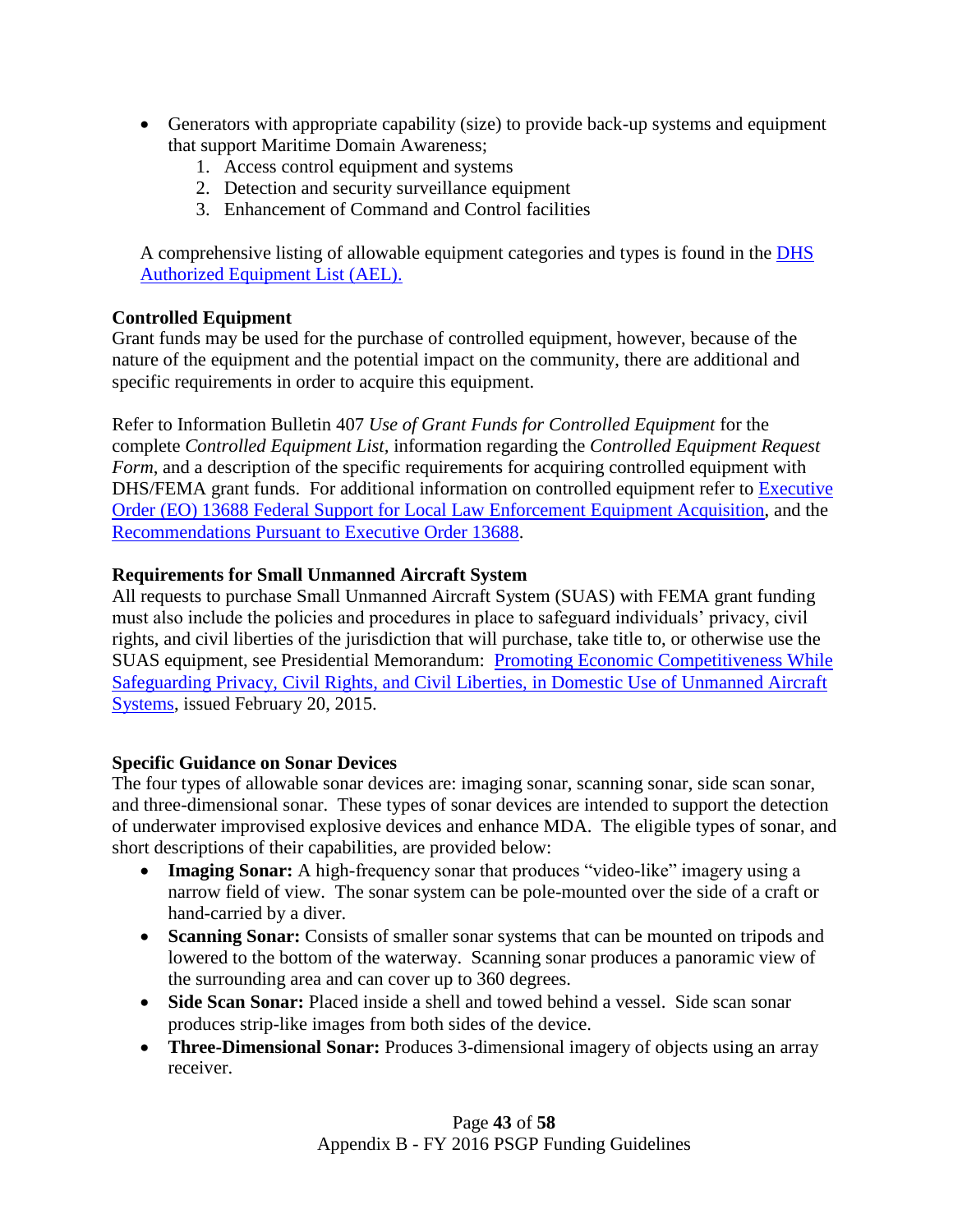#### **Other Allowable Costs:**

#### **Maintenance and Sustainment**

The use of DHS/FEMA preparedness grant funds for maintenance contracts, warranties, repair or replacement costs, upgrades, and user fees are allowable under all active and future grant awards, unless otherwise noted. With the exception of maintenance plans purchased incidental to the original purchase of the equipment (i.e. at the time of purchase, the equipment comes with a 5 year warranty), the period covered by maintenance or warranty plan must not exceed the period of performance of the specific grant funds used to purchase the plan or warranty. Additional guidance is provided in FEMA Policy FP 205-402-125-1, *Maintenance Contracts and Warranty Coverage Funded by Preparedness Grants*, located at: [http://www.fema.gov/media](http://www.fema.gov/media-library/assets/documents/32474)[library/assets/documents/32474.](http://www.fema.gov/media-library/assets/documents/32474)

#### **Specific Guidance on Construction and Renovation Projects**

Recipients must obtain written approval from DHS/FEMA prior to the use of any PSGP funds for construction or renovation projects. Additionally, PSGP funding may not be used to construct buildings or other physical facilities that are not constructed under terms and conditions consistent with the requirements of section  $611(j)(9)$  of the Robert T. Stafford Disaster Relief and Emergency Assistance Act (42 U.S.C. 5196(j)(9)) (the *Stafford Act*)<sup>1</sup>, which requires compliance with the *Davis-Bacon Act* (40 U.S.C. § 3141 *et seq*.) for PSGP funded projects. Grant recipients must ensure that their contractors or subcontractors for construction projects pay workers no less than the prevailing wages for laborers and mechanics employed on projects of a character similar to the contract work in the civil subdivision of the state in which the work is to be performed. Additional information regarding compliance with the *Davis-Bacon Act*, including Department of Labor wage determinations, is available at [http://www.dol.gov/whd/govcontracts/dbra.htm.](http://www.dol.gov/whd/govcontracts/dbra.htm)

The following types of construction and renovation projects are allowable under the PSGP provided they address a specific vulnerability or need identified in AMSP or otherwise support the maintenance/sustainment of capabilities and equipment acquired through PSGP funding:

- Maritime Command and Control Centers
- IOCs for maritime security

 $\overline{a}$ 

- Port Security Emergency Communications Centers
- Buildings to house generators that support maritime security risk mitigation
- Maritime security risk mitigation facilities (e.g., dock house, ramps, and docks for existing port security assets)
- Hardened security fences/barriers at access points
- Any other building or physical facility that enhances access control to the port/MTSA facility area

<sup>&</sup>lt;sup>1</sup> While the *Maritime Transportation Security Act of 2002*, as amended, requires that such activities are carried out consistent with Section 611(j)(8) of the *Stafford Act*, a subsequent amendment to the *Stafford Act* by Pub. L. No. 109-308 in 2006 redesignated the text of Section 611(j)(8) to 611(j)(9). The cross-reference in the *Maritime Transportation Security Act of 2002* has never been updated.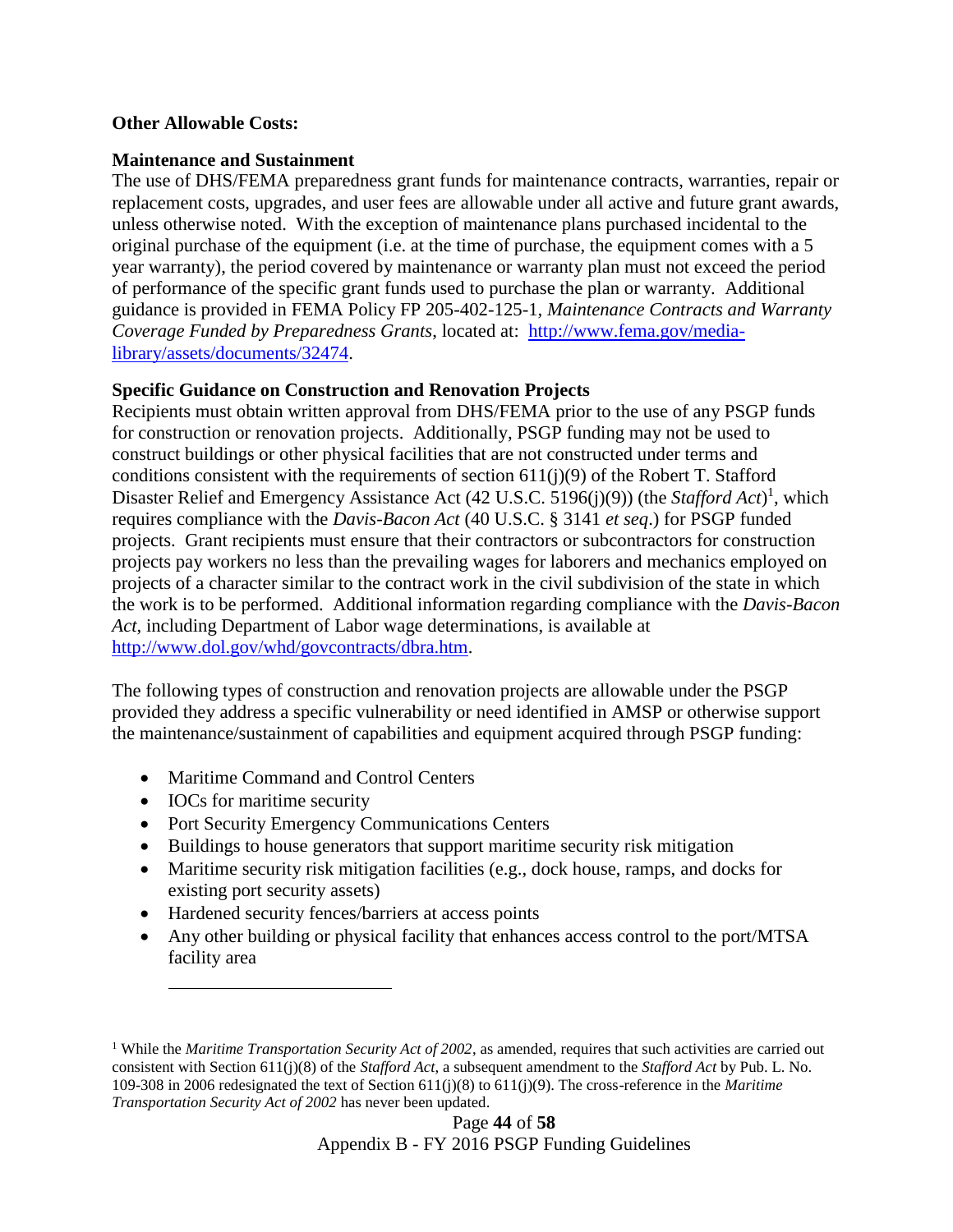Certain areas throughout the Nation may require a barge that can be permanently anchored or moored in certain areas to support maritime security risk mitigation activities (PSGP funding may be used to purchase and/or upgrade a barge to support a staging area for maritime/port security patrols or maritime security risk mitigation responses)

To be considered eligible for funding, fusion centers, operations centers, and communications centers must offer a port-wide benefit and support information sharing and coordination of operations among regional interagency and other port security partners. Applicants are reminded that the period of performance for FY 2016 is thirty-six (36) months.

Eligible costs for construction or renovation projects may not exceed the greater of \$1,000,000 (Federal-share) per project or such greater amount as may be approved by the Secretary, which may not exceed ten percent of the total amount of the award, as stated in 46 U.S.C. § 70107(b)(2)(A) and (B) (Section 102 of the *Maritime Transportation Security Act of 2002*, Pub. L. 107-295, Nov. 25, 2002).

Grant recipients are not permitted to use PSGP funds for construction projects that are eligible for funding under other federal grant programs. PSGP funds may only be used for construction activities directly related to maritime security risk mitigation enhancements.

When applying for construction funds, including communications towers, at the time of application, recipients must submit evidence of approved zoning ordinances, architectural plans, any other locally required planning permits, and a notice of federal interest. Additionally, recipients are required to submit a SF-424C Budget and budget detail worksheet citing the project costs.

All construction projects require an EHP review. EHP review materials should be sent to [gpdehpinfo@fema.gov.](mailto:gpdehpinfo@fema.gov)

# **Specific Guidance on Explosives Detection Canine Teams (EDCT)**

USCG has identified canine (K-9) explosive detection as the most effective solution for the detection of vehicle borne IEDs. When combined with the existing capability of a port or ferry security/police force, the added value provided through the addition of a canine team is significant. EDCTs are a proven, reliable resource to detect explosives and are a key component in a balanced counter-sabotage program.

Eligibility for funding of EDCTs is restricted to:

- U.S. Ferry Systems regulated under 33 C.F.R. Parts 101, 103, 104, and the passenger terminals these specific ferries service under 33 C.F.R. Part 105
- MTSA regulated facilities
- Port authorities, port police and local law enforcement agencies that provide direct layered security for these U. S. Ferry Systems and MTSA regulated facilities and are defined in the AMSP, FSP, or VSP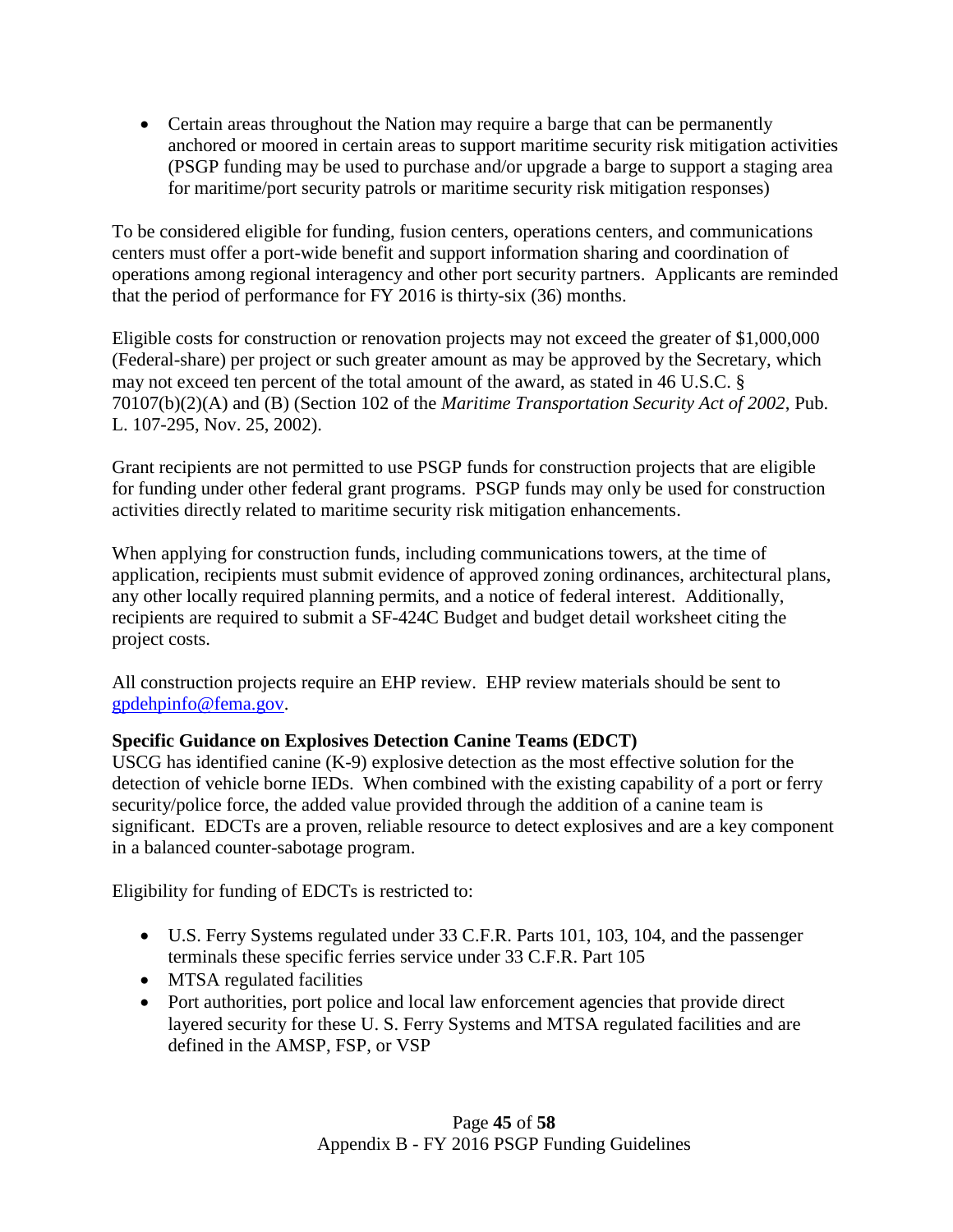Applicants may apply for up to \$450,000 (\$150,000/year for three years) per award to support this endeavor. At the end of the grant period (36 months), recipients will be responsible for maintaining the heightened level of capability provided by the EDCT.

# **EDCT Eligible Costs**

Funds for these EDCTs may **not** be used to fund drug detection and apprehension technique training. Only explosives detection training for EDCTs will be funded. The PSGP EDCT funds may only be used for *new* capabilities/programs and cannot be used to pay for existing capabilities/programs (e.g., K-9 teams) already supported by the Port Area. Maintenance and sustainment of existing EDCT equipment is allowed.

Eligible costs include:

- Contracted K-9 and handler providing services in accordance with PSGP guidance
- Salary and fringe benefits of new full or part-time K-9 handler positions
- Training and certifications (travel costs associated with training for full or part time agency handlers, and canines are allowable)
- K-9 and handler equipment costs
- Purchase and train a K-9 and handler for CBRNE detection
- K-9 maintenance costs (K-9 costs include but are not limited to: veterinary, housing, and feeding costs)

Ineligible EDCT costs (include but are not limited to):

- Hiring costs
- Meals and incidentals associated with travel for initial certification
- Vehicles modified to be used solely to transport canines

# **EDCT Certification**

Each EDCT, composed of one dog and one handler, must be certified by an appropriate, qualified organization. K-9 and handler should receive an initial basic training course and weekly maintenance training sessions thereafter to maintain the certification. The basic training averages ten weeks for the canine team (K-9 and handler together) with weekly training and daily exercising. Comparable training and certification standards, such as those promulgated by the TSA Explosive detection canine program, the National Police Canine Association (NPCA), the U.S. Police Canine Association, (USPCA) or the International Explosive Detection Dog Association (IEDDA) may be used to meet this requirement. Certifications and training records will be kept on file with the recipient and made available to DHS/FEMA upon request.

# **EDCT Submission Requirements**

Successful applicants will be required to submit an amendment to their approved VSP or FSP per 33 C.F.R. Parts 104 and/or 105 detailing the inclusion of a K-9 explosive detection program into their security measures.

The recipient will ensure that a written plan or standard operating procedure (SOP) exists that describes EDCT deployment policy to include visible and unpredictable deterrent efforts and on-

> Page **46** of **58** Appendix B - FY 2016 PSGP Funding Guidelines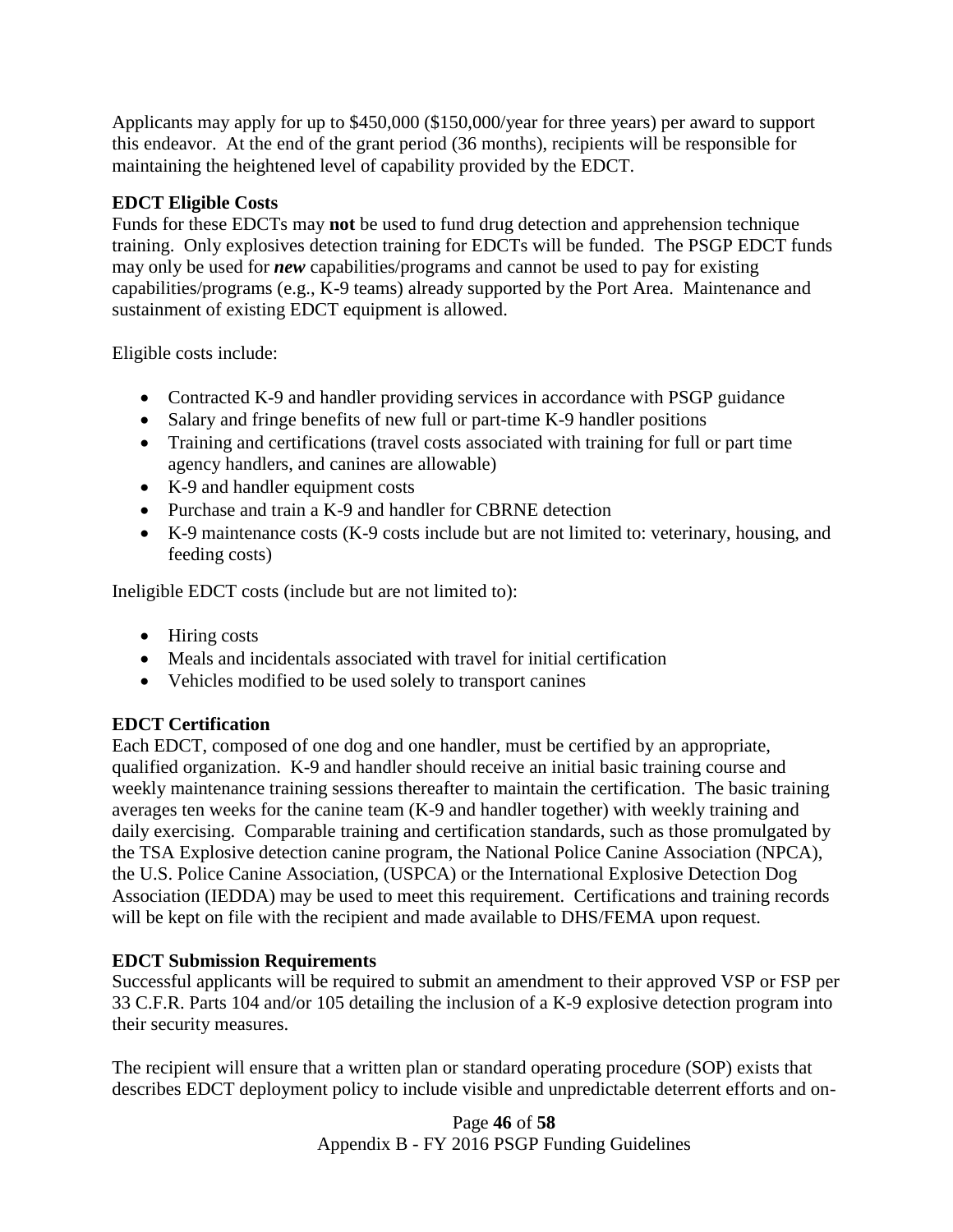call EDCTs rapid response times as dictated by the agency's FSP or VSP. The plan must be made available to DHS/FEMA and USCG upon request.

The recipient will comply with requirements for the proper storage, handling and transportation of all explosive training aids in accordance with the Bureau of Alcohol, Tobacco, Firearms and Explosives' Publication 5400.7 (ATF P 5400.7) (09/00), *Federal Explosive Law and Regulation*.

# **Additional EDCT Resources Available for K-9 Costs**

The PSGP, while providing the ability to defray some start-up costs, does not cover any recurring costs associated with EDCT programs. DHS/FEMA strongly encourages applicants to investigate their eligibility, and potential exclusions, for these resources when developing their K-9 programs.

## **Unallowable Costs**

In general, any project that does not provide a compelling maritime security benefit or have a direct nexus toward maritime security risk mitigation. For example, projects that are primarily for economic or safety benefit (as opposed to having a direct maritime security risk mitigation benefit) are ineligible for PSGP funding. In addition, projects that provide a broad homeland security benefit (for example, a communication system or fusion center for an entire city, county, state, etc.) as opposed to providing primary benefit to the port are ineligible for PSGP funding since these projects should be eligible for funding through other preparedness grant programs.

The following projects and costs are considered ineligible for award consideration:

- **Prohibited Equipment:** grant funds may not be used for the purchase of Prohibited Equipment. Refer to Information Bulletin 407 *Use of Grant Funds for Controlled Equipment* for the complete *Prohibited Equipment List*. For additional information on Prohibited Equipment see [Executive Order \(EO\) 13688 Federal Support for Local Law](http://www.gpo.gov/fdsys/pkg/DCPD-201500033/pdf/DCPD-201500033.pdf)  [Enforcement Equipment Acquisition,](http://www.gpo.gov/fdsys/pkg/DCPD-201500033/pdf/DCPD-201500033.pdf) and the [Recommendations Pursuant to Executive](https://www.whitehouse.gov/sites/default/files/docs/le_equipment_wg_final_report_final.pdf)  [Order 13688.](https://www.whitehouse.gov/sites/default/files/docs/le_equipment_wg_final_report_final.pdf)
- The development of risk/vulnerability assessment models and methodologies except as required to update PRMPs, vulnerability assessments following established models are allowed.
- Projects in which federal agencies are the primary beneficiary or that enhance federal property, including voluntary sub-components of a Federal agency
- Projects that study technology development for security of national or international cargo supply chains (e.g., e-seals, smart containers, container tracking or container intrusion detection devices)
- Proof-of-concept projects
- Development of training
- Projects that duplicate capabilities being provided by the Federal Government (e.g., vessel traffic systems)
- Business operating expenses (certain security-related operational and maintenance costs are allowable – see "Maintenance and Sustainment" and "Operational Costs" for further guidance)
- TWIC card fees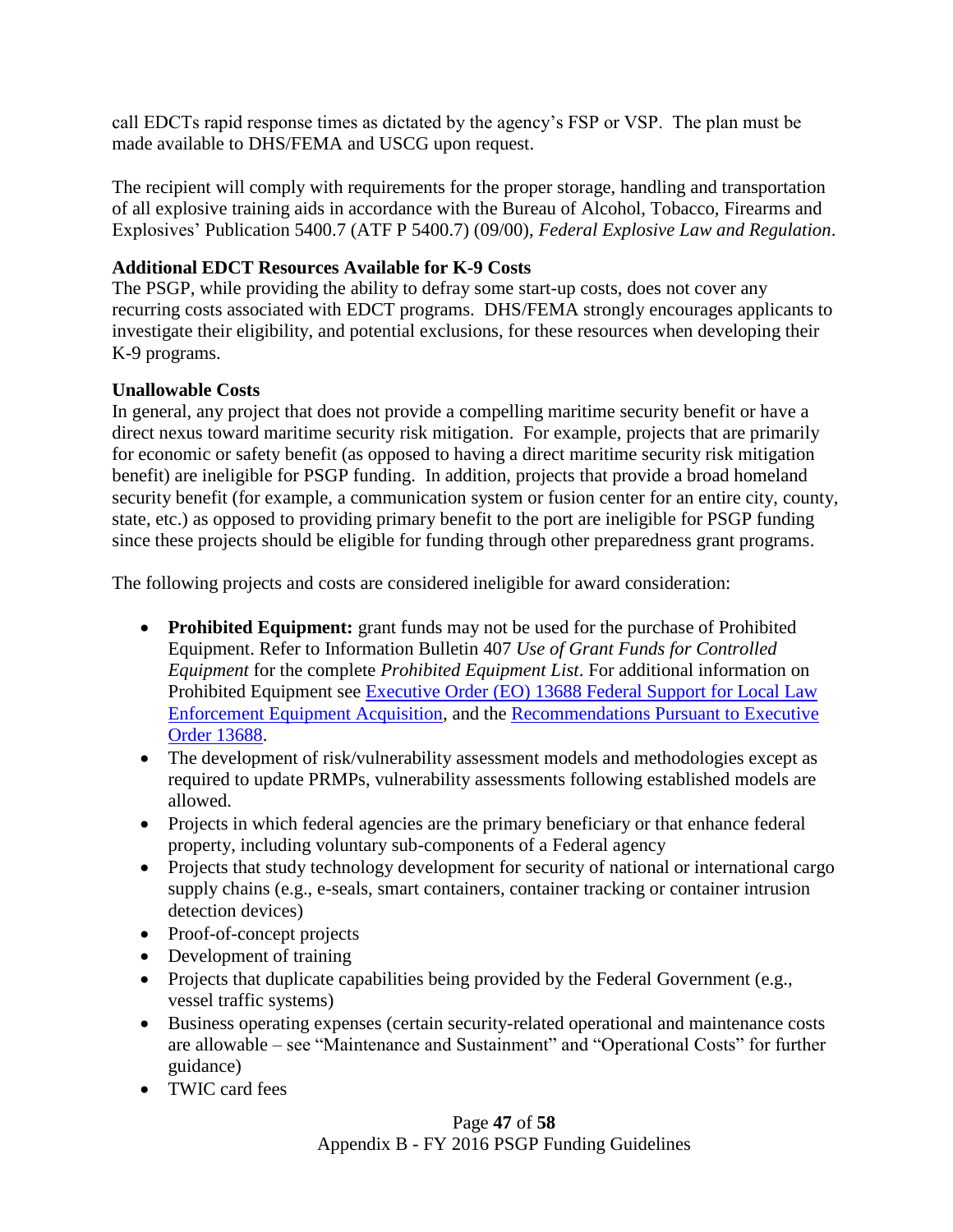- Signage, projects for placarding and billboards, or hard fixed structure signage
- Reimbursement of pre-award security expenses
- Outfitting facilities, vessels, or other structures with equipment or items providing a hospitality benefit rather than a direct security benefit. Examples of such equipment or items include, but are not limited to: office furniture, CD players, DVD players, AM/FM radios, TVs, stereos, entertainment satellite systems, Entertainment cable systems and other such entertainment media, unless sufficient justification is provided
- Weapons and associated equipment (i.e., holsters, optical sights, and scopes), including, but not limited to: non-lethal or less than lethal weaponry including firearms, ammunition, and weapons affixed to facilities, vessels, or other structures
- Expenditures for items such as general-use software, general-use computers, and related equipment (other than for allowable M&A activities, or otherwise associated) preparedness or response functions), general-use vehicles and licensing fees
- Other items not in accordance with the AEL or previously listed as allowable costs:
	- o Land acquisitions and right of way purchases
	- o Funding for standard operations vehicles utilized for routine duties, such as patrol cars and fire trucks
	- o Fuel costs (except as permitted for training and exercises)
- Exercise(s) that do not support maritime security preparedness efforts
- Patrol Vehicles and Fire Fighting Apparatus, other than those CBRNE detection equipped vehicles for Port Area and/or facility patrol or response purposes
- Providing protection training to public police agencies or private security services to support protecting VIPs or dignitaries
- Aircraft pilot training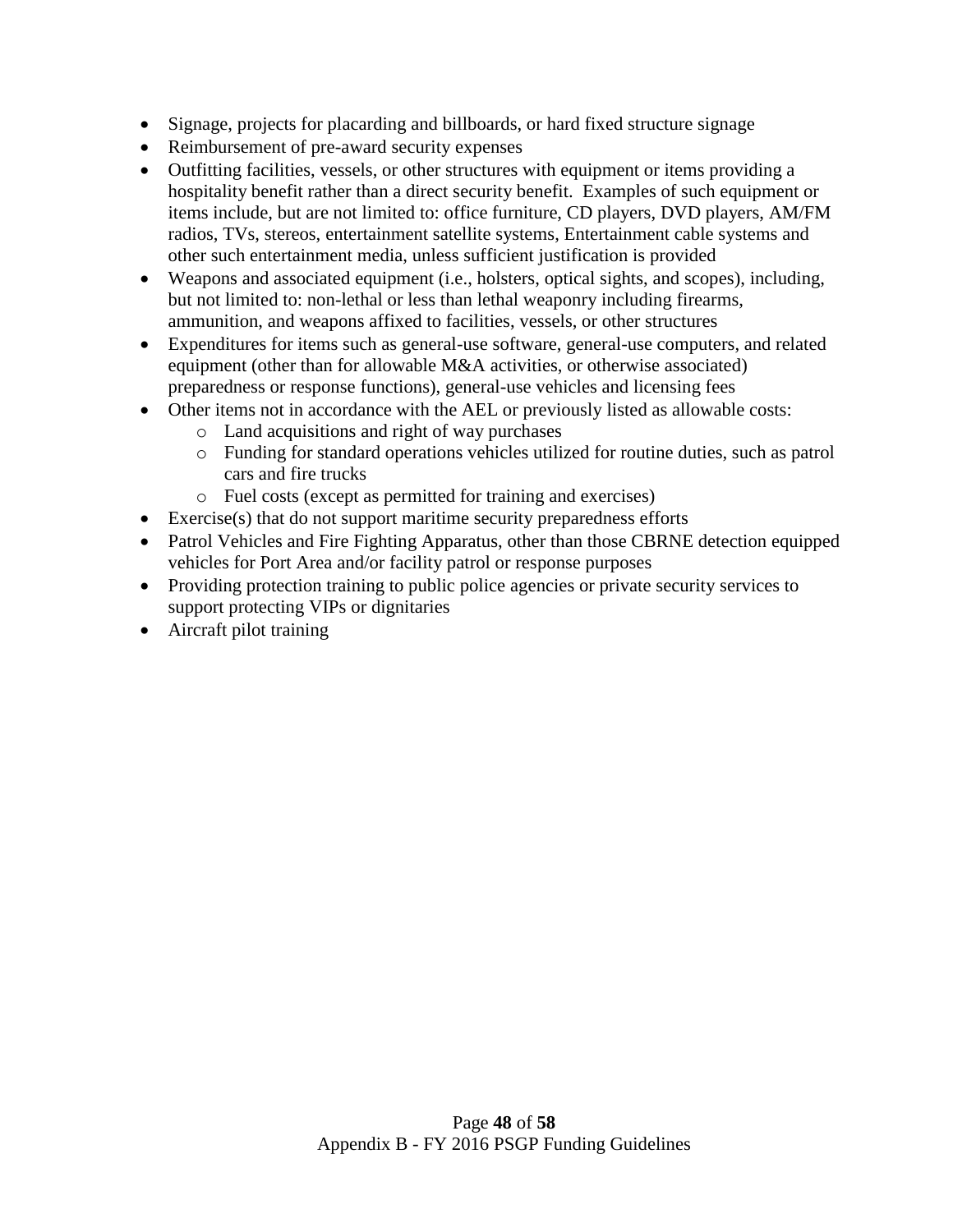# <span id="page-48-0"></span>**Appendix C – FY 2016 PSGP Investment Justification Template**

| <b>Investment Heading</b>     |        |
|-------------------------------|--------|
| <b>Port Area</b>              |        |
| <b>State</b>                  |        |
| <b>Applicant Organization</b> |        |
| <b>Investment Name</b>        |        |
| <b>Investment Amount</b>      | œ<br>Ð |

#### **I. Background**

Note: This section only needs to be completed once per application, regardless of the number of investments proposed. The information in this section provides background and context for the investment(s) requested, but does not represent the evaluation criteria used by DHS/FEMA for rating individual investment proposals.

| I. Provide an overview of the Port Area, MTSA regulated facility, or MTSA regulated<br>vessel |                                                                                                                                                                                              |
|-----------------------------------------------------------------------------------------------|----------------------------------------------------------------------------------------------------------------------------------------------------------------------------------------------|
| <b>Response Type</b>                                                                          | Narrative                                                                                                                                                                                    |
| <b>Page Limit</b>                                                                             | Not to exceed 1 page                                                                                                                                                                         |
| <b>Response Instructions</b>                                                                  | • Area of Operations:                                                                                                                                                                        |
|                                                                                               | Identify COTP Zone                                                                                                                                                                           |
|                                                                                               | Identify eligible Port Area                                                                                                                                                                  |
|                                                                                               | Identify exact location of project site (i.e., physical address of facility<br>being enhanced)                                                                                               |
|                                                                                               | Identify who the infrastructure (project site) is owned or operated by,<br>if not by the applicant's own organization                                                                        |
|                                                                                               | Point(s) of contact for the organization (include contact information):                                                                                                                      |
|                                                                                               | Identify the organization's Authorizing Official for entering into the<br>grant agreement, including contact information                                                                     |
|                                                                                               | Identify the organization's primary point of contact for management<br>of the project(s)                                                                                                     |
|                                                                                               | Ownership or Operation:                                                                                                                                                                      |
|                                                                                               | Identify whether the applicant is a private entity or a state or local<br>agency                                                                                                             |
|                                                                                               | • Role in providing layered protection of regulated entities (applicable to<br>state or local agencies only):                                                                                |
|                                                                                               | Describe the organization's specific roles, responsibilities and<br>activities in delivering layered protection                                                                              |
|                                                                                               | Important features:                                                                                                                                                                          |
|                                                                                               | Describe any operational issues important to the consideration of the<br>application (e.g., interrelationship of the organization's operations<br>with other eligible high-risk ports, etc.) |
|                                                                                               | Ferry systems required data:                                                                                                                                                                 |
|                                                                                               | Infrastructure<br>$\bullet$                                                                                                                                                                  |
|                                                                                               | • Ridership data                                                                                                                                                                             |
|                                                                                               | • Number of passenger miles                                                                                                                                                                  |
|                                                                                               | Number of vehicles per vessel, if any                                                                                                                                                        |
|                                                                                               | • Types of service and other important features                                                                                                                                              |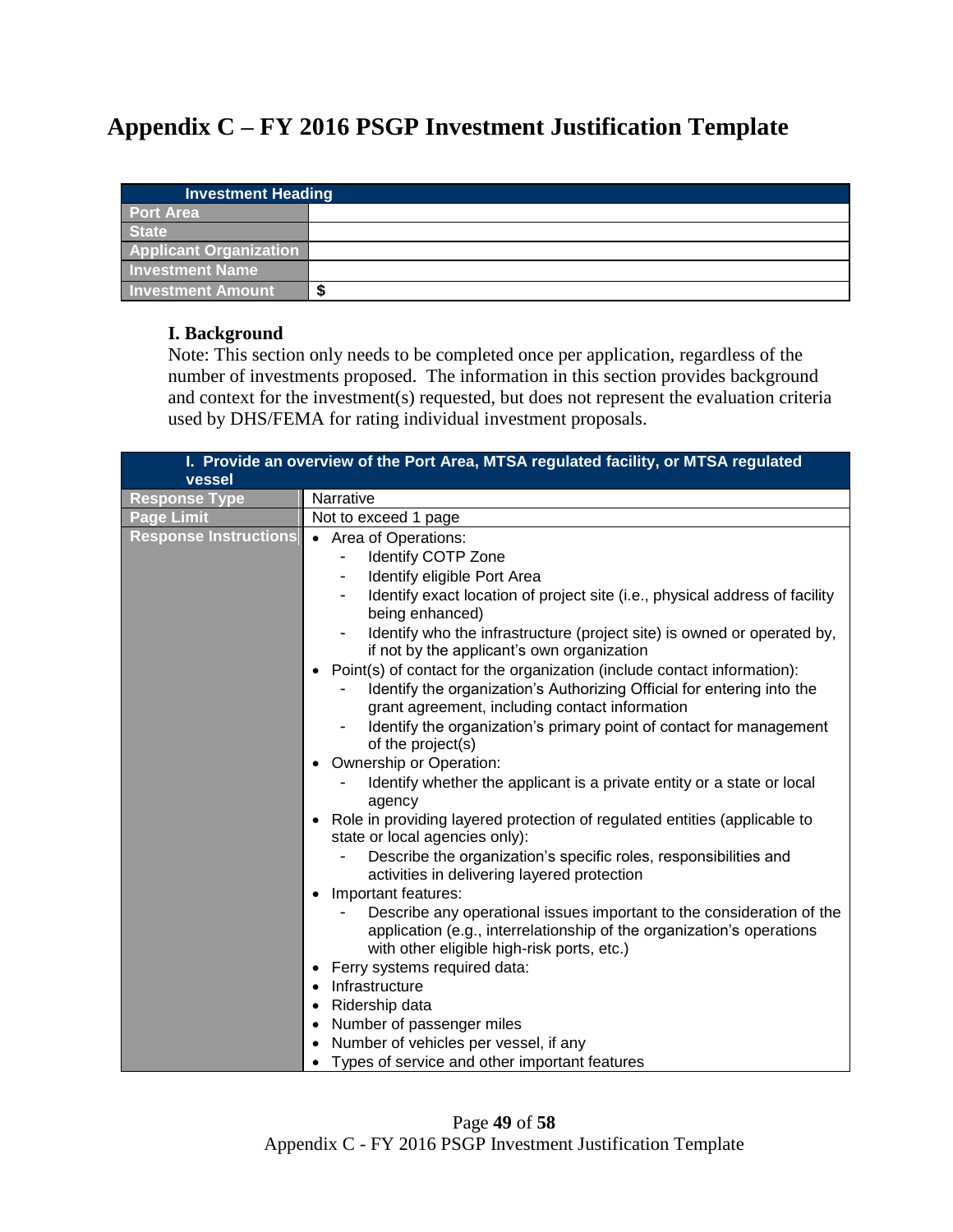|          | • System map                                                                                                                                    |
|----------|-------------------------------------------------------------------------------------------------------------------------------------------------|
|          | • Geographical borders of the system and the cities and counties served<br>• Other sources of funding being leveraged for security enhancements |
|          |                                                                                                                                                 |
| Response |                                                                                                                                                 |

# **II. Strategic and Program Priorities**

| II.A. Provide a brief abstract of the investment list just ONE investment. |                                                                                                              |
|----------------------------------------------------------------------------|--------------------------------------------------------------------------------------------------------------|
| <b>Response Type</b>                                                       | Narrative                                                                                                    |
| <b>Page Limit</b>                                                          | Not to exceed 1/2 page                                                                                       |
| <b>Response Instructions</b>                                               | Provide a succinct statement summarizing this investment.                                                    |
|                                                                            | • What is the organization requesting the funding to purchase?                                               |
|                                                                            | What capabilities does the project provide?                                                                  |
|                                                                            | • What existing capabilities already exist in the Port Area similar to this<br>project's capabilities?       |
|                                                                            | Why is this project needed and how does it contribute to achieving a more<br>secure and resilient Port Area? |
| <b>Response</b>                                                            |                                                                                                              |

| II.B. Describe how the investment will address one or more of the PSGP priorities and/or the<br>Goal core capabilities within the Area Maritime Security Plan, facility security plan, vessel<br>security plan, or alternate security program plan |                                                                                                                                                                                                                                                                                                                                                                                                                                                                                                                                                                                                                                                                                                                                                                                   |
|----------------------------------------------------------------------------------------------------------------------------------------------------------------------------------------------------------------------------------------------------|-----------------------------------------------------------------------------------------------------------------------------------------------------------------------------------------------------------------------------------------------------------------------------------------------------------------------------------------------------------------------------------------------------------------------------------------------------------------------------------------------------------------------------------------------------------------------------------------------------------------------------------------------------------------------------------------------------------------------------------------------------------------------------------|
| <b>Response Type</b>                                                                                                                                                                                                                               | Narrative                                                                                                                                                                                                                                                                                                                                                                                                                                                                                                                                                                                                                                                                                                                                                                         |
| <b>Page Limit</b>                                                                                                                                                                                                                                  | Not to exceed 1/2 page                                                                                                                                                                                                                                                                                                                                                                                                                                                                                                                                                                                                                                                                                                                                                            |
| <b>Response Instructions</b>                                                                                                                                                                                                                       | Describe how, and the extent to which, the investment addresses:<br>• Enhancement of Maritime Domain Awareness<br>• Enhancement of IED and CBRNE prevention, protection, response and<br>recovery capabilities<br>• Port resilience and recovery capabilities<br>• Enhancing Cybersecurity capabilities<br>Training and exercises<br>Efforts supporting the implementation of TWIC<br>Describe how the investment builds or sustains one or more of the Goal<br>core capabilities<br>List the plan and/or supporting documents that identifies the gap or<br>deficiency this project addresses?<br>• How will the project close the identified gap or deficiency in one of more of<br>the core capabilities?<br>Area Maritime Security Plan and/or Captain of the Port Priorities |
| <b>Response</b>                                                                                                                                                                                                                                    |                                                                                                                                                                                                                                                                                                                                                                                                                                                                                                                                                                                                                                                                                                                                                                                   |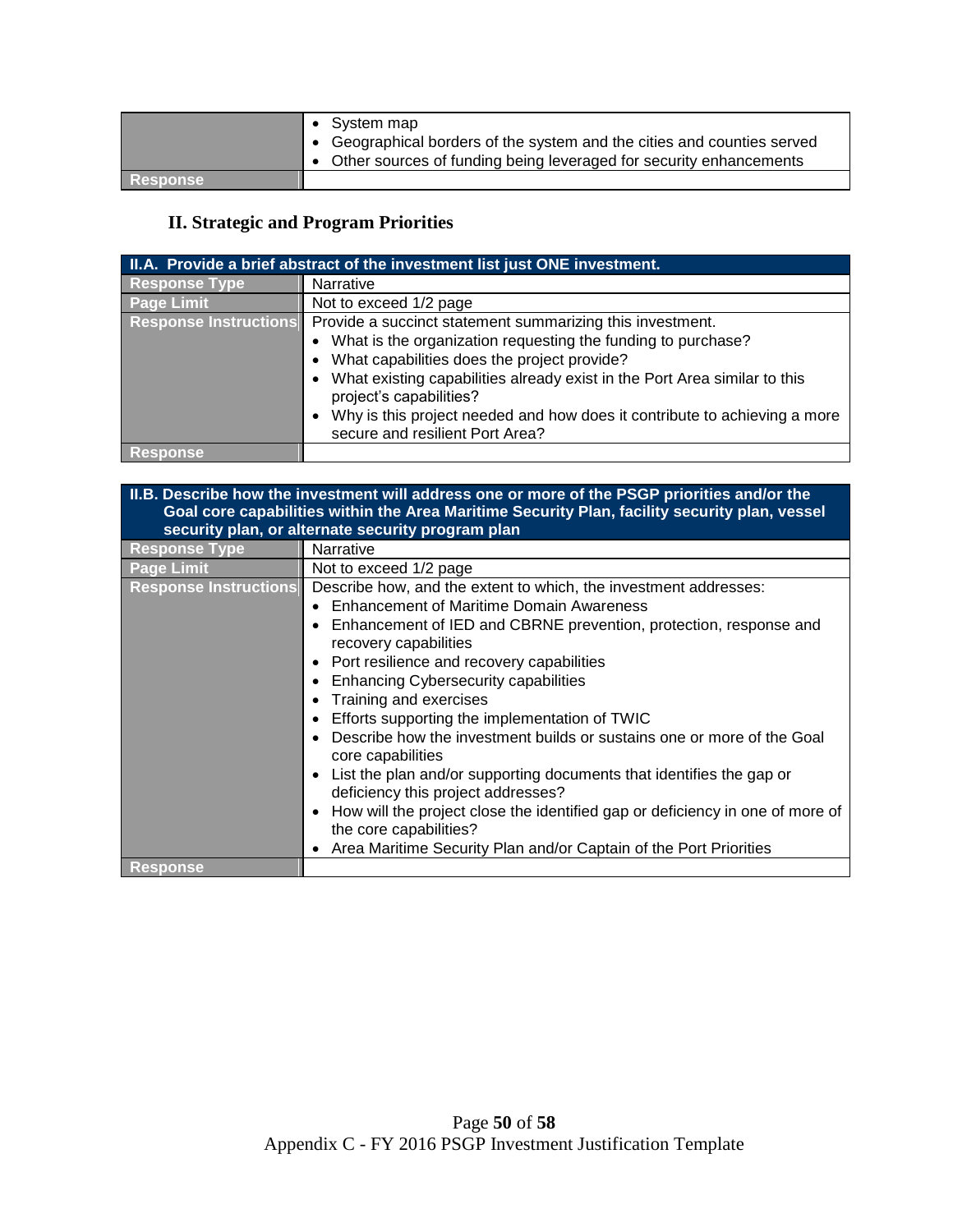# **III. Impact**

| III.A. Describe how the project offers the highest risk reduction potential at the least cost |                                                                                                                                                                                                                                                                                    |  |
|-----------------------------------------------------------------------------------------------|------------------------------------------------------------------------------------------------------------------------------------------------------------------------------------------------------------------------------------------------------------------------------------|--|
| <b>Response Type</b>                                                                          | Narrative                                                                                                                                                                                                                                                                          |  |
| <b>Page Limit</b>                                                                             | Not to exceed 1/2 page                                                                                                                                                                                                                                                             |  |
| <b>Response Instructions o</b>                                                                | Discuss how the project will reduce risk in a cost effective manner<br>Discuss how this investment will reduce risk (e.g., reduce vulnerabilities or<br>mitigate the consequences of an event) by addressing the needs and<br>priorities identified in earlier analysis and review |  |
| <b>Response</b>                                                                               |                                                                                                                                                                                                                                                                                    |  |

| III.B. Describe current capabilities similar to this investment |                                                                                                                                                                                                                                                                     |  |
|-----------------------------------------------------------------|---------------------------------------------------------------------------------------------------------------------------------------------------------------------------------------------------------------------------------------------------------------------|--|
| <b>Response Type</b>                                            | Narrative                                                                                                                                                                                                                                                           |  |
| <b>Page Limit</b>                                               | Not to exceed 1/2 page                                                                                                                                                                                                                                              |  |
| <b>Response Instructions</b>                                    | Describe how many agencies within the port have existing equipment that<br>are the same or have similar capacity as the proposed project<br>Include the number of existing capabilities within the port that are identical<br>or equivalent to the proposed project |  |
| Response                                                        |                                                                                                                                                                                                                                                                     |  |

# **IV.Implementation Plan**

|                              | IV.A. Provide a high-level timeline, milestones and dates, for the implementation of this<br>investment such as stakeholder engagement, planning, major acquisitions or purchases,<br>training, exercises, and process/policy updates. Up to 10 milestones may be provided.                                                                                                                                                                                                                                                                                                                                                                                                                                                                                                                                                                   |
|------------------------------|-----------------------------------------------------------------------------------------------------------------------------------------------------------------------------------------------------------------------------------------------------------------------------------------------------------------------------------------------------------------------------------------------------------------------------------------------------------------------------------------------------------------------------------------------------------------------------------------------------------------------------------------------------------------------------------------------------------------------------------------------------------------------------------------------------------------------------------------------|
| <b>Response Type</b>         | Narrative                                                                                                                                                                                                                                                                                                                                                                                                                                                                                                                                                                                                                                                                                                                                                                                                                                     |
| <b>Page Limit</b>            | Not to exceed 1 page                                                                                                                                                                                                                                                                                                                                                                                                                                                                                                                                                                                                                                                                                                                                                                                                                          |
| <b>Response Instructions</b> | Only include major milestones that are critical to the success of the<br>investment<br>Milestones are for this discrete investment – those that are covered by the<br>requested PSGP funds and will be completed over the 36-month grant<br>period starting from the award date, giving consideration for review and<br>approval process up to 12 months (estimate 36 month project period)<br>Milestones should be kept to high-level, major tasks that will need to occur<br>(i.e., design and development, begin procurement process, site<br>preparations, installation, project completion, etc.)<br>List any relevant information that will be critical to the successful<br>completion of the milestone (such as those examples listed in the question<br>text above)<br>Note: Investments will be evaluated on the expected impact on |
|                              | security relative to the amount of the investment (i.e., cost<br>effectiveness). An itemized budget detail worksheet and budget<br>narrative must also be completed for this investment. See following<br>section for a sample format                                                                                                                                                                                                                                                                                                                                                                                                                                                                                                                                                                                                         |
| <b>Response</b>              |                                                                                                                                                                                                                                                                                                                                                                                                                                                                                                                                                                                                                                                                                                                                                                                                                                               |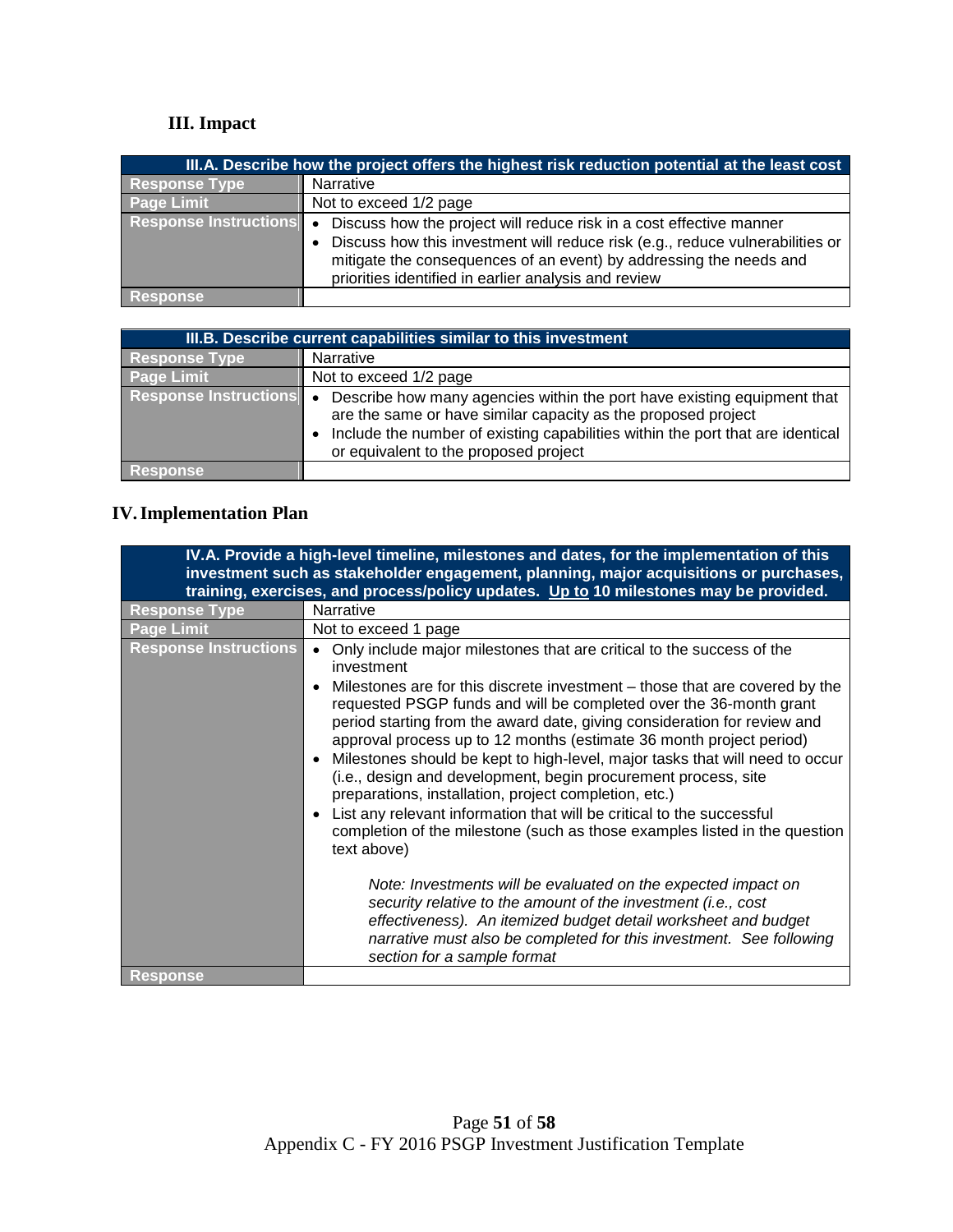# <span id="page-51-0"></span>**Appendix D – FY 2016 PSGP Sample Budget Detail Worksheet**

**Purpose:** The budget detail worksheet may be used as a guide to assist applicants in the preparation of the budget and budget narrative. Applicants may submit the budget and budget narrative using this form or in the format of their choice (plain sheets, the applicant's own form, or a variation of this form). However, all required information (including the budget narrative) must be provided. Any category of expense not applicable to the project budget may be deleted. Below is an example for reference purposes.

**A. Personnel**. List each position by title and name of employee, if available. Show the annual salary rate and the percentage of time to be devoted to the project. Compensation paid for employees engaged in grant activities must be consistent with that paid for similar work within the applicant organization.

| <b>Name/Position</b>      | <b>Computation</b>             | Cost     |
|---------------------------|--------------------------------|----------|
| John Doe, Widget Producer | \$30,000 annually x 50% effort | \$15,000 |
|                           | <b>Total Personnel</b>         | \$15,000 |

**B. Fringe Benefits**. Fringe benefits should be based on actual known costs or an established formula. Fringe benefits are for the personnel listed in budget category (A) and only for the percentage of time devoted to the project.

| <b>Name/Position</b>      | <b>Computation</b>           | Cost    |
|---------------------------|------------------------------|---------|
| John Doe, Widget Producer | 15,000 x 50% of salary       | \$7.500 |
|                           | <b>Total Fringe Benefits</b> | \$7,500 |

**C. Travel**. Itemize travel expenses of project personnel by purpose (e.g., staff to training, field interviews, advisory group meeting, etc.). Show the basis of computation (e.g., six people to three-day training at \$X airfare, \$X lodging, \$X subsistence). In training projects, travel and meals for trainees should be listed separately. Show the number of trainees and unit costs involved. Identify the location of travel, if known. Indicate source of Travel Policies applied, Applicant or Federal Travel Regulations.

| <b>Purpose of Travel</b> | <b>Location</b>        | <b>Item</b> | <b>Computation</b>  | <b>Cost</b> |
|--------------------------|------------------------|-------------|---------------------|-------------|
| I FLETC Training         | Washington, DC   Hotel |             | 150 x 3 nights      | \$450       |
|                          |                        |             | <b>Total Travel</b> | \$450       |

**D. Equipment**. List non-expendable items that are to be purchased. Non-expendable equipment is tangible property having a useful life of more than one year. (Note: Organization's own capitalization policy and threshold amount for classification of equipment may be used). Identify the Authorized Equipment List number (AEL #) for items requested. Expendable items should be included either in the "Supplies" category or in the "Other" category. Applicants should analyze the cost benefits of purchasing versus leasing equipment, especially high cost items and those subject to rapid technical advances. Rented or leased equipment costs should be listed in the "Contractual" category. Explain how the equipment is necessary for the success of the project. Attach a narrative describing the procurement method to be used. For CBRNE

> Page **52** of **58** Appendix D - FY 2016 PSGP Sample Budget Detail Worksheet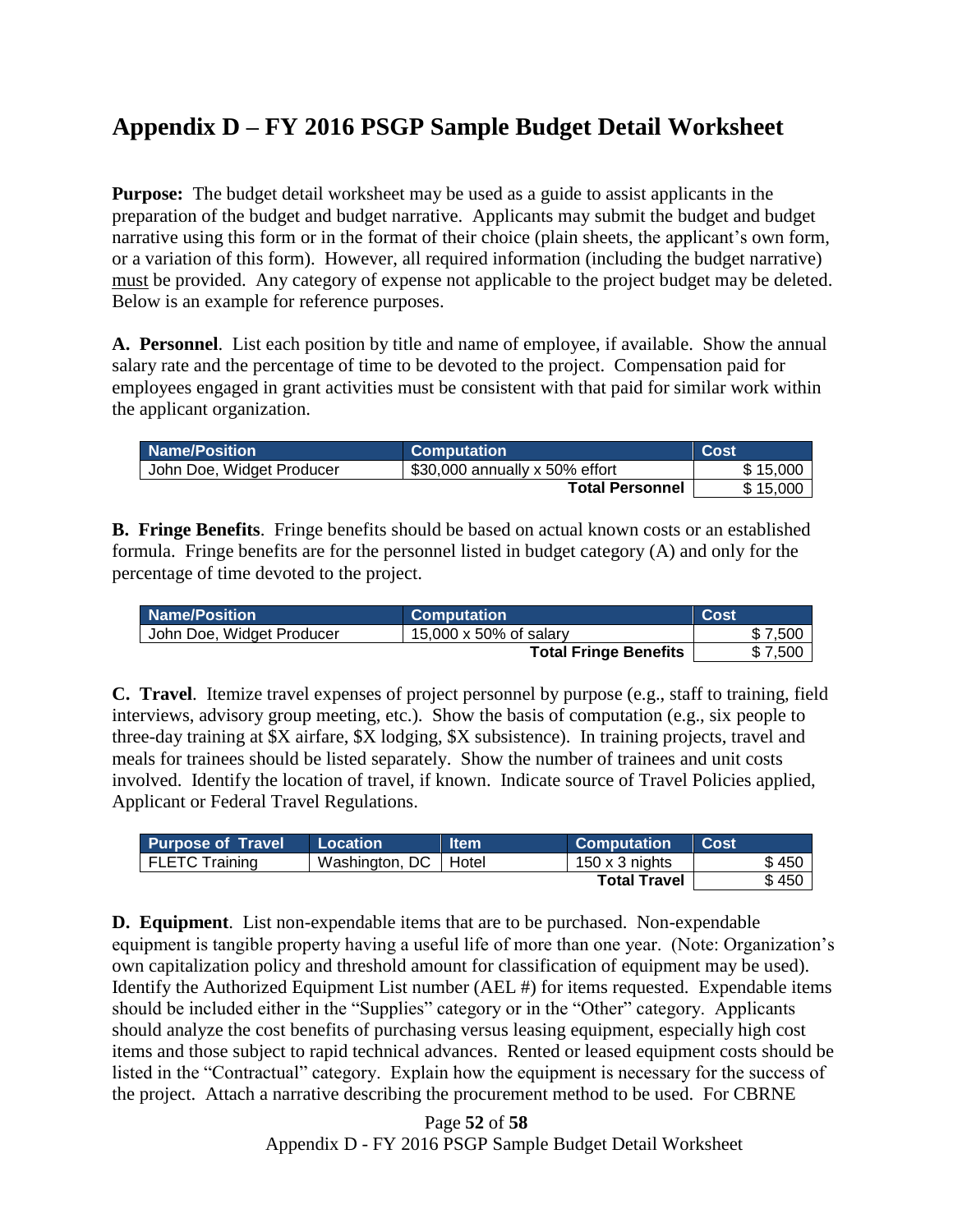Vessels or Vehicles, list the specific CBRNE equipment that will be installed on the vessel or vehicle, including equipment already owned by the applicant.

**Budget Narrative:** A narrative budget justification must be provided for each of the budget items identified.

| <b>Item</b> | <b>Computation</b>     | Cost        |
|-------------|------------------------|-------------|
| Harness     | 10 x \$100             | \$1<br>.00C |
|             | <b>Total Equipment</b> | \$1,000     |

**E. Supplies**. List items by type (office supplies, postage, training materials, copying paper, and other expendable items such as books, hand held tape recorders) and show the basis for computation. (Note: Organization's own capitalization policy and threshold amount for classification of supplies may be used). Generally, supplies include any materials that are expendable or consumed during the course of the project.

| <b>Supply Items</b> | <b>Computation</b>    | Cost  |
|---------------------|-----------------------|-------|
| Paper               | 10 reams x \$30       | \$300 |
|                     | <b>Total Supplies</b> | \$300 |

**F. Consultants/Contracts**. Indicate whether applicant's procurement policy follows standards found in 2 C.F.R. § 200.318(a).

*Consultant Fees***:** For each consultant enter the name, if known, service to be provided, reasonable daily or hourly (8-hour day), and estimated time on the project to include M&A.

**Budget Narrative:** A narrative budget justification must be provided for each of the budget items identified.

| Name of Consultant  | <b>Service Provided</b>    | <b>Computation</b>                | Cost     |
|---------------------|----------------------------|-----------------------------------|----------|
| John Doe Consultant | <b>Training Consultant</b> | \$100/hr. x 100 hours             | \$10,000 |
|                     |                            | <b>Subtotal – Consultant Fees</b> | \$10,000 |

*Consultant Expenses*: List all expenses to be paid from the grant to the individual consultant in addition to their fees (i.e., travel, meals, lodging, etc.)

**Budget Narrative:** A narrative budget justification must be provided for each of the budget items identified.

| <b>াtem</b>         | Location    | <b>Computation</b>                    | <b>Cost</b> |
|---------------------|-------------|---------------------------------------|-------------|
| John Doe Consultant | Phoenix, AZ | Hotel 150 x 3nights                   | \$450       |
|                     |             | <b>Subtotal – Consultant Expenses</b> | \$450       |

**Contracts:** Provide a description of the product or services to be procured by contract and an estimate of the cost. Applicants are encouraged to promote free and open competition in awarding contracts. Any sole source contracts must follow the requirements set forth in in applicable state and local laws and regulations, as well as applicable Federal regulations at 2 CFR Part 200.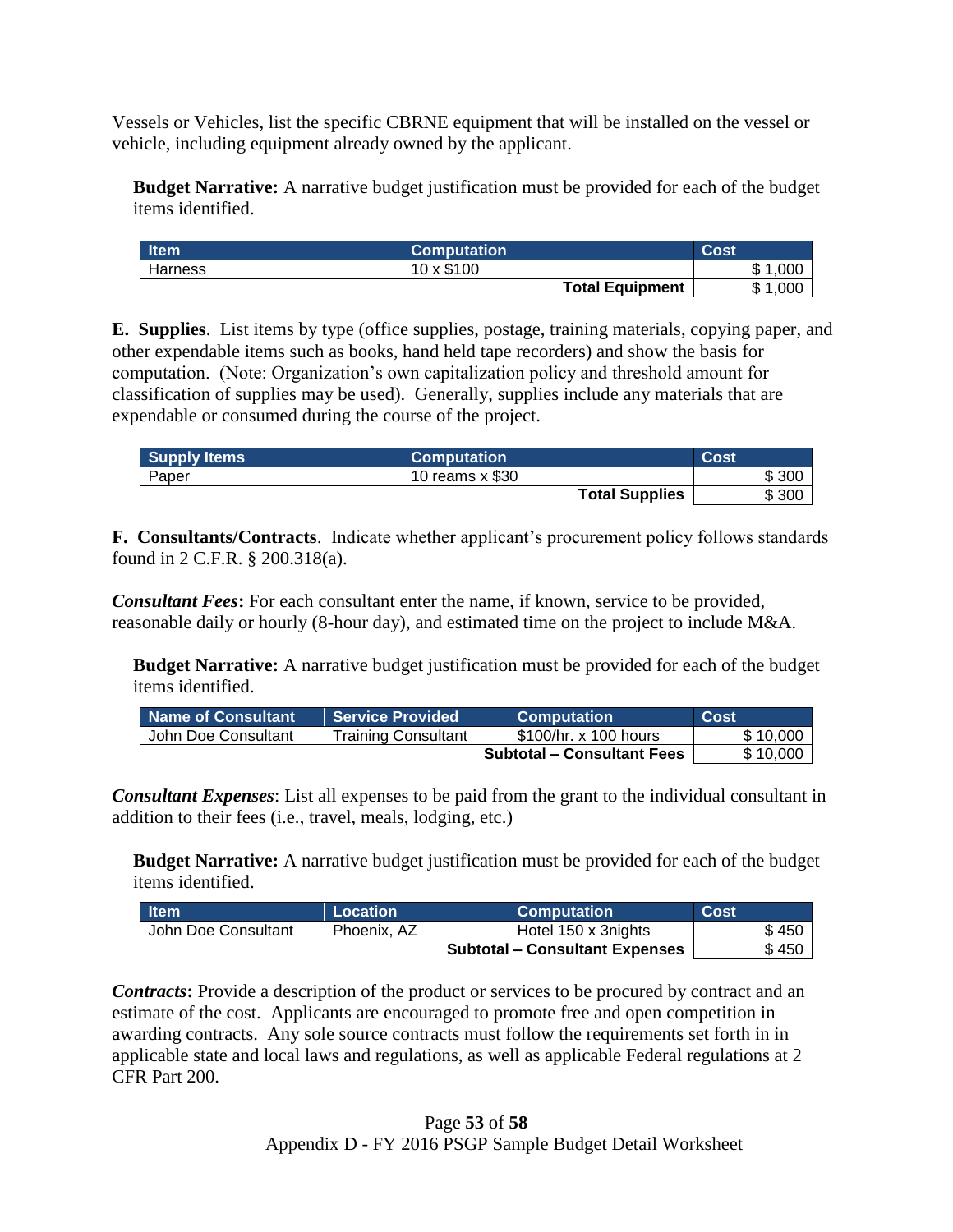**Budget Narrative:** A narrative budget justification must be provided for each of the budget items identified.

| <b>Item</b>                                         | <b>Cost</b> |
|-----------------------------------------------------|-------------|
| Jane Doe Contractor - Engine Maintenance, 36 months | \$30,000    |
| Subtotal – Contracts $\vert \$                      |             |
|                                                     |             |
| Total Consultants/Contracts   \$                    |             |

**G. Other Costs**. List items (e.g., reproduction, janitorial or security services, and investigative or confidential funds) by major type and the basis of the computation. For example, provide the square footage and the cost per square foot for rent, and provide a monthly rental cost and how many months to rent.

**Budget Narrative:** Provide a narrative budget justification for each of the budget items identified.

*Important Note:* If applicable to the project, construction costs should be included in this section of the budget detail worksheet.

| <b>Description</b> | <b>Computation</b> | Cost |
|--------------------|--------------------|------|
|                    |                    | - 11 |
|                    | Total Other        | - \$ |

**H. Indirect Costs**. Indirect costs are allowable only as described in 2 C.F.R. § 200.414. With the exception of recipients who have never received a negotiated indirect cost rate as described in 2 C.F.R. § 200.414(f), recipients must have an approved indirect cost rate agreement with their cognizant Federal agency to charge indirect costs to this award. A copy of the approved rate (a fully executed, agreement negotiated with the applicant's cognizant Federal agency) must be attached.

| <b>Description</b> | <b>Computation</b>        | Cost |
|--------------------|---------------------------|------|
|                    |                           |      |
|                    | Total Indirect Costs   \$ |      |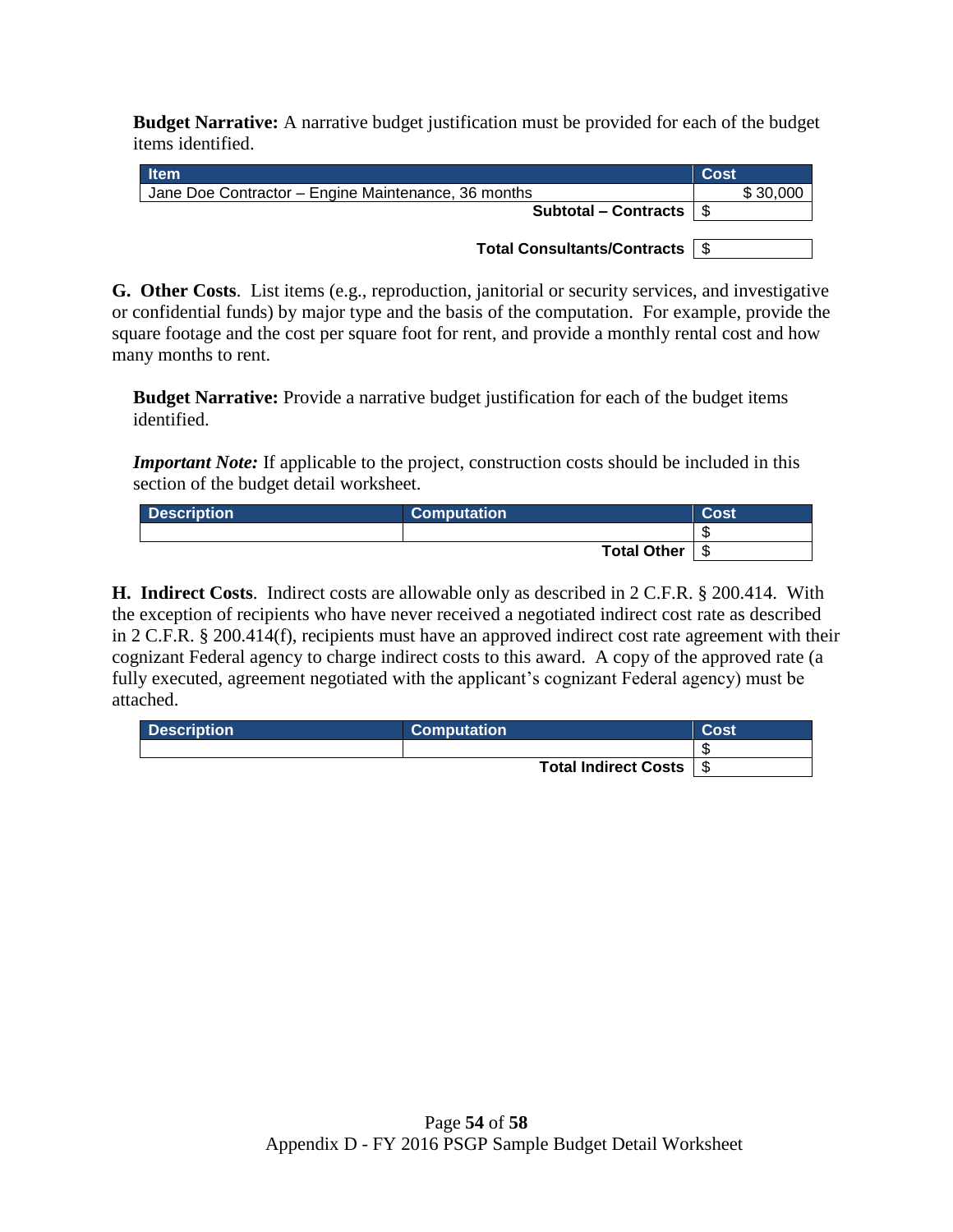**Budget Summary** - When the budget detail worksheet has been completed, applicants should transfer the total for each category to the spaces below. Compute the total direct costs and the total project costs. Indicate the amount of Federal funds requested and the amount of non-Federal funds that will support the project.

| <b>Budget Category</b> |                           | <b>Federal Amount</b> | <b>Non-Federal Amount</b> |
|------------------------|---------------------------|-----------------------|---------------------------|
| А.                     | Personnel                 | \$11,250              | \$3,750                   |
|                        | <b>B.</b> Fringe Benefits | \$5,625               | \$1,875                   |
| C.                     | Travel                    | \$337.50              | \$112.50                  |
|                        | D. Equipment              | \$750                 | \$250                     |
| Е.                     | Supplies                  | \$225                 | \$75                      |
|                        | F. Consultants/Contracts  | \$30,337              | \$10,112                  |
| G.                     | Other                     | \$0                   | \$0                       |
| Н.                     | <b>Indirect Costs</b>     | \$0                   | \$0                       |

| <b>Total Requested</b><br>Federal Amount | <b>Total Non-Federal Amount</b> |  |  |
|------------------------------------------|---------------------------------|--|--|
| \$48,525.50                              | \$16,175.50                     |  |  |
| <b>Combined Total Project Costs</b>      |                                 |  |  |
| \$64.700                                 |                                 |  |  |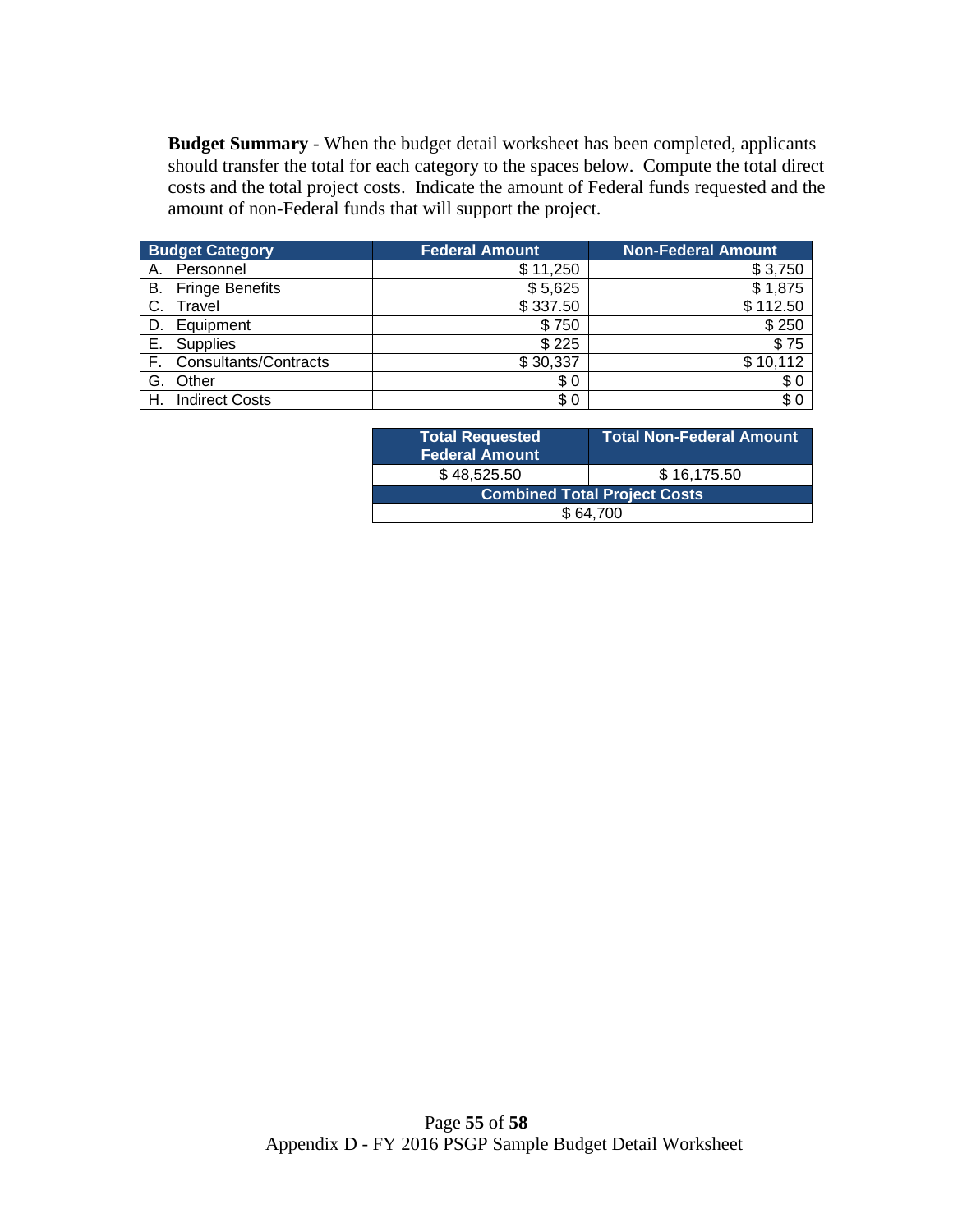# <span id="page-55-0"></span>**Appendix E – FY 2016 PSGP Sample MOU/MOA Template**

**Memorandum of Understanding / Agreement Between [provider of layered security] and [recipient of layered security] Regarding [provider of layered security's] use of port security grant program funds**

**1. PARTIES**. The parties to this Agreement are the [Provider of Layered Security] and the [Recipient of security service].

**2. AUTHORITY**. This Agreement is authorized under the provisions of [applicable Area Maritime Security Committee (AMSC) authorities and/or other authorities].

**3. PURPOSE**. The purpose of this Agreement is to set forth terms by which [Provider of security service] shall expend Port Security Grant Program project funding in providing security service to [Recipient of security service]. Under requested PSGP grant, the [Provider of security service] must provide layered security to [Recipient of security service] consistent with the approach described in an approved grant application.

**4. RESPONSIBILITIES**: The security roles and responsibilities of each party are understood as follows:

(1). [Recipient of security service]

Roles and responsibilities in providing its own security at each MARSEC level

(2) [Provider of security service]

- An acknowledgement by the facility that the applicant is part of their facility security plan.

- The nature of the security that the applicant agrees to supply to the regulated facility (waterside surveillance, increased screening, etc.).

- Roles and responsibilities in providing security to [Recipient of security service] at each MARSEC level.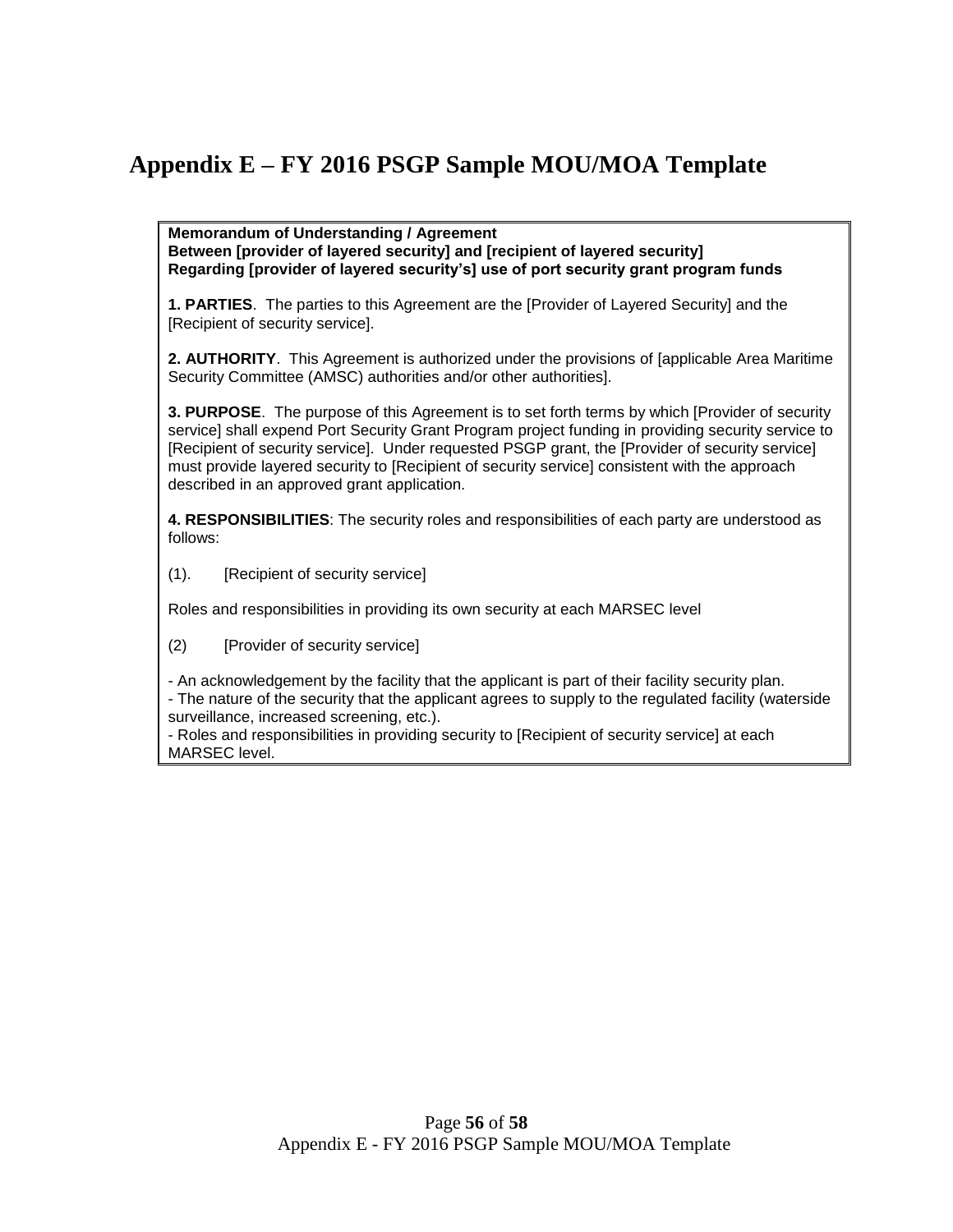**5. POINTS OF CONTACT**. [Identify the POCs for all applicable organizations under the Agreement; including addresses and phone numbers (fax number, e-mail, or internet addresses can also be included).]

**6. OTHER PROVISIONS**. Nothing in this Agreement is intended to conflict with current laws or regulations of [applicable state] or [applicable local Government]. If a term of this agreement is inconsistent with such authority, then that term shall be invalid, but the remaining terms and conditions of this agreement shall remain in full force and effect.

**7. EFFECTIVE DATE**. The terms of this agreement will become effective on (EFFECTIVE DATE).

**8. MODIFICATION**. This agreement may be modified upon the mutual written consent of the parties.

**9. TERMINATION**. The terms of this agreement, as modified with the consent of both parties, will remain in effect until the grant end dates for an approved grant. Either party upon [NUMBER] days written notice to the other party may terminate this agreement.

**APPROVED BY**:

Organization and Title